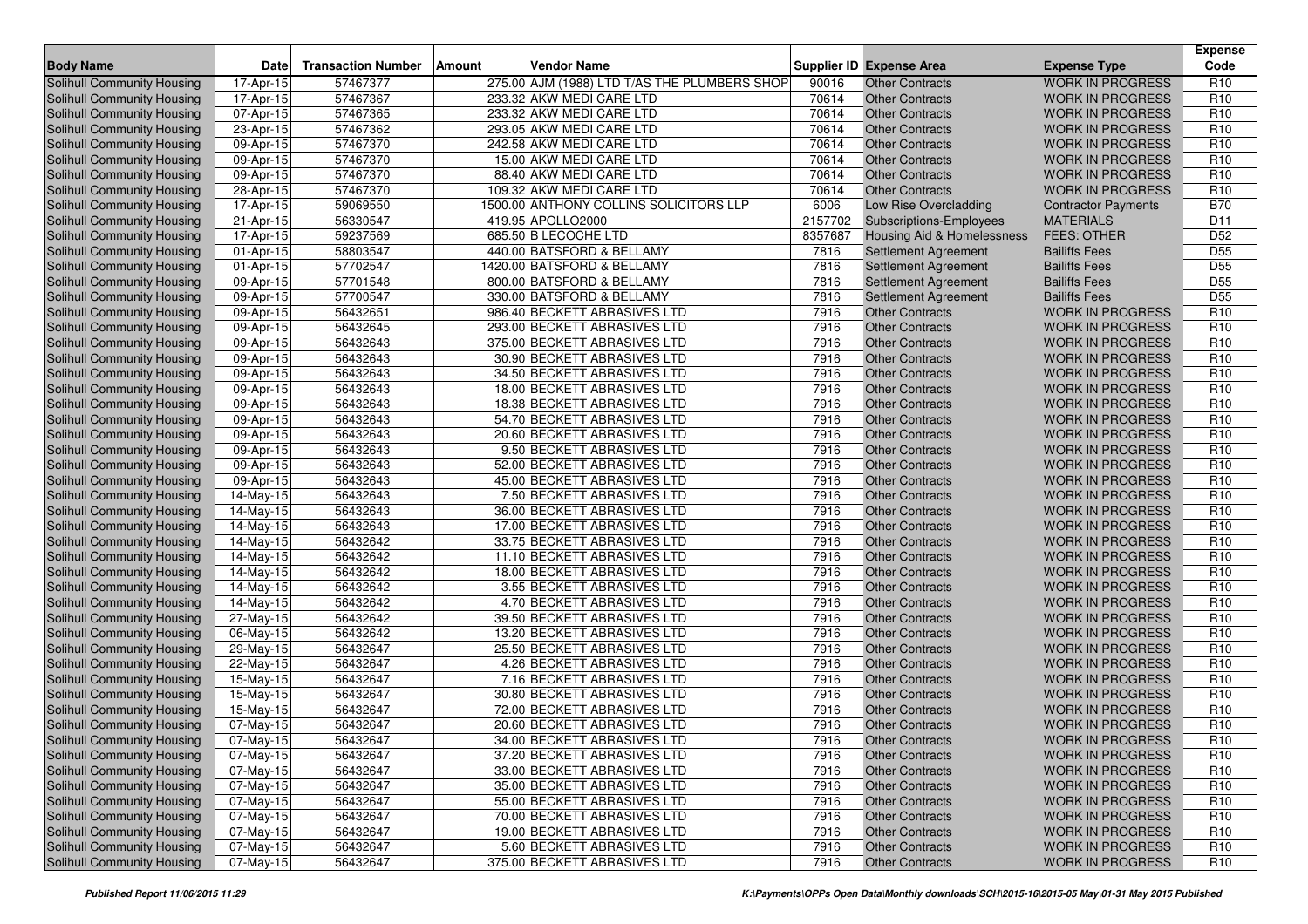| <b>Body Name</b>                  | Date                    | <b>Transaction Number</b> | Amount | <b>Vendor Name</b>                         |        | <b>Supplier ID Expense Area</b>                             | <b>Expense Type</b>        | Expense<br>Code |
|-----------------------------------|-------------------------|---------------------------|--------|--------------------------------------------|--------|-------------------------------------------------------------|----------------------------|-----------------|
| Solihull Community Housing        | 07-May-15               | 56432647                  |        | 18.38 BECKETT ABRASIVES LTD                | 7916   | <b>Other Contracts</b>                                      | <b>WORK IN PROGRESS</b>    | R <sub>10</sub> |
| Solihull Community Housing        | 07-May-15               | 56432647                  |        | 36.00 BECKETT ABRASIVES LTD                | 7916   | <b>Other Contracts</b>                                      | <b>WORK IN PROGRESS</b>    | R <sub>10</sub> |
| <b>Solihull Community Housing</b> | 07-May-15               | 56432647                  |        | 17.00 BECKETT ABRASIVES LTD                | 7916   | <b>Other Contracts</b>                                      | <b>WORK IN PROGRESS</b>    | R <sub>10</sub> |
| Solihull Community Housing        | 07-May-15               | 56432647                  |        | 109.40 BECKETT ABRASIVES LTD               | 7916   | <b>Other Contracts</b>                                      | <b>WORK IN PROGRESS</b>    | R <sub>10</sub> |
| Solihull Community Housing        | 07-May-15               | 56432647                  |        | 14.00 BECKETT ABRASIVES LTD                | 7916   | <b>Other Contracts</b>                                      | <b>WORK IN PROGRESS</b>    | R <sub>10</sub> |
| Solihull Community Housing        | 07-May-15               | 56432647                  |        | 65.52 BECKETT ABRASIVES LTD                | 7916   | <b>Other Contracts</b>                                      | <b>WORK IN PROGRESS</b>    | R <sub>10</sub> |
| Solihull Community Housing        | 07-May-15               | 56432647                  |        | 53.04 BECKETT ABRASIVES LTD                | 7916   | <b>Other Contracts</b>                                      | <b>WORK IN PROGRESS</b>    | R <sub>10</sub> |
| Solihull Community Housing        | 07-May-15               | 56432647                  |        | 31.44 BECKETT ABRASIVES LTD                | 7916   | <b>Other Contracts</b>                                      | <b>WORK IN PROGRESS</b>    | R <sub>10</sub> |
| Solihull Community Housing        | 07-May-15               | 56432647                  |        | 24.72 BECKETT ABRASIVES LTD                | 7916   | <b>Other Contracts</b>                                      | <b>WORK IN PROGRESS</b>    | R <sub>10</sub> |
| <b>Solihull Community Housing</b> | 07-May-15               | 56432647                  |        | 18.96 BECKETT ABRASIVES LTD                | 7916   | <b>Other Contracts</b>                                      | <b>WORK IN PROGRESS</b>    | R <sub>10</sub> |
| Solihull Community Housing        | 07-May-15               | 56432647                  |        | 40.80 BECKETT ABRASIVES LTD                | 7916   | <b>Other Contracts</b>                                      | <b>WORK IN PROGRESS</b>    | R <sub>10</sub> |
| Solihull Community Housing        | 07-May-15               | 56432647                  |        | 18.00 BECKETT ABRASIVES LTD                | 7916   | <b>Other Contracts</b>                                      | <b>WORK IN PROGRESS</b>    | R <sub>10</sub> |
| Solihull Community Housing        | 07-May-15               | 56432647                  |        | 35.80 BECKETT ABRASIVES LTD                | 7916   | <b>Other Contracts</b>                                      | <b>WORK IN PROGRESS</b>    | R <sub>10</sub> |
| <b>Solihull Community Housing</b> | 07-May-15               | 56432642                  |        | 37.88 BECKETT ABRASIVES LTD                | 7916   | <b>Other Contracts</b>                                      | <b>WORK IN PROGRESS</b>    | R <sub>10</sub> |
| Solihull Community Housing        | 07-May-15               | 56432642                  |        | 5.10 BECKETT ABRASIVES LTD                 | 7916   | <b>Other Contracts</b>                                      | <b>WORK IN PROGRESS</b>    | R <sub>10</sub> |
| Solihull Community Housing        | 07-May-15               | 56432642                  |        | 25.98 BECKETT ABRASIVES LTD                | 7916   | <b>Other Contracts</b>                                      | <b>WORK IN PROGRESS</b>    | R <sub>10</sub> |
| Solihull Community Housing        | 07-May-15               | 56432642                  |        | 6.85 BECKETT ABRASIVES LTD                 | 7916   | <b>Other Contracts</b>                                      | <b>WORK IN PROGRESS</b>    | R <sub>10</sub> |
| Solihull Community Housing        | 07-May-15               | 56432642                  |        | 14.10 BECKETT ABRASIVES LTD                | 7916   | <b>Other Contracts</b>                                      | <b>WORK IN PROGRESS</b>    | R <sub>10</sub> |
| Solihull Community Housing        | 07-May-15               | 56432642                  |        | 5.50 BECKETT ABRASIVES LTD                 | 7916   | <b>Other Contracts</b>                                      | <b>WORK IN PROGRESS</b>    | R <sub>10</sub> |
| Solihull Community Housing        | 07-May-15               | 56432642                  |        | 7.80 BECKETT ABRASIVES LTD                 | 7916   | <b>Other Contracts</b>                                      | <b>WORK IN PROGRESS</b>    | R <sub>10</sub> |
| <b>Solihull Community Housing</b> | 07-May-15               | 56432642                  |        | 8.99 BECKETT ABRASIVES LTD                 | 7916   | <b>Other Contracts</b>                                      | <b>WORK IN PROGRESS</b>    | R <sub>10</sub> |
| Solihull Community Housing        | 07-May-15               | 56432642                  |        | 4.21 BECKETT ABRASIVES LTD                 | 7916   | <b>Other Contracts</b>                                      | <b>WORK IN PROGRESS</b>    | R <sub>10</sub> |
| Solihull Community Housing        | 07-May-15               | 56432642                  |        | 6.90 BECKETT ABRASIVES LTD                 | 7916   | <b>Other Contracts</b>                                      | <b>WORK IN PROGRESS</b>    | R <sub>10</sub> |
| <b>Solihull Community Housing</b> | 07-May-15               | 56432642                  |        | 33.65 BECKETT ABRASIVES LTD                | 7916   | <b>Other Contracts</b>                                      | <b>WORK IN PROGRESS</b>    | R <sub>10</sub> |
| Solihull Community Housing        | 07-May-15               | 56432642                  |        | 23.10 BECKETT ABRASIVES LTD                | 7916   | <b>Other Contracts</b>                                      | <b>WORK IN PROGRESS</b>    | R <sub>10</sub> |
| Solihull Community Housing        | $\overline{07}$ -May-15 | 56432642                  |        | 27.25 BECKETT ABRASIVES LTD                | 7916   | <b>Other Contracts</b>                                      | <b>WORK IN PROGRESS</b>    | R <sub>10</sub> |
| Solihull Community Housing        | 07-May-15               | 56432642                  |        | 9.00 BECKETT ABRASIVES LTD                 | 7916   | <b>Other Contracts</b>                                      | <b>WORK IN PROGRESS</b>    | R <sub>10</sub> |
| <b>Solihull Community Housing</b> | 07-May-15               | 58934547                  |        | 50224.41 BERBEN INSTALLATIONS LTD          | 20346  | LPP - Toggs/SPRS Vending                                    | <b>Contractor Payments</b> | <b>B70</b>      |
| Solihull Community Housing        | 07-May-15               | 58582547                  |        | 6430.85 BERBEN INSTALLATIONS LTD           | 20346  | LPP - Toggs/SPRS Vending                                    | <b>Contractor Payments</b> | <b>B70</b>      |
| Solihull Community Housing        | 07-May-15               | 56333547                  |        | 71444.11 BERBEN INSTALLATIONS LTD          | 20346  | LPP - Toggs/SPRS Vending                                    | <b>Contractor Payments</b> | <b>B70</b>      |
| Solihull Community Housing        | 07-May-15               | 58933547                  |        | 24815.44 BERBEN INSTALLATIONS LTD          | 20346  | Low Rise window Replacement Contractor Payments             |                            | <b>B70</b>      |
| Solihull Community Housing        | 07-May-15               | 58581547                  |        | 6819.54 BERBEN INSTALLATIONS LTD           | 20346  | Low Rise window Replacement Contractor Payments             |                            | <b>B70</b>      |
| Solihull Community Housing        | 07-May-15               | 56685547                  |        | 13440.65 BERBEN INSTALLATIONS LTD          | 20346  | Low Rise window Replacement Contractor Payments             |                            | <b>B70</b>      |
| Solihull Community Housing        | 07-May-15               | 58535555                  |        | 4793.71 BERBEN INSTALLATIONS LTD           | 20346  | Decent Homes Prog - Internal                                | <b>Contractor Payments</b> | <b>B70</b>      |
| <b>Solihull Community Housing</b> | 07-May-15               | 58535554                  |        | 9158.43 BERBEN INSTALLATIONS LTD           | 20346  | Decent Homes Prog - Internal                                | <b>Contractor Payments</b> | <b>B70</b>      |
| Solihull Community Housing        | 07-May-15               | 58535553                  |        | 5820.28 BERBEN INSTALLATIONS LTD           | 20346  | Decent Homes Prog - Internal                                | <b>Contractor Payments</b> | <b>B70</b>      |
| <b>Solihull Community Housing</b> | 07-May-15               | 58535556                  |        | 599.13 BERBEN INSTALLATIONS LTD            | 20346  | <b>OPERATOR - Admin Fee</b>                                 | Voids                      | <b>B38</b>      |
| Solihull Community Housing        | 07-May-15               | 56354549                  |        | 1757.36 BERBEN INSTALLATIONS LTD           | 20346  | Public Sector - Major Adaptation Contractor Payments        |                            | <b>B70</b>      |
| <b>Solihull Community Housing</b> | 07-May-15               | 57653559                  |        | 765.64 BERBEN INSTALLATIONS LTD            | 20346  | <b>Direct-Fire Precaution Works</b>                         | <b>M&amp;E Costs</b>       | <b>B92</b>      |
| Solihull Community Housing        | 07-May-15               | 57653558                  |        | 765.64 BERBEN INSTALLATIONS LTD            | 20346  | <b>Direct-Fire Precaution Works</b>                         | M&E Costs                  | <b>B92</b>      |
| Solihull Community Housing        | 07-May-15               | 57653557                  |        | 765.64 BERBEN INSTALLATIONS LTD            | 20346  | <b>Direct-Fire Precaution Works</b>                         | <b>M&amp;E Costs</b>       | <b>B92</b>      |
| Solihull Community Housing        | 07-May-15               | 59069551                  |        | 5815.00 BOSTOCK MARKETING GROUP LTD        | 120423 | <b>Strategy and Performance</b>                             | <b>FOSTER PARENTS</b>      | D <sub>50</sub> |
| Solihull Community Housing        | 07-May-15               | 57384548                  |        | 80566.81 BRITISH GAS TRADING LTD           | 9637   | LPP - Toggs/SPRS Vending                                    | <b>Contractor Payments</b> | <b>B70</b>      |
| Solihull Community Housing        | 07-May-15               | 58816547                  |        | -12.00 BRITISH GAS TRADING LTD             | 9637   | <b>Private Sector Leasing</b>                               | <b>ELECTRICITY</b>         | <b>B11</b>      |
| Solihull Community Housing        | 07-May-15               | 58816547                  |        | 14.00 BRITISH GAS TRADING LTD              | 9637   | <b>Private Sector Leasing</b>                               | <b>ELECTRICITY</b>         | <b>B11</b>      |
| Solihull Community Housing        | $07$ -May-15            | 58816547                  |        | 1032.78 BRITISH GAS TRADING LTD            | 9637   | <b>Private Sector Leasing</b>                               | <b>ELECTRICITY</b>         | <b>B11</b>      |
| Solihull Community Housing        | 07-May-15               | 58830548                  |        | 279.23 BRITISH GAS TRADING LTD             | 9637   | 26 Waldon Walk - 3 bed flat                                 | GAS                        | <b>B10</b>      |
| Solihull Community Housing        | 07-May-15               | 59237563                  |        | 225.00 BROPHY RIAZ AND PARTNERS CHARTERED  | 167258 | Public Sector - Major Adaptation Contractor Payments        |                            | <b>B70</b>      |
| Solihull Community Housing        | 07-May-15               | 59237568                  |        | 225.00 BROPHY RIAZ AND PARTNERS CHARTERED  | 167258 | Public Sector - Major Adaptation Contractor Payments        |                            | <b>B70</b>      |
| Solihull Community Housing        | 07-May-15               | 59237567                  |        | 950.00 BROPHY RIAZ AND PARTNERS CHARTERED  | 167258 | Public Sector - Major Adaptation Contractor Payments        |                            | <b>B70</b>      |
| Solihull Community Housing        | 07-May-15               | 59237564                  |        | 1515.00 BROPHY RIAZ AND PARTNERS CHARTERED | 167258 | Public Sector - Major Adaptation Contractor Payments        |                            | <b>B70</b>      |
| Solihull Community Housing        | 07-May-15               | 59237566                  |        | 1290.00 BROPHY RIAZ AND PARTNERS CHARTERED | 167258 | <b>Public Sector - Major Adaptation Contractor Payments</b> |                            | <b>B70</b>      |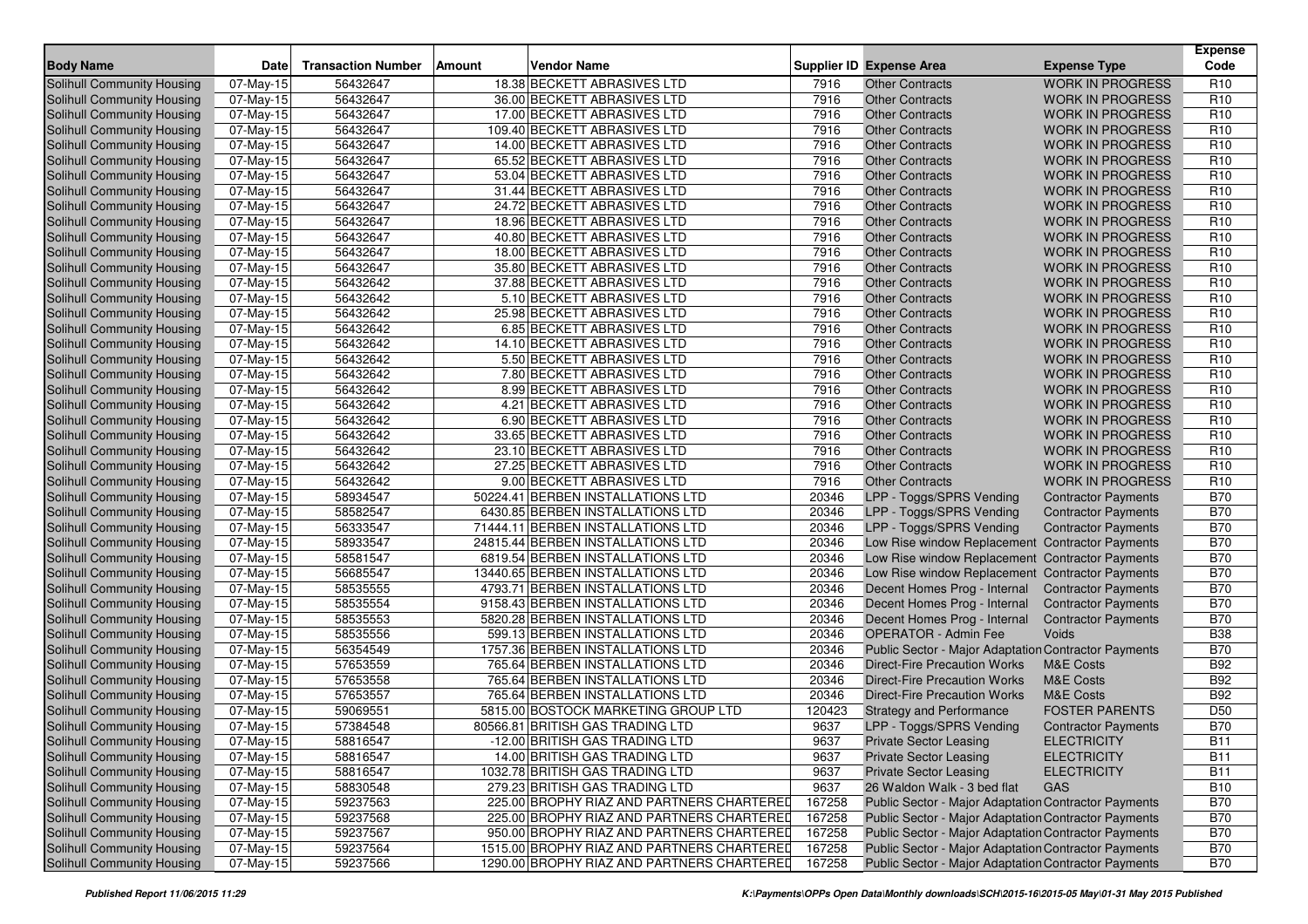| <b>Body Name</b>                  | <b>Date</b>             | <b>Transaction Number</b> | <b>Amount</b><br>Vendor Name                   |        | <b>Supplier ID Expense Area</b>                        | <b>Expense Type</b>        | <b>Expense</b><br>Code |
|-----------------------------------|-------------------------|---------------------------|------------------------------------------------|--------|--------------------------------------------------------|----------------------------|------------------------|
| <b>Solihull Community Housing</b> | 07-May-15               | 57393547                  | 3069.70 BROPHY RIAZ AND PARTNERS CHARTERED     | 167258 | Public Sector - Major Adaptation Contractor Payments   |                            | <b>B70</b>             |
| <b>Solihull Community Housing</b> | 07-May-15               | 57394548                  | 2789.31 BROPHY RIAZ AND PARTNERS CHARTERED     | 167258 | Public Sector - Major Adaptation Contractor Payments   |                            | <b>B70</b>             |
| Solihull Community Housing        | $26$ -May-15            | 57391547                  | 105.44 BROPHY RIAZ AND PARTNERS CHARTERED      | 167258 | Public Sector - Major Adaptation Contractor Payments   |                            | <b>B70</b>             |
| Solihull Community Housing        | 20-May-15               | 57391547                  | 1709.56 BROPHY RIAZ AND PARTNERS CHARTERED     | 167258 | Public Sector - Major Adaptation Contractor Payments   |                            | <b>B70</b>             |
| Solihull Community Housing        | 06-May-15               | 57390547                  | 1290.00 BROPHY RIAZ AND PARTNERS CHARTERED     | 167258 | Public Sector - Major Adaptation Contractor Payments   |                            | <b>B70</b>             |
| Solihull Community Housing        | 26-May-15               | 57389549                  | 225.00 BROPHY RIAZ AND PARTNERS CHARTERED      | 167258 | Public Sector - Major Adaptation Contractor Payments   |                            | <b>B70</b>             |
| Solihull Community Housing        | 20-May-15               | 57388547                  | 225.00 BROPHY RIAZ AND PARTNERS CHARTERED      | 167258 | Public Sector - Major Adaptation Contractor Payments   |                            | <b>B70</b>             |
| Solihull Community Housing        | 11-May-15               | 57387549                  | 380.00 BROPHY RIAZ AND PARTNERS CHARTERED      | 167258 | Public Sector - Major Adaptation Contractor Payments   |                            | <b>B70</b>             |
| Solihull Community Housing        | 20-May-15               | 57386548                  | 1170.44 BROPHY RIAZ AND PARTNERS CHARTERED     | 167258 | Public Sector - Major Adaptation Contractor Payments   |                            | <b>B70</b>             |
| Solihull Community Housing        | 20-May-15               | 57386548                  | 119.56 BROPHY RIAZ AND PARTNERS CHARTERED      | 167258 | Public Sector - Major Adaptation Contractor Payments   |                            | <b>B70</b>             |
| Solihull Community Housing        | 20-May-15               | 59237553                  | 630.00 BROPHY RIAZ AND PARTNERS CHARTERED      | 167258 | Private Sector - Disabled Faciliti Contractor Payments |                            | <b>B70</b>             |
| Solihull Community Housing        | 20-May-15               | 59237552                  | 1290.00 BROPHY RIAZ AND PARTNERS CHARTERED     | 167258 | Private Sector - Disabled Faciliti Contractor Payments |                            | <b>B70</b>             |
| Solihull Community Housing        | 06-May-15               | 57380547                  | 1548.00 BROPHY RIAZ AND PARTNERS CHARTERED     | 167258 | Private Sector - Disabled Faciliti Contractor Payments |                            | <b>B70</b>             |
| Solihull Community Housing        | 14-May-15               | 57378547                  | 270.00 BROPHY RIAZ AND PARTNERS CHARTERED      | 167258 | Private Sector - Disabled Faciliti Contractor Payments |                            | <b>B70</b>             |
| Solihull Community Housing        | 14-May-15               | 57377547                  | 1548.00 BROPHY RIAZ AND PARTNERS CHARTERED     | 167258 | Private Sector - Disabled Faciliti Contractor Payments |                            | <b>B70</b>             |
| Solihull Community Housing        | 14-May-15               | 57379547                  | 1831.91 BROPHY RIAZ AND PARTNERS CHARTERED     | 167258 | Private Sector - Disabled Faciliti Contractor Payments |                            | <b>B70</b>             |
| Solihull Community Housing        | 27-May-15               | 57376547                  | 1638.00 BROPHY RIAZ AND PARTNERS CHARTERED     | 167258 | Private Sector - Disabled Faciliti Contractor Payments |                            | <b>B70</b>             |
| Solihull Community Housing        | 13-May-15               | 57375547                  | 440.45 BROPHY RIAZ AND PARTNERS CHARTERED      | 167258 | Private Sector - Disabled Faciliti Contractor Payments |                            | <b>B70</b>             |
| Solihull Community Housing        | 22-May-15               | 57375547                  | 1107.55 BROPHY RIAZ AND PARTNERS CHARTERED     | 167258 | Private Sector - Disabled Faciliti Contractor Payments |                            | <b>B70</b>             |
| Solihull Community Housing        | 22-May-15               | 57374547                  | 270.00 BROPHY RIAZ AND PARTNERS CHARTERED      | 167258 | Private Sector - Disabled Faciliti Contractor Payments |                            | <b>B70</b>             |
| Solihull Community Housing        | 22-May-15               | 57370547                  | 270.00 BROPHY RIAZ AND PARTNERS CHARTERED      | 167258 | Private Sector - Disabled Faciliti Contractor Payments |                            | <b>B70</b>             |
| Solihull Community Housing        | 22-May-15               | 57369547                  | 270.00 BROPHY RIAZ AND PARTNERS CHARTERED      | 167258 | Private Sector - Disabled Faciliti Contractor Payments |                            | <b>B70</b>             |
| Solihull Community Housing        | 29-May-15               | 57372547                  | 1548.00 BROPHY RIAZ AND PARTNERS CHARTERED     | 167258 | Private Sector - Disabled Faciliti Contractor Payments |                            | <b>B70</b>             |
| Solihull Community Housing        | 29-May-15               | 57371547                  | 1548.00 BROPHY RIAZ AND PARTNERS CHARTERED     | 167258 | Private Sector - Disabled Faciliti Contractor Payments |                            | <b>B70</b>             |
| Solihull Community Housing        | 29-May-15               | 57467329                  | 48.72 BUILDBASE                                | 56468  | <b>Other Contracts</b>                                 | <b>WORK IN PROGRESS</b>    | R <sub>10</sub>        |
| Solihull Community Housing        | $\overline{29}$ -May-15 | 57467329                  | 39.96 BUILDBASE                                | 56468  | <b>Other Contracts</b>                                 | <b>WORK IN PROGRESS</b>    | R <sub>10</sub>        |
| Solihull Community Housing        | 29-May-15               | 57467329                  | 34.97 BUILDBASE                                | 56468  | <b>Other Contracts</b>                                 | <b>WORK IN PROGRESS</b>    | R <sub>10</sub>        |
| Solihull Community Housing        | 13-May-15               | 57467329                  | 19.50 BUILDBASE                                | 56468  | <b>Other Contracts</b>                                 | <b>WORK IN PROGRESS</b>    | R <sub>10</sub>        |
| Solihull Community Housing        | 13-May-15               | 57467329                  | 46.20 BUILDBASE                                | 56468  | <b>Other Contracts</b>                                 | <b>WORK IN PROGRESS</b>    | R <sub>10</sub>        |
| Solihull Community Housing        | 13-May-15               | 57467329                  | 61.44 BUILDBASE                                | 56468  | <b>Other Contracts</b>                                 | <b>WORK IN PROGRESS</b>    | R <sub>10</sub>        |
| Solihull Community Housing        | 13-May-15               | 57467329                  | 46.20 BUILDBASE                                | 56468  | <b>Other Contracts</b>                                 | <b>WORK IN PROGRESS</b>    | R <sub>10</sub>        |
| Solihull Community Housing        | $13$ -May-15            | 56432635                  | 58.80 BUILDBASE                                | 56468  | <b>Other Contracts</b>                                 | <b>WORK IN PROGRESS</b>    | R <sub>10</sub>        |
| Solihull Community Housing        | 13-May-15               | 56432635                  | 165.91 BUILDBASE                               | 56468  | <b>Other Contracts</b>                                 | <b>WORK IN PROGRESS</b>    | R <sub>10</sub>        |
| Solihull Community Housing        | 13-May-15               | 56432634                  | 57.00 BUILDBASE                                | 56468  | <b>Other Contracts</b>                                 | <b>WORK IN PROGRESS</b>    | R <sub>10</sub>        |
| Solihull Community Housing        | 13-May-15               | 56432634                  | 54.18 BUILDBASE                                | 56468  | <b>Other Contracts</b>                                 | <b>WORK IN PROGRESS</b>    | R <sub>10</sub>        |
| Solihull Community Housing        | 13-May-15               | 56432634                  | 56.16 BUILDBASE                                | 56468  | <b>Other Contracts</b>                                 | <b>WORK IN PROGRESS</b>    | R <sub>10</sub>        |
| Solihull Community Housing        | $13-May-15$             | 56432634                  | 65.00 BUILDBASE                                | 56468  | <b>Other Contracts</b>                                 | <b>WORK IN PROGRESS</b>    | R <sub>10</sub>        |
| Solihull Community Housing        | 29-May-15               | 56432634                  | 48.72 BUILDBASE                                | 56468  | <b>Other Contracts</b>                                 | <b>WORK IN PROGRESS</b>    | R <sub>10</sub>        |
| Solihull Community Housing        | 29-May-15               | 56432634                  | 86.75 BUILDBASE                                | 56468  | <b>Other Contracts</b>                                 | <b>WORK IN PROGRESS</b>    | R <sub>10</sub>        |
| Solihull Community Housing        | 13-May-15               | 56432634                  | 46.20 BUILDBASE                                | 56468  | <b>Other Contracts</b>                                 | <b>WORK IN PROGRESS</b>    | R <sub>10</sub>        |
| Solihull Community Housing        | 13-May-15               | 56432634                  | 99.90 BUILDBASE                                | 56468  | <b>Other Contracts</b>                                 | <b>WORK IN PROGRESS</b>    | R <sub>10</sub>        |
| Solihull Community Housing        | 13-May-15               | 56432634                  | 46.80 BUILDBASE                                | 56468  | <b>Other Contracts</b>                                 | <b>WORK IN PROGRESS</b>    | R <sub>10</sub>        |
| Solihull Community Housing        | 13-May-15               | 56432634                  | 139.68 BUILDBASE                               | 56468  | <b>Other Contracts</b>                                 | <b>WORK IN PROGRESS</b>    | R <sub>10</sub>        |
| Solihull Community Housing        | 13-May-15               | 56432634                  | 92.88 BUILDBASE                                | 56468  | Other Contracts                                        | WORK IN PROGRESS           | R <sub>10</sub>        |
| Solihull Community Housing        | 13-May-15               | 56432634                  | 61.44 BUILDBASE                                | 56468  | <b>Other Contracts</b>                                 | <b>WORK IN PROGRESS</b>    | R <sub>10</sub>        |
| Solihull Community Housing        | 13-May-15               | 56432634                  | 57.50 BUILDBASE                                | 56468  | <b>Other Contracts</b>                                 | <b>WORK IN PROGRESS</b>    | R <sub>10</sub>        |
| Solihull Community Housing        | 13-May-15               | 58535560                  | 164.00 BURROWS HOME COMFORTS LTD               | 273054 | Direct - MST Decent Homes                              | <b>BUILDINGS</b>           | <b>B31</b>             |
| Solihull Community Housing        | 13-May-15               | 58535560                  | 205.00 BURROWS HOME COMFORTS LTD               | 273054 | Direct - MST Decent Homes                              | <b>BUILDINGS</b>           | <b>B31</b>             |
| Solihull Community Housing        | 13-May-15               | 59118547                  | 269.98 C & C FLOORING<br>212.49 C & C FLOORING | 164498 | Decent Homes Prog - Internal                           | <b>Contractor Payments</b> | <b>B70</b>             |
| Solihull Community Housing        | 13-May-15               | 55916549                  |                                                | 164498 | <b>OPERATOR - Admin Fee</b>                            | Voids                      | <b>B38</b>             |
| Solihull Community Housing        | $13-May-15$             | 57653547                  | 961.26 C & C FLOORING                          | 164498 | CHH - Sanctuary Scheme                                 | <b>BUILDINGS</b>           | <b>B31</b>             |
| Solihull Community Housing        | 14-May-15               | 55916550                  | 350.00 C & C FLOORING                          | 164498 | CHH - Sanctuary Scheme                                 | <b>BUILDINGS</b>           | <b>B31</b>             |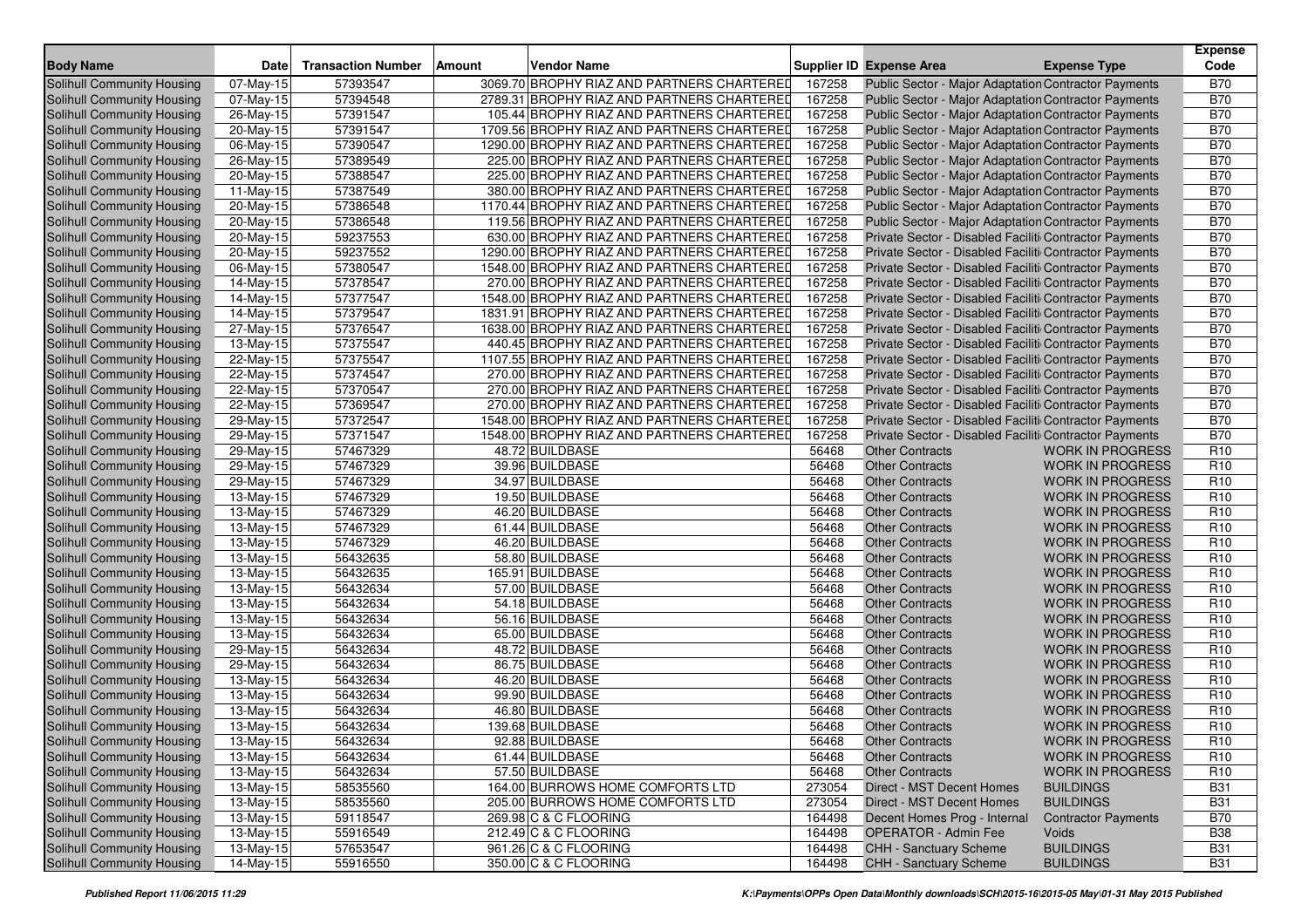|                                   |                         | <b>Transaction Number</b> |        | <b>Vendor Name</b>                        |         |                                            |                                     | <b>Expense</b><br>Code |
|-----------------------------------|-------------------------|---------------------------|--------|-------------------------------------------|---------|--------------------------------------------|-------------------------------------|------------------------|
| <b>Body Name</b>                  | Date                    |                           | Amount |                                           |         | <b>Supplier ID Expense Area</b>            | <b>Expense Type</b>                 |                        |
| Solihull Community Housing        | 14-May-15               | 59118551                  |        | 247.63 C & C FLOORING                     | 164498  | <b>Direct-Adaptations-Showers</b>          | <b>BUILDINGS</b>                    | <b>B31</b>             |
| Solihull Community Housing        | 14-May-15               | 57705548                  |        | 100.80 CAPITA BUSINESS SERVICES LTD.      | 99513   | <b>IT Strategy</b>                         | <b>ICT Services &amp; Consultan</b> | D38                    |
| Solihull Community Housing        | 14-May-15               | 57705548                  |        | 900.00 CAPITA BUSINESS SERVICES LTD.      | 99513   | <b>IT Strategy</b>                         | <b>ICT Services &amp; Consultan</b> | D38                    |
| Solihull Community Housing        | 14-May-15               | 57704547                  |        | 100.80 CAPITA BUSINESS SERVICES LTD.      | 99513   | <b>IT Strategy</b>                         | <b>ICT Services &amp; Consultan</b> | D38                    |
| Solihull Community Housing        | 14-May-15               | 57704547                  |        | 900.00 CAPITA BUSINESS SERVICES LTD.      | 99513   | <b>IT Strategy</b>                         | ICT Services & Consultan            | D38                    |
| Solihull Community Housing        | 14-May-15               | 57703548                  |        | 1350.00 CAPITA BUSINESS SERVICES LTD.     | 99513   | <b>IT Strategy</b>                         | <b>ICT Services &amp; Consultan</b> | D38                    |
| Solihull Community Housing        | 07-May-15               | 57143547                  |        | 1949.11 CAPITA SYMONDS LTD                | 218112  | New Build - Alcott House                   | <b>Contractor Payments</b>          | <b>B70</b>             |
| Solihull Community Housing        | 07-May-15               | 56686547                  |        | 888.00 CAVERSHAM ENTERPRISES LTD          | 8261687 | Business Support - MST Back O Agency Staff |                                     | A60                    |
| Solihull Community Housing        | 07-May-15               | 59237570                  |        | 888.00 CAVERSHAM ENTERPRISES LTD          | 8261687 | <b>CHH - Sanctuary Scheme</b>              | <b>Agency Staff</b>                 | A60                    |
| Solihull Community Housing        | 07-May-15               | 58834547                  |        | 888.00 CAVERSHAM ENTERPRISES LTD          | 8261687 | CHH - Sanctuary Scheme                     | <b>Agency Staff</b>                 | A60                    |
| Solihull Community Housing        | 07-May-15               | 57151547                  |        | 888.00 CAVERSHAM ENTERPRISES LTD          | 8261687 | CHH - Sanctuary Scheme                     | <b>Agency Staff</b>                 | A60                    |
| Solihull Community Housing        | 07-May-15               | 57712547                  |        | 493.00 CEL ELECTRICAL                     | 138018  | Catering                                   | <b>Utility Related Works</b>        | <b>B34</b>             |
| Solihull Community Housing        | 07-May-15               | 57708547                  |        | 681.00 CEL ELECTRICAL                     | 138018  | Catering                                   | <b>Utility Related Works</b>        | <b>B34</b>             |
| Solihull Community Housing        | 07-May-15               | 57707547                  |        | 312.00 CEL ELECTRICAL                     | 138018  | Catering                                   | <b>Utility Related Works</b>        | <b>B34</b>             |
| Solihull Community Housing        | 07-May-15               | 56354553                  |        | 256.00 CENTRAL ENVIRONMENTAL SERVICES LTD | 236452  | Health & Safety - Other                    | <b>Contractor Payments</b>          | <b>B70</b>             |
| Solihull Community Housing        | 07-May-15               | 56354553                  |        | 15.00 CENTRAL ENVIRONMENTAL SERVICES LTD  | 236452  | <b>CHH - Sanctuary Scheme</b>              | BUILDINGS                           | <b>B31</b>             |
| Solihull Community Housing        | 07-May-15               | 56354553                  |        | 70.50 CENTRAL ENVIRONMENTAL SERVICES LTD  | 236452  | CHH - Sanctuary Scheme                     | <b>BUILDINGS</b>                    | <b>B31</b>             |
| Solihull Community Housing        | 07-May-15               | 56354553                  |        | 180.00 CENTRAL ENVIRONMENTAL SERVICES LTD | 236452  | <b>CHH - Sanctuary Scheme</b>              | <b>BUILDINGS</b>                    | <b>B31</b>             |
| Solihull Community Housing        | 07-May-15               | 56354553                  |        | 180.00 CENTRAL ENVIRONMENTAL SERVICES LTD | 236452  | <b>CHH - Sanctuary Scheme</b>              | <b>BUILDINGS</b>                    | <b>B31</b>             |
| <b>Solihull Community Housing</b> | 07-May-15               | 56354553                  |        | 140.00 CENTRAL ENVIRONMENTAL SERVICES LTD | 236452  | CHH - Sanctuary Scheme                     | <b>BUILDINGS</b>                    | <b>B31</b>             |
| Solihull Community Housing        | 07-May-15               | 56354553                  |        | 65.00 CENTRAL ENVIRONMENTAL SERVICES LTD  | 236452  | CHH - Sanctuary Scheme                     | <b>BUILDINGS</b>                    | <b>B31</b>             |
| Solihull Community Housing        | 20-May-15               | 56354553                  |        | 20.00 CENTRAL ENVIRONMENTAL SERVICES LTD  | 236452  | CHH - Sanctuary Scheme                     | <b>BUILDINGS</b>                    | <b>B31</b>             |
| Solihull Community Housing        | 20-May-15               | 56354553                  |        | 308.00 CENTRAL ENVIRONMENTAL SERVICES LTD | 236452  | <b>CHH - Sanctuary Scheme</b>              | <b>BUILDINGS</b>                    | <b>B31</b>             |
| Solihull Community Housing        | 27-May-15               | 56354553                  |        | 9.00 CENTRAL ENVIRONMENTAL SERVICES LTD   | 236452  | CHH - Sanctuary Scheme                     | <b>BUILDINGS</b>                    | <b>B31</b>             |
| Solihull Community Housing        | 01-May-15               | 56354553                  |        | 366.00 CENTRAL ENVIRONMENTAL SERVICES LTD | 236452  | <b>CHH - Sanctuary Scheme</b>              | <b>BUILDINGS</b>                    | <b>B31</b>             |
| Solihull Community Housing        | 14-May-15               | 56354553                  |        | 12.00 CENTRAL ENVIRONMENTAL SERVICES LTD  | 236452  | CHH - Sanctuary Scheme                     | <b>BUILDINGS</b>                    | <b>B31</b>             |
| Solihull Community Housing        | 01-May-15               | 56354553                  |        | 143.00 CENTRAL ENVIRONMENTAL SERVICES LTD | 236452  | <b>CHH - Sanctuary Scheme</b>              | <b>BUILDINGS</b>                    | <b>B31</b>             |
| Solihull Community Housing        | 27-May-15               | 56354553                  |        | 30.00 CENTRAL ENVIRONMENTAL SERVICES LTD  | 236452  | CHH - Sanctuary Scheme                     | <b>BUILDINGS</b>                    | <b>B31</b>             |
| Solihull Community Housing        | $15$ -May-15            | 56354553                  |        | 240.00 CENTRAL ENVIRONMENTAL SERVICES LTD | 236452  | CHH - Sanctuary Scheme                     | <b>BUILDINGS</b>                    | <b>B31</b>             |
| Solihull Community Housing        | 15-May-15               | 56354553                  |        | 220.00 CENTRAL ENVIRONMENTAL SERVICES LTD | 236452  | CHH - Sanctuary Scheme                     | <b>BUILDINGS</b>                    | <b>B31</b>             |
| Solihull Community Housing        | 15-May-15               | 56354553                  |        | 96.00 CENTRAL ENVIRONMENTAL SERVICES LTD  | 236452  | <b>CHH - Sanctuary Scheme</b>              | <b>BUILDINGS</b>                    | <b>B31</b>             |
| Solihull Community Housing        | 15-May-15               | 56354553                  |        | 26.00 CENTRAL ENVIRONMENTAL SERVICES LTD  | 236452  | <b>CHH - Sanctuary Scheme</b>              | <b>BUILDINGS</b>                    | <b>B31</b>             |
| Solihull Community Housing        | 15-May-15               | 56354553                  |        | 228.00 CENTRAL ENVIRONMENTAL SERVICES LTD | 236452  | CHH - Sanctuary Scheme                     | <b>BUILDINGS</b>                    | <b>B31</b>             |
| Solihull Community Housing        | 13-May-15               | 56354553                  |        | 228.00 CENTRAL ENVIRONMENTAL SERVICES LTD | 236452  | CHH - Sanctuary Scheme                     | <b>BUILDINGS</b>                    | <b>B31</b>             |
| Solihull Community Housing        | 11-May-15               | 56354553                  |        | 11.00 CENTRAL ENVIRONMENTAL SERVICES LTD  | 236452  | CHH - Sanctuary Scheme                     | <b>BUILDINGS</b>                    | <b>B31</b>             |
| Solihull Community Housing        | 29-May-15               | 56354553                  |        | 188.00 CENTRAL ENVIRONMENTAL SERVICES LTD | 236452  | <b>CHH - Sanctuary Scheme</b>              | <b>BUILDINGS</b>                    | <b>B31</b>             |
| Solihull Community Housing        | 22-May-15               | 56354553                  |        | 20.00 CENTRAL ENVIRONMENTAL SERVICES LTD  | 236452  | CHH - Sanctuary Scheme                     | <b>BUILDINGS</b>                    | <b>B31</b>             |
| Solihull Community Housing        | 13-May-15               | 56354551                  |        | 10.00 CENTRAL ENVIRONMENTAL SERVICES LTD  | 236452  | CHH - Sanctuary Scheme                     | <b>BUILDINGS</b>                    | <b>B31</b>             |
| Solihull Community Housing        | 15-May-15               | 56354551                  |        | 12.00 CENTRAL ENVIRONMENTAL SERVICES LTD  | 236452  | CHH - Sanctuary Scheme                     | <b>BUILDINGS</b>                    | <b>B31</b>             |
| Solihull Community Housing        | 15-May-15               | 56354551                  |        | 90.00 CENTRAL ENVIRONMENTAL SERVICES LTD  | 236452  | CHH - Sanctuary Scheme                     | <b>BUILDINGS</b>                    | <b>B31</b>             |
| Solihull Community Housing        | 15-May-15               | 56354551                  |        | 100.00 CENTRAL ENVIRONMENTAL SERVICES LTD | 236452  | <b>CHH - Sanctuary Scheme</b>              | <b>BUILDINGS</b>                    | <b>B31</b>             |
| Solihull Community Housing        | 06-May-15               | 56354551                  |        | 16.00 CENTRAL ENVIRONMENTAL SERVICES LTD  | 236452  | CHH - Sanctuary Scheme                     | <b>BUILDINGS</b>                    | <b>B31</b>             |
| Solihull Community Housing        | $\overline{06}$ -May-15 | 56354551                  |        | 140.00 CENTRAL ENVIRONMENTAL SERVICES LTD | 236452  | <b>CHH - Sanctuary Scheme</b>              | <b>BUILDINGS</b>                    | <b>B31</b>             |
| Solihull Community Housing        | 06-May-15               | 56354551                  |        | 4.50 CENTRAL ENVIRONMENTAL SERVICES LTD   | 236452  | <b>CHH - Sanctuary Scheme</b>              | <b>BUILDINGS</b>                    | <b>B31</b>             |
| Solihull Community Housing        | 06-May-15               | 56354551                  |        | 228.00 CENTRAL ENVIRONMENTAL SERVICES LTD | 236452  | <b>CHH - Sanctuary Scheme</b>              | <b>BUILDINGS</b>                    | <b>B31</b>             |
| Solihull Community Housing        | 06-May-15               | 56354551                  |        | 46.00 CENTRAL ENVIRONMENTAL SERVICES LTD  | 236452  | CHH - Sanctuary Scheme                     | <b>BUILDINGS</b>                    | <b>B31</b>             |
| Solihull Community Housing        | 06-May-15               | 56354551                  |        | 85.00 CENTRAL ENVIRONMENTAL SERVICES LTD  | 236452  | CHH - Sanctuary Scheme                     | <b>BUILDINGS</b>                    | <b>B31</b>             |
| Solihull Community Housing        | 06-May-15               | 56354551                  |        | 248.00 CENTRAL ENVIRONMENTAL SERVICES LTD | 236452  | CHH - Sanctuary Scheme                     | <b>BUILDINGS</b>                    | <b>B31</b>             |
| Solihull Community Housing        | 06-May-15               | 56354551                  |        | 351.00 CENTRAL ENVIRONMENTAL SERVICES LTD | 236452  | CHH - Sanctuary Scheme                     | <b>BUILDINGS</b>                    | <b>B31</b>             |
| Solihull Community Housing        | 06-May-15               | 56354551                  |        | 362.00 CENTRAL ENVIRONMENTAL SERVICES LTD | 236452  | CHH - Sanctuary Scheme                     | <b>BUILDINGS</b>                    | <b>B31</b>             |
| Solihull Community Housing        | 06-May-15               | 56354551                  |        | 253.00 CENTRAL ENVIRONMENTAL SERVICES LTD | 236452  | CHH - Sanctuary Scheme                     | <b>BUILDINGS</b>                    | <b>B31</b>             |
| Solihull Community Housing        | 06-May-15               | 56354550                  |        | 4.50 CENTRAL ENVIRONMENTAL SERVICES LTD   | 236452  | CHH - Sanctuary Scheme                     | <b>BUILDINGS</b>                    | <b>B31</b>             |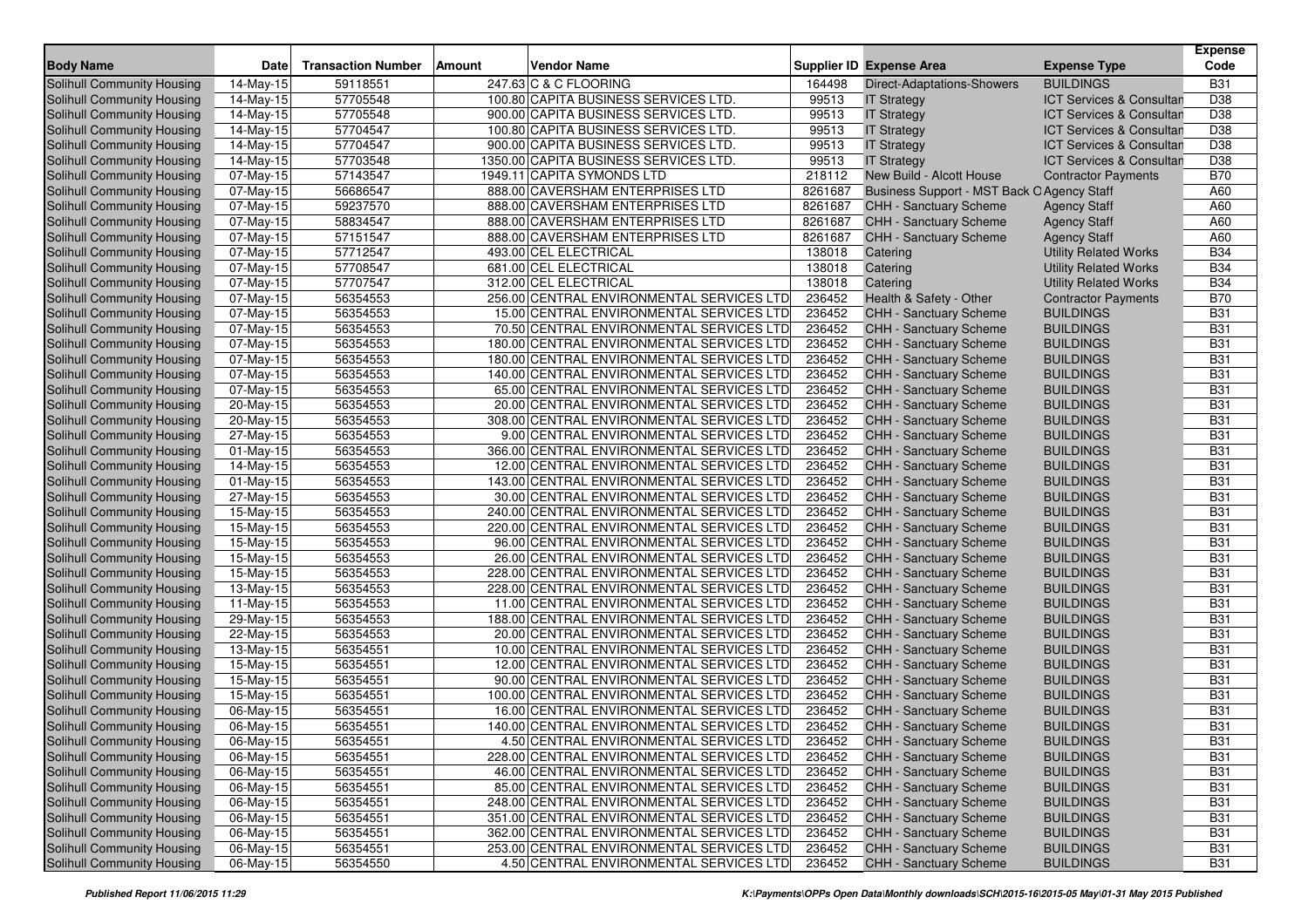|                                                          |                        |                           |        |                                                                                        |                  |                                                                |                                      | Expense                  |
|----------------------------------------------------------|------------------------|---------------------------|--------|----------------------------------------------------------------------------------------|------------------|----------------------------------------------------------------|--------------------------------------|--------------------------|
| <b>Body Name</b>                                         | Date                   | <b>Transaction Number</b> | Amount | Vendor Name                                                                            |                  | <b>Supplier ID Expense Area</b>                                | <b>Expense Type</b>                  | Code                     |
| Solihull Community Housing                               | 06-May-15              | 56354550                  |        | 6.00 CENTRAL ENVIRONMENTAL SERVICES LTD                                                | 236452           | <b>CHH - Sanctuary Scheme</b>                                  | <b>BUILDINGS</b>                     | <b>B31</b>               |
| Solihull Community Housing                               | 06-May-15              | 56354550                  |        | 45.00 CENTRAL ENVIRONMENTAL SERVICES LTD                                               | 236452           | <b>CHH - Sanctuary Scheme</b>                                  | BUILDINGS                            | <b>B31</b>               |
| Solihull Community Housing                               | 06-May-15              | 56354550                  |        | 493.73 CENTRAL ENVIRONMENTAL SERVICES LTD                                              | 236452           | <b>CHH - Sanctuary Scheme</b>                                  | BUILDINGS                            | <b>B31</b>               |
| Solihull Community Housing                               | 06-May-15              | 56354550                  |        | 135.00 CENTRAL ENVIRONMENTAL SERVICES LTD                                              | 236452           | CHH - Sanctuary Scheme                                         | <b>BUILDINGS</b>                     | <b>B31</b>               |
| Solihull Community Housing                               | 06-May-15              | 56354550                  |        | 270.00 CENTRAL ENVIRONMENTAL SERVICES LTD<br>225.00 CENTRAL ENVIRONMENTAL SERVICES LTD | 236452           | CHH - Sanctuary Scheme                                         | <b>BUILDINGS</b>                     | <b>B31</b><br><b>B31</b> |
| Solihull Community Housing<br>Solihull Community Housing | 06-May-15              | 56354550                  |        | 225.00 CENTRAL ENVIRONMENTAL SERVICES LTD                                              | 236452           | <b>CHH - Sanctuary Scheme</b><br><b>CHH - Sanctuary Scheme</b> | <b>BUILDINGS</b><br><b>BUILDINGS</b> | <b>B31</b>               |
| Solihull Community Housing                               | 06-May-15<br>06-May-15 | 56354550<br>56354550      |        | 65.00 CENTRAL ENVIRONMENTAL SERVICES LTD                                               | 236452<br>236452 | CHH - Sanctuary Scheme                                         | BUILDINGS                            | <b>B31</b>               |
| <b>Solihull Community Housing</b>                        | 06-May-15              | 56354550                  |        | 120.00 CENTRAL ENVIRONMENTAL SERVICES LTD                                              | 236452           | CHH - Sanctuary Scheme                                         | <b>BUILDINGS</b>                     | <b>B31</b>               |
| Solihull Community Housing                               | 06-May-15              | 56354550                  |        | 300.00 CENTRAL ENVIRONMENTAL SERVICES LTD                                              | 236452           | <b>CHH - Sanctuary Scheme</b>                                  | <b>BUILDINGS</b>                     | <b>B31</b>               |
| Solihull Community Housing                               | 06-May-15              | 56354552                  |        | 20.00 CENTRAL ENVIRONMENTAL SERVICES LTD                                               | 236452           | CHH - Sanctuary Scheme                                         | BUILDINGS                            | <b>B31</b>               |
| Solihull Community Housing                               | 06-May-15              | 56354552                  |        | 60.00 CENTRAL ENVIRONMENTAL SERVICES LTD                                               | 236452           | CHH - Sanctuary Scheme                                         | <b>BUILDINGS</b>                     | <b>B31</b>               |
| Solihull Community Housing                               | 06-May-15              | 56354552                  |        | 13.00 CENTRAL ENVIRONMENTAL SERVICES LTD                                               | 236452           | CHH - Sanctuary Scheme                                         | <b>BUILDINGS</b>                     | <b>B31</b>               |
| Solihull Community Housing                               | 06-May-15              | 56354552                  |        | 10.50 CENTRAL ENVIRONMENTAL SERVICES LTD                                               | 236452           | <b>CHH - Sanctuary Scheme</b>                                  | BUILDINGS                            | <b>B31</b>               |
| Solihull Community Housing                               | 06-May-15              | 56354552                  |        | 13.00 CENTRAL ENVIRONMENTAL SERVICES LTD                                               | 236452           | <b>CHH - Sanctuary Scheme</b>                                  | <b>BUILDINGS</b>                     | <b>B31</b>               |
| Solihull Community Housing                               | 06-May-15              | 56354552                  |        | 45.00 CENTRAL ENVIRONMENTAL SERVICES LTD                                               | 236452           | CHH - Sanctuary Scheme                                         | BUILDINGS                            | <b>B31</b>               |
| Solihull Community Housing                               | 06-May-15              | 56354552                  |        | 1.50 CENTRAL ENVIRONMENTAL SERVICES LTD                                                | 236452           | CHH - Sanctuary Scheme                                         | <b>BUILDINGS</b>                     | <b>B31</b>               |
| Solihull Community Housing                               | 06-May-15              | 56354552                  |        | 13.00 CENTRAL ENVIRONMENTAL SERVICES LTD                                               | 236452           | CHH - Sanctuary Scheme                                         | <b>BUILDINGS</b>                     | <b>B31</b>               |
| Solihull Community Housing                               | 06-May-15              | 56354552                  |        | 6.00 CENTRAL ENVIRONMENTAL SERVICES LTD                                                | 236452           | <b>CHH - Sanctuary Scheme</b>                                  | BUILDINGS                            | <b>B31</b>               |
| Solihull Community Housing                               | 06-May-15              | 56354552                  |        | 4.50 CENTRAL ENVIRONMENTAL SERVICES LTD                                                | 236452           | <b>CHH - Sanctuary Scheme</b>                                  | <b>BUILDINGS</b>                     | <b>B31</b>               |
| Solihull Community Housing                               | 06-May-15              | 56354552                  |        | 168.00 CENTRAL ENVIRONMENTAL SERVICES LTD                                              | 236452           | CHH - Sanctuary Scheme                                         | <b>BUILDINGS</b>                     | <b>B31</b>               |
| Solihull Community Housing                               | 06-May-15              | 56354552                  |        | 180.00 CENTRAL ENVIRONMENTAL SERVICES LTD                                              | 236452           | <b>CHH - Sanctuary Scheme</b>                                  | BUILDINGS                            | <b>B31</b>               |
| Solihull Community Housing                               | 06-May-15              | 56354552                  |        | 270.00 CENTRAL ENVIRONMENTAL SERVICES LTD                                              | 236452           | CHH - Sanctuary Scheme                                         | <b>BUILDINGS</b>                     | <b>B31</b>               |
| Solihull Community Housing                               | 06-May-15              | 56354552                  |        | 5.00 CENTRAL ENVIRONMENTAL SERVICES LTD                                                | 236452           | CHH - Sanctuary Scheme                                         | <b>BUILDINGS</b>                     | <b>B31</b>               |
| Solihull Community Housing                               | 06-May-15              | 56354550                  |        | 1.50 CENTRAL ENVIRONMENTAL SERVICES LTD                                                | 236452           | Gas Warm Air/B'boiler/Storage I Contractor Payments            |                                      | <b>B70</b>               |
| Solihull Community Housing                               | 06-May-15              | 56354552                  |        | 6.00 CENTRAL ENVIRONMENTAL SERVICES LTD                                                | 236452           | Gas Warm Air/B'boiler/Storage I Contractor Payments            |                                      | <b>B70</b>               |
| Solihull Community Housing                               | 06-May-15              | 56354552                  |        | 6.00 CENTRAL ENVIRONMENTAL SERVICES LTD                                                | 236452           | Gas Warm Air/B'boiler/Storage I Contractor Payments            |                                      | <b>B70</b>               |
| Solihull Community Housing                               | 06-May-15              | 56336548                  |        | 1422.30 CENTRAL HOUSING INVESTMENT CONSOR                                              | 1696615          | <b>CHH - Sanctuary Scheme</b>                                  | BUILDINGS                            | <b>B31</b>               |
| Solihull Community Housing                               | 06-May-15              | 57395548                  |        | 616.00 CHARTER OFFICE EQUIPMENT LTD                                                    | 9886             | Business Support - MST Back OPROVISIONS                        |                                      | <b>B90</b>               |
| Solihull Community Housing                               | 06-May-15              | 59237572                  |        | 12256.28 CHUBB FIRE LTD                                                                | 11217            | Catering                                                       | <b>Other Building Costs</b>          | <b>B39</b>               |
| <b>Solihull Community Housing</b>                        | 06-May-15              | 56338547                  |        | 12256.28 CHUBB FIRE LTD                                                                | 11217            | Catering                                                       | <b>Other Building Costs</b>          | <b>B39</b>               |
| Solihull Community Housing                               | 06-May-15              | 56339547                  |        | 350.00 CHUMLEY ROBERTS PARTNERSHIP                                                     | 82594            | <b>CHH - Sanctuary Scheme</b>                                  | <b>FOSTER PARENTS</b>                | D <sub>50</sub>          |
| Solihull Community Housing                               | 06-May-15              | 58836547                  |        | 2000.00 DLA PIPER UK LLP                                                               | 147168           | Capital Expenditure (Non Currer EMPLOYEE BENEFITS              |                                      | S06                      |
| Solihull Community Housing                               | 06-May-15              | 58835547                  |        | 1959.20 DLA PIPER UK LLP                                                               | 147168           | Capital Expenditure (Non Currer EMPLOYEE BENEFITS              |                                      | S06                      |
| <b>Solihull Community Housing</b>                        | 06-May-15              | 57715547                  |        | 2673.60 DLA PIPER UK LLP                                                               | 147168           | Capital Expenditure (Non Currer EMPLOYEE BENEFITS              |                                      | S06                      |
| Solihull Community Housing                               | 06-May-15              | 59237573                  |        | 2025.00 DMW ENVIRONMENTAL                                                              | 281856           | <b>CHH - Sanctuary Scheme</b>                                  | <b>BUILDINGS</b>                     | <b>B31</b>               |
| Solihull Community Housing                               | 06-May-15              | 56688547                  |        | 74211.27 DODD GROUP                                                                    | 164798           | Gas Warm Air/B'boiler/Storage I Contractor Payments            |                                      | <b>B70</b>               |
| <b>Solihull Community Housing</b>                        | 06-May-15              | 56687547                  |        | 121271.37 DODD GROUP                                                                   | 164798           | Gas Warm Air/B'boiler/Storage I Contractor Payments            |                                      | <b>B70</b>               |
| Solihull Community Housing                               | 06-May-15              | 56341548                  |        | 25612.78 DODD GROUP                                                                    | 164798           | Gas Warm Air/B'boiler/Storage I Contractor Payments            |                                      | <b>B70</b>               |
| Solihull Community Housing                               | 06-May-15              | 57653555                  |        | 564.50 DODD GROUP                                                                      | 164798           | Direct - Private Sector Leasing BUILDINGS                      |                                      | <b>B31</b>               |
| Solihull Community Housing                               | 06-May-15              | 57653552                  |        | 697.50 DODD GROUP                                                                      | 164798           | Direct - Private Sector Leasing BUILDINGS                      |                                      | <b>B31</b>               |
| Solihull Community Housing                               | 06-May-15              | 57467096                  |        | 162.50 DOORFIT PRODUCTS LTD                                                            | 5228             | <b>Other Contracts</b>                                         | <b>WORK IN PROGRESS</b>              | R <sub>10</sub>          |
| <b>Solihull Community Housing</b>                        | 06-May-15              | 57467096                  |        | 40.00 DOORFIT PRODUCTS LTD                                                             | 5228             | <b>Other Contracts</b>                                         | <b>WORK IN PROGRESS</b>              | R <sub>10</sub>          |
| Solihull Community Housing                               | 06-May-15              | 57467096                  |        | 88.25 DOORFIT PRODUCTS LTD                                                             | 5228             | <b>Other Contracts</b>                                         | <b>WORK IN PROGRESS</b>              | R <sub>10</sub>          |
| Solihull Community Housing                               | 06-May-15              | 57467096                  |        | 11.00 DOORFIT PRODUCTS LTD                                                             | 5228             | <b>Other Contracts</b>                                         | <b>WORK IN PROGRESS</b>              | R <sub>10</sub>          |
| <b>Solihull Community Housing</b>                        | 06-May-15              | 57467096                  |        | 36.50 DOORFIT PRODUCTS LTD                                                             | 5228             | <b>Other Contracts</b>                                         | <b>WORK IN PROGRESS</b>              | R <sub>10</sub>          |
| Solihull Community Housing                               | 06-May-15              | 57467087                  |        | 28.00 DOORFIT PRODUCTS LTD                                                             | 5228             | <b>Other Contracts</b>                                         | <b>WORK IN PROGRESS</b>              | R <sub>10</sub>          |
| Solihull Community Housing                               | 06-May-15              | 57467087                  |        | 162.50 DOORFIT PRODUCTS LTD                                                            | 5228             | <b>Other Contracts</b>                                         | <b>WORK IN PROGRESS</b>              | R <sub>10</sub>          |
| Solihull Community Housing                               | 06-May-15              | 57467087                  |        | 42.00 DOORFIT PRODUCTS LTD                                                             | 5228             | <b>Other Contracts</b>                                         | <b>WORK IN PROGRESS</b>              | R <sub>10</sub>          |
| Solihull Community Housing                               | 06-May-15              | 57467087                  |        | 27.00 DOORFIT PRODUCTS LTD                                                             | 5228             | <b>Other Contracts</b>                                         | <b>WORK IN PROGRESS</b>              | R <sub>10</sub>          |
| Solihull Community Housing                               | 06-May-15              | 57467087                  |        | 55.00 DOORFIT PRODUCTS LTD                                                             | 5228             | <b>Other Contracts</b>                                         | <b>WORK IN PROGRESS</b>              | R <sub>10</sub>          |
| Solihull Community Housing                               | 06-May-15              | 56322553                  |        | 602.10 DR GAIL YOUNG                                                                   | 221701           | Housing Aid & Homelessness                                     | <b>EXPENSES: VOLUNTEE</b>            | D63                      |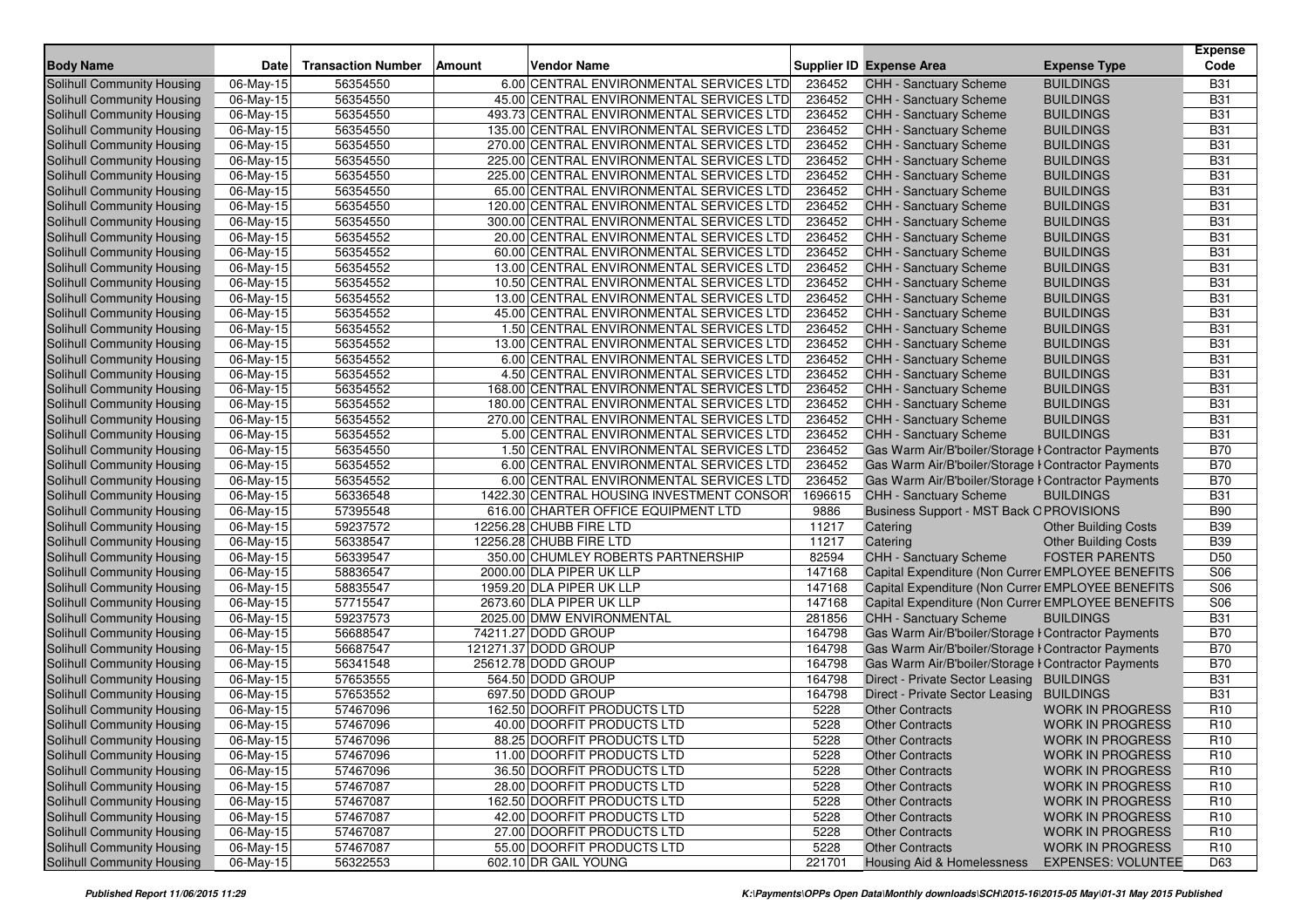| <b>Body Name</b>                  | <b>Date</b>             | <b>Transaction Number</b> | Amount<br><b>Vendor Name</b>              |        | <b>Supplier ID Expense Area</b>                             | <b>Expense Type</b>          | <b>Expense</b><br>Code |
|-----------------------------------|-------------------------|---------------------------|-------------------------------------------|--------|-------------------------------------------------------------|------------------------------|------------------------|
| Solihull Community Housing        | 06-May-15               | 59118605                  | 639.50 DRAINTECH SERVICES (MIDLANDS) LTD  | 338596 | CHH - Sanctuary Scheme                                      | <b>Other Works</b>           | <b>B32</b>             |
| Solihull Community Housing        | 06-May-15               | 59118604                  | 337.00 DRAINTECH SERVICES (MIDLANDS) LTD  | 338596 | <b>CHH - Sanctuary Scheme</b>                               | <b>Other Works</b>           | <b>B32</b>             |
| Solihull Community Housing        | $\overline{0}$ 6-May-15 | 58535605                  | 956.50 DRAINTECH SERVICES (MIDLANDS) LTD  | 338596 | <b>CHH - Sanctuary Scheme</b>                               | <b>Other Works</b>           | <b>B32</b>             |
| Solihull Community Housing        | 13-May-15               | 58535596                  | 2108.78 DRAINTECH SERVICES (MIDLANDS) LTD | 338596 | CHH - Sanctuary Scheme                                      | <b>Other Works</b>           | <b>B32</b>             |
| Solihull Community Housing        | 29-May-15               | 58535578                  | 749.50 DRAINTECH SERVICES (MIDLANDS) LTD  | 338596 | CHH - Sanctuary Scheme                                      | <b>Other Works</b>           | <b>B32</b>             |
| Solihull Community Housing        | 06-May-15               | 58535612                  | 447.50 DRAINTECH SERVICES (MIDLANDS) LTD  | 338596 | CHH - Sanctuary Scheme                                      | <b>Other Works</b>           | <b>B32</b>             |
| Solihull Community Housing        | 06-May-15               | 58535607                  | 391.98 DRAINTECH SERVICES (MIDLANDS) LTD  | 338596 | <b>CHH - Sanctuary Scheme</b>                               | <b>Other Works</b>           | <b>B32</b>             |
| Solihull Community Housing        | 22-May-15               | 56354561                  | 275.00 DRAINTECH SERVICES (MIDLANDS) LTD  | 338596 | CHH - Sanctuary Scheme                                      | <b>Other Works</b>           | <b>B32</b>             |
| Solihull Community Housing        | 22-May-15               | 55916583                  | 245.00 DRAINTECH SERVICES (MIDLANDS) LTD  | 338596 | CHH - Sanctuary Scheme                                      | <b>Other Works</b>           | <b>B32</b>             |
| Solihull Community Housing        | 15-May-15               | 57467140                  | 130.00 DRS LTD                            | 272292 | <b>Other Contracts</b>                                      | <b>WORK IN PROGRESS</b>      | R <sub>10</sub>        |
| Solihull Community Housing        | 29-May-15               | 57467140                  | 130.00 DRS LTD                            | 272292 | <b>Other Contracts</b>                                      | <b>WORK IN PROGRESS</b>      | R <sub>10</sub>        |
| Solihull Community Housing        | $\overline{11}$ -May-15 | 57467140                  | 135.00 DRS LTD                            | 272292 | <b>Other Contracts</b>                                      | <b>WORK IN PROGRESS</b>      | R <sub>10</sub>        |
| Solihull Community Housing        | 11-May-15               | 57467140                  | 6.50 DRS LTD                              | 272292 | <b>Other Contracts</b>                                      | <b>WORK IN PROGRESS</b>      | R <sub>10</sub>        |
| Solihull Community Housing        | 06-May-15               | 56432592                  | 45.00 DRS LTD                             | 272292 | <b>Other Contracts</b>                                      | <b>WORK IN PROGRESS</b>      | R <sub>10</sub>        |
| Solihull Community Housing        | 14-May-15               | 56432592                  | 150.00 DRS LTD                            | 272292 | <b>Other Contracts</b>                                      | <b>WORK IN PROGRESS</b>      | R <sub>10</sub>        |
| Solihull Community Housing        | 14-May-15               | 56432592                  | 30.50 DRS LTD                             | 272292 | <b>Other Contracts</b>                                      | <b>WORK IN PROGRESS</b>      | R <sub>10</sub>        |
| Solihull Community Housing        | 14-May-15               | 56432574                  | 15.15 E J GILBERT & SONS                  | 5296   | <b>Other Contracts</b>                                      | <b>WORK IN PROGRESS</b>      | R <sub>10</sub>        |
| Solihull Community Housing        | 14-May-15               | 56432574                  | 267.19 E J GILBERT & SONS                 | 5296   | <b>Other Contracts</b>                                      | <b>WORK IN PROGRESS</b>      | R <sub>10</sub>        |
| Solihull Community Housing        | 14-May-15               | 55916593                  | 2944.58 ECLIPSE ACCESS SOLUTIONS LTD      | 141696 | Public Sector - Major Adaptation Contractor Payments        |                              | <b>B70</b>             |
| Solihull Community Housing        | 14-May-15               | 55916592                  | 1970.83 ECLIPSE ACCESS SOLUTIONS LTD      | 141696 | Public Sector - Major Adaptation Contractor Payments        |                              | <b>B70</b>             |
| Solihull Community Housing        | 14-May-15               | 55916591                  | 333.48 ECLIPSE ACCESS SOLUTIONS LTD       | 141696 | Public Sector - Major Adaptation Contractor Payments        |                              | <b>B70</b>             |
| Solihull Community Housing        | 14-May-15               | 55916596                  | 2184.26 ECLIPSE ACCESS SOLUTIONS LTD      | 141696 | Private Sector - Disabled Faciliti Contractor Payments      |                              | <b>B70</b>             |
| Solihull Community Housing        | 14-May-15               | 55916594                  | 844.81 ECLIPSE ACCESS SOLUTIONS LTD       | 141696 | Private Sector - Disabled Faciliti Contractor Payments      |                              | <b>B70</b>             |
| Solihull Community Housing        | 14-May-15               | 55916595                  | 711.42 ECLIPSE ACCESS SOLUTIONS LTD       | 141696 | Private Sector - Minor Works                                | <b>Contractor Payments</b>   | <b>B70</b>             |
| Solihull Community Housing        | 14-May-15               | 55945547                  | -360.17 ECLIPSE ACCESS SOLUTIONS LTD      | 141696 | <b>CRED - Accumulated Absences INLAND REVENUE</b>           |                              | S02                    |
| Solihull Community Housing        | 14-May-15               | 58935547                  | 1594.89 EDEN ADAPTIONS LTD                | 267999 | <b>Falls Prevention Services</b>                            | OTHER OPERATIONAL            | <b>B43</b>             |
| Solihull Community Housing        | 06-May-15               | 59150550                  | -318.98 EDEN ADAPTIONS LTD                | 267999 | <b>CRED - Accumulated Absences INLAND REVENUE</b>           |                              | S <sub>02</sub>        |
| Solihull Community Housing        | 27-May-15               | 56342547                  | 2184.53 EDF ENERGY 1 LTD                  | 135472 | Partnership Salary cost                                     | <b>ELECTRICITY</b>           | <b>B11</b>             |
| Solihull Community Housing        | 27-May-15               | 57153547                  | 437.50 EXPERIAN LTD                       | 51482  | Procurement                                                 | <b>FOSTER PARENTS</b>        | D <sub>50</sub>        |
| Solihull Community Housing        | 20-May-15               | 59237554                  | 625.00 FAMILY CARE TRUST (SOLIHULL)       | 5472   | <b>OPERATOR - Admin Fee</b>                                 | Voids                        | <b>B38</b>             |
| Solihull Community Housing        | 20-May-15               | 58584547                  | 625.00 FAMILY CARE TRUST (SOLIHULL)       | 5472   | <b>OPERATOR - Admin Fee</b>                                 | Voids                        | <b>B38</b>             |
| Solihull Community Housing        | 20-May-15               | 57823547                  | 230.00 GRANGE REMOVAL CO LTD              | 5676   | Capital Expenditure (Non Currer HRA                         |                              | U32                    |
| Solihull Community Housing        | 20-May-15               | 58864549                  | 230.00 GRANGE REMOVAL CO LTD              | 5676   | Welfare Reform Work                                         | <b>FOSTER PARENTS</b>        | D <sub>50</sub>        |
| Solihull Community Housing        | 20-May-15               | 58865547                  | 230.00 GRANGE REMOVAL CO LTD              | 5676   | Welfare Reform Work                                         | <b>FOSTER PARENTS</b>        | D <sub>50</sub>        |
| Solihull Community Housing        | 06-May-15               | 58864548                  | 230.00 GRANGE REMOVAL CO LTD              | 5676   | <b>Welfare Reform Work</b>                                  | <b>FOSTER PARENTS</b>        | D <sub>50</sub>        |
| Solihull Community Housing        | 01-May-15               | 55916566                  | 1804.00 HANDICARE ACCESSIBILITY LTD       | 277953 | Public Sector - Major Adaptation Contractor Payments        |                              | <b>B70</b>             |
| Solihull Community Housing        | $\overline{14}$ -May-15 | 55916565                  | 3382.00 HANDICARE ACCESSIBILITY LTD       | 277953 | <b>Public Sector - Major Adaptation Contractor Payments</b> |                              | <b>B70</b>             |
| Solihull Community Housing        | 14-May-15               | 55916563                  | 1939.20 HANDICARE ACCESSIBILITY LTD       | 277953 | Public Sector - Major Adaptation Contractor Payments        |                              | <b>B70</b>             |
| Solihull Community Housing        | 14-May-15               | 55916562                  | 3057.50 HANDICARE ACCESSIBILITY LTD       | 277953 | Public Sector - Major Adaptation Contractor Payments        |                              | <b>B70</b>             |
| Solihull Community Housing        | 14-May-15               | 55916561                  | 2701.00 HANDICARE ACCESSIBILITY LTD       | 277953 | Public Sector - Major Adaptation Contractor Payments        |                              | <b>B70</b>             |
| Solihull Community Housing        | 07-May-15               | 55916564                  | 3330.00 HANDICARE ACCESSIBILITY LTD       | 277953 | Private Sector - Disabled Faciliti Contractor Payments      |                              | <b>B70</b>             |
| <b>Solihull Community Housing</b> | 07-May-15               | 55916560                  | 1956.25 HANDICARE ACCESSIBILITY LTD       | 277953 | Private Sector - Disabled Faciliti Contractor Payments      |                              | <b>B70</b>             |
| Solihull Community Housing        | 07-May-15               | 55916559                  | 4526.00 HANDICARE ACCESSIBILITY LTD       | 277953 | Private Sector - Disabled Faciliti Contractor Payments      |                              | <b>B70</b>             |
| Solihull Community Housing        | 07-May-15               | 59118570                  | 220.00 HARROLD-JONES SERVICES             | 5768   | Catering                                                    | <b>Utility Related Works</b> | <b>B34</b>             |
| Solihull Community Housing        | 07-May-15               | 59118569                  | 220.00 HARROLD-JONES SERVICES             | 5768   | Catering                                                    | <b>Utility Related Works</b> | <b>B34</b>             |
| Solihull Community Housing        | $01 - May - 15$         | 59118568                  | 220.00 HARROLD-JONES SERVICES             | 5768   | Catering                                                    | <b>Utility Related Works</b> | <b>B34</b>             |
| Solihull Community Housing        | 01-May-15               | 59118567                  | 220.00 HARROLD-JONES SERVICES             | 5768   | Catering                                                    | <b>Utility Related Works</b> | <b>B34</b>             |
| Solihull Community Housing        | 01-May-15               | 59118566                  | 220.00 HARROLD-JONES SERVICES             | 5768   | Catering                                                    | <b>Utility Related Works</b> | <b>B34</b>             |
| Solihull Community Housing        | $01 - May - 15$         | 59118564                  | 220.00 HARROLD-JONES SERVICES             | 5768   | Catering                                                    | <b>Utility Related Works</b> | <b>B34</b>             |
| Solihull Community Housing        | 01-May-15               | 59118563                  | 220.00 HARROLD-JONES SERVICES             | 5768   | Catering                                                    | <b>Utility Related Works</b> | <b>B34</b>             |
| Solihull Community Housing        | 01-May-15               | 59118565                  | 220.00 HARROLD-JONES SERVICES             | 5768   | Catering                                                    | <b>Utility Related Works</b> | <b>B34</b>             |
| Solihull Community Housing        | $01$ -May-15            | 59118562                  | 220.00 HARROLD-JONES SERVICES             | 5768   | Catering                                                    | <b>Utility Related Works</b> | <b>B34</b>             |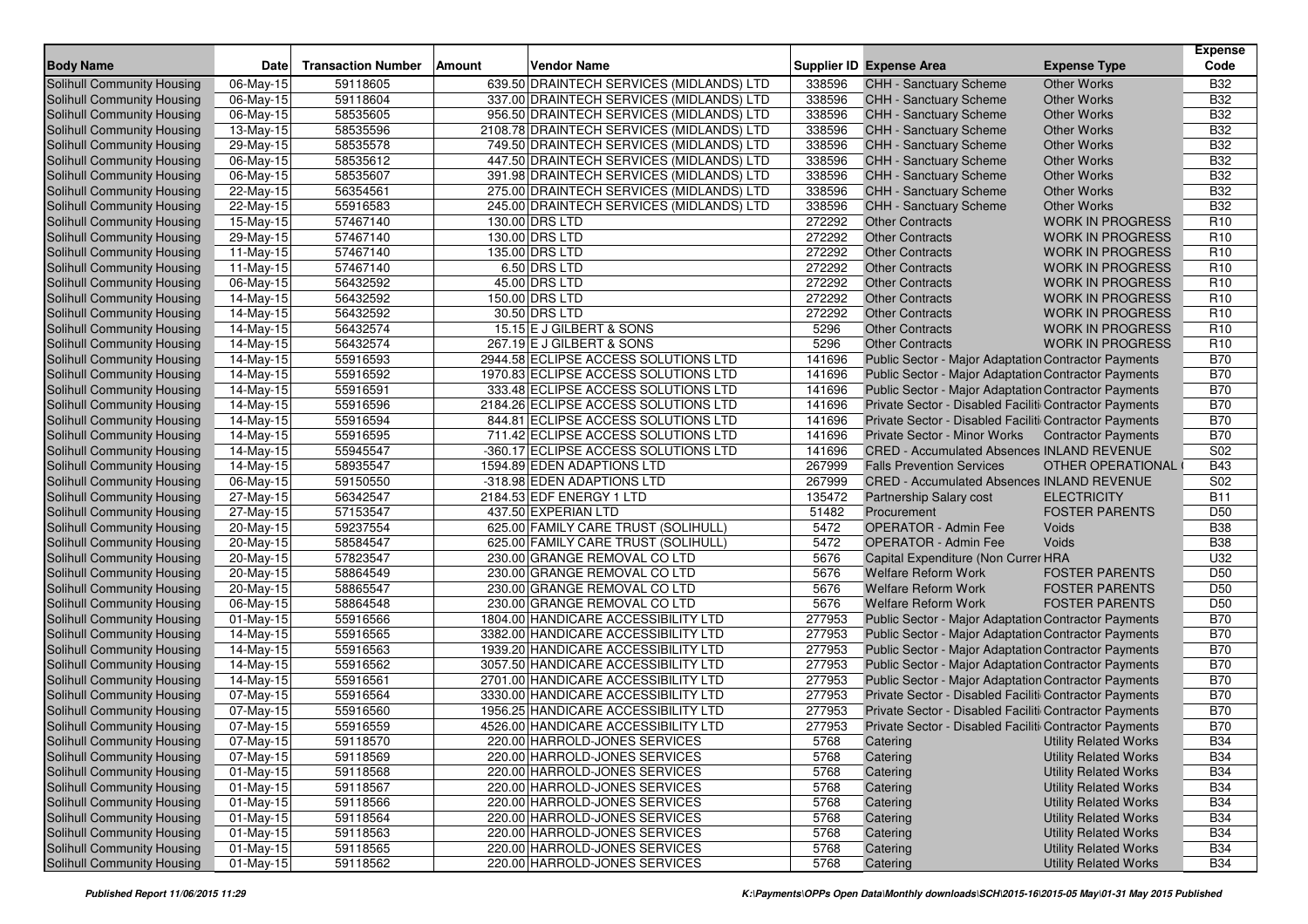| <b>Body Name</b>                                                | <b>Date</b>            | <b>Transaction Number</b> | <b>Vendor Name</b><br><b>Amount</b>                                                   |                 | <b>Supplier ID Expense Area</b>                        | <b>Expense Type</b>                                   | <b>Expense</b><br>Code |
|-----------------------------------------------------------------|------------------------|---------------------------|---------------------------------------------------------------------------------------|-----------------|--------------------------------------------------------|-------------------------------------------------------|------------------------|
|                                                                 |                        |                           |                                                                                       |                 |                                                        |                                                       |                        |
| <b>Solihull Community Housing</b>                               | 26-May-15              | 59118561                  | 220.00 HARROLD-JONES SERVICES                                                         | 5768            | Catering                                               | <b>Utility Related Works</b>                          | <b>B34</b>             |
| Solihull Community Housing                                      | 27-May-15              | 59118560                  | 220.00 HARROLD-JONES SERVICES                                                         | 5768            | Catering                                               | <b>Utility Related Works</b>                          | <b>B34</b>             |
| Solihull Community Housing                                      | 06-May-15              | 59118559                  | 220.00 HARROLD-JONES SERVICES                                                         | 5768            | Catering                                               | <b>Utility Related Works</b>                          | <b>B34</b>             |
| Solihull Community Housing                                      | 13-May-15              | 59118558                  | 220.00 HARROLD-JONES SERVICES                                                         | 5768            | Catering                                               | <b>Utility Related Works</b>                          | <b>B34</b>             |
| Solihull Community Housing                                      | 29-May-15              | 59118557                  | 220.00 HARROLD-JONES SERVICES                                                         | 5768            | Catering                                               | <b>Utility Related Works</b>                          | <b>B34</b>             |
| <b>Solihull Community Housing</b>                               | 20-May-15              | 59118556                  | 220.00 HARROLD-JONES SERVICES                                                         | 5768            | Catering                                               | <b>Utility Related Works</b>                          | <b>B34</b>             |
| Solihull Community Housing                                      | 15-May-15              | 57653577                  | 220.00 HARROLD-JONES SERVICES                                                         | 5768            | Catering                                               | <b>Utility Related Works</b>                          | <b>B34</b>             |
| Solihull Community Housing                                      | 22-May-15              | 57717547                  | 463.33 HOUSEMARK LTD                                                                  | 103535          | <b>Anti-Social Behaviour Team</b>                      | <b>FOSTER PARENTS</b>                                 | D <sub>50</sub>        |
| Solihull Community Housing                                      | 22-May-15              | 57716547                  | 695.00 HOUSEMARK LTD                                                                  | 103535          | Anti-Social Behaviour Team                             | <b>FOSTER PARENTS</b>                                 | D <sub>50</sub>        |
| Solihull Community Housing                                      | 22-May-15              | 59255554                  | 239.00 HQN LTD                                                                        | 120599          | <b>Cyclical Maintenance</b>                            | <b>Contractor Payments</b><br><b>BUILDINGS</b>        | <b>B70</b>             |
| Solihull Community Housing                                      | 01-May-15              | 55916584<br>56320548      | 308.12 HUNTLEY REFRIGERATION LTD                                                      | 2041642         | <b>CHH - Sanctuary Scheme</b>                          |                                                       | <b>B31</b>             |
| Solihull Community Housing                                      | 01-May-15              |                           | 1078.80 IDAPT                                                                         | 699596          | Housing - Efficiency Savings                           | <b>POSTAGE</b>                                        | D31                    |
| Solihull Community Housing                                      | 01-May-15              | 56320548                  | -1078.00 IDAPT                                                                        | 699596          | Housing - Efficiency Savings                           | <b>POSTAGE</b>                                        | D31                    |
| Solihull Community Housing                                      | 01-May-15              | 56320548                  | 1078.00 IDAPT                                                                         | 699596          | Housing - Efficiency Savings                           | <b>POSTAGE</b>                                        | D31                    |
| Solihull Community Housing                                      | 01-May-15              | 56834547                  | 2018.16 INLAND REVENUE ONLY                                                           | 5962            | <b>CRED - Accumulated Absences INLAND REVENUE</b>      |                                                       | S02                    |
| Solihull Community Housing                                      | 01-May-15              | 57115547                  | 4870.00 INTEC MICROS LTD                                                              | 222791          | <b>IT Strategy</b>                                     | <b>TELEPHONES</b>                                     | D30                    |
| Solihull Community Housing                                      | 01-May-15              | 57118547                  | -4870.00 INTEC MICROS LTD                                                             | 222791          | <b>IT Strategy</b>                                     | <b>TELEPHONES</b>                                     | D30                    |
| Solihull Community Housing                                      | 01-May-15              | 58848547                  | 2045.91 J C S COCHRANE ELECTRICAL LTD                                                 | 4056686         | <b>Electrical Improvement Works</b>                    | <b>Contractor Payments</b>                            | <b>B70</b>             |
| Solihull Community Housing                                      | 27-May-15              | 57403547                  | 3822.11 J C S COCHRANE ELECTRICAL LTD                                                 | 4056686         | <b>Electrical Improvement Works</b>                    | <b>Contractor Payments</b>                            | <b>B70</b>             |
| Solihull Community Housing                                      | 27-May-15              | 57401547                  | 7243.14 J C S COCHRANE ELECTRICAL LTD                                                 | 4056686         | <b>Electrical Improvement Works</b>                    | <b>Contractor Payments</b>                            | <b>B70</b>             |
| Solihull Community Housing                                      | 27-May-15              | 56692548                  | 4495.23 J C S COCHRANE ELECTRICAL LTD                                                 | 4056686         | <b>Electrical Improvement Works</b>                    | <b>Contractor Payments</b>                            | <b>B70</b>             |
| Solihull Community Housing                                      | 27-May-15              | 56692547                  | 4735.16 J C S COCHRANE ELECTRICAL LTD                                                 | 4056686         | <b>Electrical Improvement Works</b>                    | <b>Contractor Payments</b>                            | <b>B70</b>             |
| Solihull Community Housing                                      | 27-May-15              | 56692549                  | 6172.94 J C S COCHRANE ELECTRICAL LTD                                                 | 4056686         | <b>Electrical Improvement Works</b>                    | <b>Contractor Payments</b>                            | <b>B70</b>             |
| Solihull Community Housing                                      | 27-May-15              | 56349548                  | 8499.96 J C S COCHRANE ELECTRICAL LTD                                                 | 4056686         | <b>Electrical Improvement Works</b>                    | <b>Contractor Payments</b>                            | <b>B70</b>             |
| Solihull Community Housing                                      | 27-May-15              | 58845547                  | 705.00 JAMES ANDREWS RECRUITMENT SOLUTIO                                              | 673596          | Housing Aid & Homelessness                             | <b>Agency Staff</b>                                   | A60                    |
| Solihull Community Housing                                      | 27-May-15              | 58844547                  | 534.63 JAMES ANDREWS RECRUITMENT SOLUTIO                                              | 673596          | <b>Housing Aid &amp; Homelessness</b>                  | <b>Agency Staff</b>                                   | A60                    |
| Solihull Community Housing                                      | 27-May-15              | 58843547                  | 481.79 JAMES ANDREWS RECRUITMENT SOLUTIO                                              | 673596          | <b>Housing Aid &amp; Homelessness</b>                  | <b>Agency Staff</b>                                   | A60                    |
| Solihull Community Housing                                      | 27-May-15              | 58843547                  | 557.21 JAMES ANDREWS RECRUITMENT SOLUTIO                                              | 673596          | Housing Aid & Homelessness                             | <b>Agency Staff</b>                                   | A60                    |
| Solihull Community Housing                                      | 27-May-15              | 58842547<br>58839547      | 752.00 JAMES ANDREWS RECRUITMENT SOLUTIO                                              | 673596          | Housing Aid & Homelessness                             | <b>Agency Staff</b>                                   | A60<br>A60             |
| Solihull Community Housing                                      | 27-May-15              |                           | 1090.95 JAMES ANDREWS RECRUITMENT SOLUTIO                                             | 673596          | Housing Aid & Homelessness                             | <b>Agency Staff</b>                                   |                        |
| Solihull Community Housing                                      | 27-May-15              | 58841547                  | 1049.39 JAMES ANDREWS RECRUITMENT SOLUTIO<br>857.75 JAMES ANDREWS RECRUITMENT SOLUTIO | 673596          | <b>Housing Aid &amp; Homelessness</b>                  | <b>Agency Staff</b>                                   | A60                    |
| Solihull Community Housing                                      | 27-May-15              | 56346547                  |                                                                                       | 673596          | Housing Aid & Homelessness<br>New Build - Alcott House | <b>Agency Staff</b>                                   | A60<br><b>B70</b>      |
| Solihull Community Housing                                      | 27-May-15              | 57137547<br>57467238      | 14680.00 JESSUP BROTHERS LTD<br>791.40 JEWSON LTD                                     | 3190686<br>6111 | <b>Other Contracts</b>                                 | <b>Contractor Payments</b><br><b>WORK IN PROGRESS</b> | R <sub>10</sub>        |
| Solihull Community Housing<br><b>Solihull Community Housing</b> | 14-May-15              |                           | 5.52 JEWSON LTD                                                                       |                 |                                                        |                                                       | R <sub>10</sub>        |
| Solihull Community Housing                                      | 15-May-15              | 57467231<br>57467231      | 13.00 JEWSON LTD                                                                      | 6111<br>6111    | <b>Other Contracts</b><br><b>Other Contracts</b>       | <b>WORK IN PROGRESS</b><br><b>WORK IN PROGRESS</b>    | R <sub>10</sub>        |
|                                                                 | 15-May-15              | 57467231                  | 13.00 JEWSON LTD                                                                      | 6111            | <b>Other Contracts</b>                                 | <b>WORK IN PROGRESS</b>                               | R <sub>10</sub>        |
| Solihull Community Housing                                      | 29-May-15              | 57467231                  | 14.00 JEWSON LTD                                                                      | 6111            | <b>Other Contracts</b>                                 | <b>WORK IN PROGRESS</b>                               | R <sub>10</sub>        |
| Solihull Community Housing                                      | 01-May-15              | 57467231                  | 16.00 JEWSON LTD                                                                      | 6111            | <b>Other Contracts</b>                                 | <b>WORK IN PROGRESS</b>                               | R <sub>10</sub>        |
| Solihull Community Housing<br>Solihull Community Housing        | 06-May-15              | 57467231                  | 13.34 JEWSON LTD                                                                      | 6111            | <b>Other Contracts</b>                                 | <b>WORK IN PROGRESS</b>                               | R <sub>10</sub>        |
| Solihull Community Housing                                      | 06-May-15<br>06-May-15 | 57467231                  | 93.40 JEWSON LTD                                                                      | 6111            | <b>Other Contracts</b>                                 | <b>WORK IN PROGRESS</b>                               | R <sub>10</sub>        |
| <b>Solihull Community Housing</b>                               | 11-May-15              | 57467231                  | 55.20 JEWSON LTD                                                                      | 6111            | <b>Other Contracts</b>                                 | <b>WORK IN PROGRESS</b>                               | R <sub>10</sub>        |
| Solihull Community Housing                                      | 13-May-15              | 57467231                  | 68.20 JEWSON LTD                                                                      | 6111            | <b>Other Contracts</b>                                 | <b>WORK IN PROGRESS</b>                               | R <sub>10</sub>        |
| Solihull Community Housing                                      | 13-May-15              | 57467231                  | 22.20 JEWSON LTD                                                                      | 6111            | <b>Other Contracts</b>                                 | <b>WORK IN PROGRESS</b>                               | R <sub>10</sub>        |
| Solihull Community Housing                                      | 22-May-15              | 57467231                  | 21.42 JEWSON LTD                                                                      | 6111            | <b>Other Contracts</b>                                 | <b>WORK IN PROGRESS</b>                               | R <sub>10</sub>        |
| Solihull Community Housing                                      | 13-May-15              | 57467213                  | 68.20 JEWSON LTD                                                                      | 6111            | <b>Other Contracts</b>                                 | <b>WORK IN PROGRESS</b>                               | R <sub>10</sub>        |
| Solihull Community Housing                                      | 13-May-15              | 57467213                  | 51.70 JEWSON LTD                                                                      | 6111            | <b>Other Contracts</b>                                 | <b>WORK IN PROGRESS</b>                               | R <sub>10</sub>        |
| Solihull Community Housing                                      | 11-May-15              | 57467213                  | 57.50 JEWSON LTD                                                                      | 6111            | <b>Other Contracts</b>                                 | <b>WORK IN PROGRESS</b>                               | R <sub>10</sub>        |
| Solihull Community Housing                                      | 11-May-15              | 57467213                  | 361.76 JEWSON LTD                                                                     | 6111            | <b>Other Contracts</b>                                 | <b>WORK IN PROGRESS</b>                               | R <sub>10</sub>        |
| Solihull Community Housing                                      | 11-May-15              | 57467213                  | 183.00 JEWSON LTD                                                                     | 6111            | <b>Other Contracts</b>                                 | <b>WORK IN PROGRESS</b>                               | R <sub>10</sub>        |
| Solihull Community Housing                                      | 06-May-15              | 57467213                  | 30.90 JEWSON LTD                                                                      | 6111            | <b>Other Contracts</b>                                 | <b>WORK IN PROGRESS</b>                               | R <sub>10</sub>        |
| Solihull Community Housing                                      | 22-May-15              | 57467213                  | 357.40 JEWSON LTD                                                                     | 6111            | <b>Other Contracts</b>                                 | <b>WORK IN PROGRESS</b>                               | R <sub>10</sub>        |
|                                                                 |                        |                           |                                                                                       |                 |                                                        |                                                       |                        |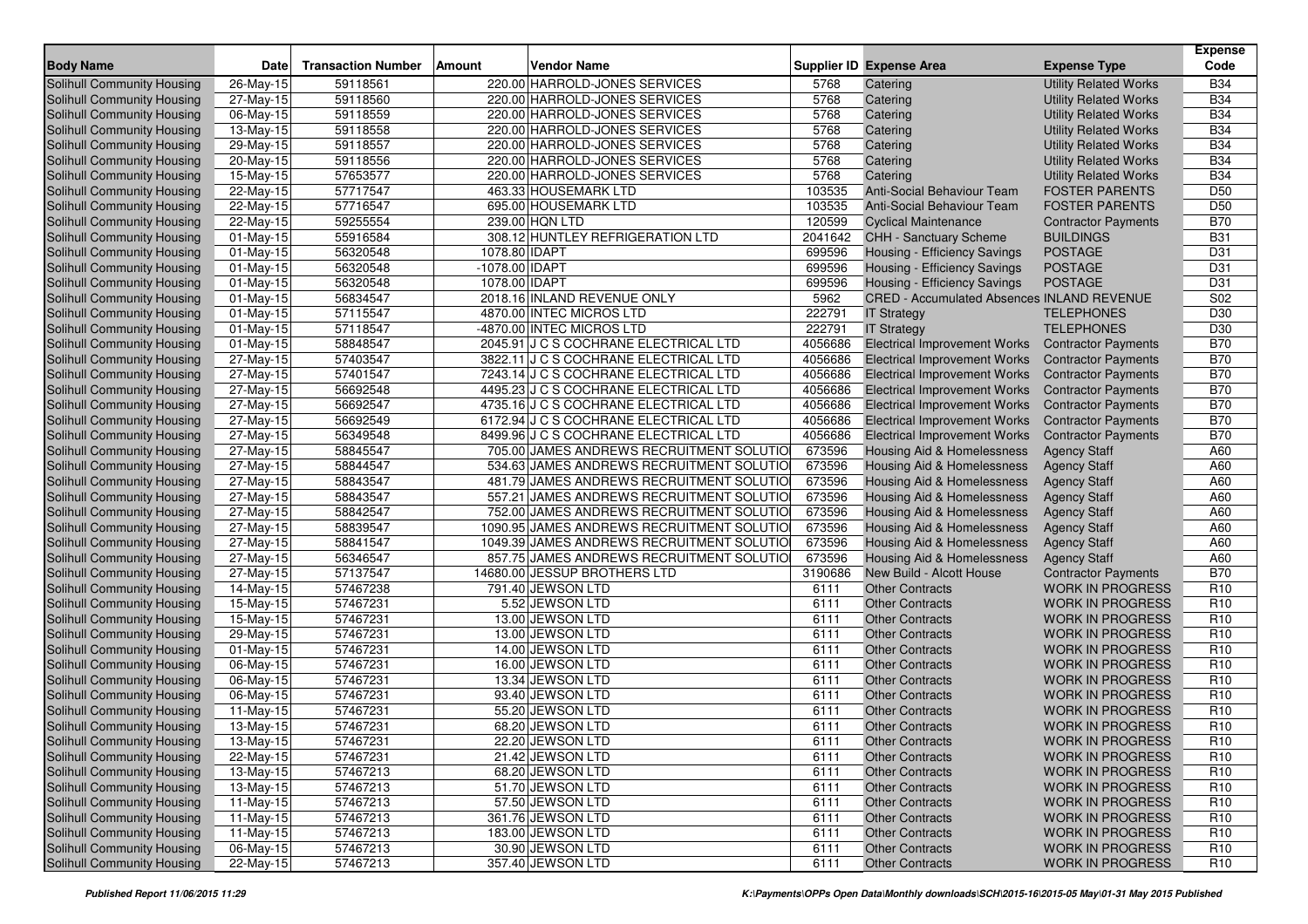| <b>Body Name</b>                  | Date                    | <b>Transaction Number</b> | Amount | <b>Vendor Name</b> |      | <b>Supplier ID Expense Area</b> | <b>Expense Type</b>     | <b>Expense</b><br>Code |
|-----------------------------------|-------------------------|---------------------------|--------|--------------------|------|---------------------------------|-------------------------|------------------------|
| Solihull Community Housing        | 22-May-15               | 57467213                  |        | 314.30 JEWSON LTD  | 6111 | <b>Other Contracts</b>          | <b>WORK IN PROGRESS</b> | R <sub>10</sub>        |
| <b>Solihull Community Housing</b> | 22-May-15               | 57467213                  |        | 267.00 JEWSON LTD  | 6111 | <b>Other Contracts</b>          | <b>WORK IN PROGRESS</b> | R <sub>10</sub>        |
| <b>Solihull Community Housing</b> | 22-May-15               | 57467213                  |        | 21.40 JEWSON LTD   | 6111 | <b>Other Contracts</b>          | <b>WORK IN PROGRESS</b> | R <sub>10</sub>        |
| Solihull Community Housing        | 22-May-15               | 57467213                  |        | 102.00 JEWSON LTD  | 6111 | <b>Other Contracts</b>          | <b>WORK IN PROGRESS</b> | R <sub>10</sub>        |
| Solihull Community Housing        | 22-May-15               | 57467213                  |        | 107.00 JEWSON LTD  | 6111 | <b>Other Contracts</b>          | <b>WORK IN PROGRESS</b> | R <sub>10</sub>        |
| Solihull Community Housing        | 22-May-15               | 57467213                  |        | 143.00 JEWSON LTD  | 6111 | <b>Other Contracts</b>          | <b>WORK IN PROGRESS</b> | R <sub>10</sub>        |
| Solihull Community Housing        | 06-May-15               | 57467213                  |        | 101.00 JEWSON LTD  | 6111 | <b>Other Contracts</b>          | <b>WORK IN PROGRESS</b> | R <sub>10</sub>        |
| <b>Solihull Community Housing</b> | 13-May-15               | 57467213                  |        | 179.34 JEWSON LTD  | 6111 | <b>Other Contracts</b>          | <b>WORK IN PROGRESS</b> | R <sub>10</sub>        |
| Solihull Community Housing        | 14-May-15               | 57467213                  |        | 345.20 JEWSON LTD  | 6111 | <b>Other Contracts</b>          | <b>WORK IN PROGRESS</b> | R <sub>10</sub>        |
| <b>Solihull Community Housing</b> | 14-May-15               | 57467213                  |        | 326.00 JEWSON LTD  | 6111 | <b>Other Contracts</b>          | <b>WORK IN PROGRESS</b> | R <sub>10</sub>        |
| <b>Solihull Community Housing</b> | 14-May-15               | 57467213                  |        | 111.20 JEWSON LTD  | 6111 | <b>Other Contracts</b>          | <b>WORK IN PROGRESS</b> | R <sub>10</sub>        |
| Solihull Community Housing        | $14-May-15$             | 57467213                  |        | 65.20 JEWSON LTD   | 6111 | <b>Other Contracts</b>          | <b>WORK IN PROGRESS</b> | R <sub>10</sub>        |
| <b>Solihull Community Housing</b> | 14-May-15               | 57467247                  |        | 393.30 JEWSON LTD  | 6111 | <b>Other Contracts</b>          | <b>WORK IN PROGRESS</b> | R <sub>10</sub>        |
| Solihull Community Housing        | 14-May-15               | 57467247                  |        | 62.55 JEWSON LTD   | 6111 | <b>Other Contracts</b>          | <b>WORK IN PROGRESS</b> | R <sub>10</sub>        |
| Solihull Community Housing        | 14-May-15               | 57467247                  |        | 62.55 JEWSON LTD   | 6111 | <b>Other Contracts</b>          | <b>WORK IN PROGRESS</b> | R <sub>10</sub>        |
| Solihull Community Housing        | 14-May-15               | 57467247                  |        | 121.80 JEWSON LTD  | 6111 | <b>Other Contracts</b>          | <b>WORK IN PROGRESS</b> | R <sub>10</sub>        |
| Solihull Community Housing        | 14-May-15               | 57467247                  |        | 55.60 JEWSON LTD   | 6111 | <b>Other Contracts</b>          | <b>WORK IN PROGRESS</b> | R <sub>10</sub>        |
| Solihull Community Housing        | 14-May-15               | 57467247                  |        | 101.00 JEWSON LTD  | 6111 | <b>Other Contracts</b>          | <b>WORK IN PROGRESS</b> | R <sub>10</sub>        |
| <b>Solihull Community Housing</b> | 14-May-15               | 57467247                  |        | 66.10 JEWSON LTD   | 6111 | <b>Other Contracts</b>          | <b>WORK IN PROGRESS</b> | R <sub>10</sub>        |
| Solihull Community Housing        | 14-May-15               | 57467247                  |        | 65.00 JEWSON LTD   | 6111 | <b>Other Contracts</b>          | <b>WORK IN PROGRESS</b> | R <sub>10</sub>        |
| <b>Solihull Community Housing</b> | 14-May-15               | 57467247                  |        | 8.04 JEWSON LTD    | 6111 | <b>Other Contracts</b>          | <b>WORK IN PROGRESS</b> | R <sub>10</sub>        |
| Solihull Community Housing        | 14-May-15               | 57467247                  |        | 85.32 JEWSON LTD   | 6111 | <b>Other Contracts</b>          | <b>WORK IN PROGRESS</b> | R <sub>10</sub>        |
| Solihull Community Housing        | 14-May-15               | 57467247                  |        | 165.36 JEWSON LTD  | 6111 | <b>Other Contracts</b>          | <b>WORK IN PROGRESS</b> | R <sub>10</sub>        |
| <b>Solihull Community Housing</b> | 14-May-15               | 57467247                  |        | 25.00 JEWSON LTD   | 6111 | <b>Other Contracts</b>          | <b>WORK IN PROGRESS</b> | R <sub>10</sub>        |
| <b>Solihull Community Housing</b> | 14-May-15               | 57467247                  |        | 15.65 JEWSON LTD   | 6111 | <b>Other Contracts</b>          | <b>WORK IN PROGRESS</b> | R <sub>10</sub>        |
| Solihull Community Housing        | 14-May-15               | 57467247                  |        | 43.28 JEWSON LTD   | 6111 | <b>Other Contracts</b>          | <b>WORK IN PROGRESS</b> | R <sub>10</sub>        |
| <b>Solihull Community Housing</b> | 14-May-15               | 57467247                  |        | 1.26 JEWSON LTD    | 6111 | <b>Other Contracts</b>          | <b>WORK IN PROGRESS</b> | R <sub>10</sub>        |
| Solihull Community Housing        | 14-May-15               | 57467247                  |        | 100.00 JEWSON LTD  | 6111 | <b>Other Contracts</b>          | <b>WORK IN PROGRESS</b> | R <sub>10</sub>        |
| Solihull Community Housing        | 14-May-15               | 57467247                  |        | 168.00 JEWSON LTD  | 6111 | <b>Other Contracts</b>          | <b>WORK IN PROGRESS</b> | R <sub>10</sub>        |
| Solihull Community Housing        | $14-May-15$             | 57467247                  |        | 105.95 JEWSON LTD  | 6111 | <b>Other Contracts</b>          | <b>WORK IN PROGRESS</b> | R <sub>10</sub>        |
| Solihull Community Housing        | 14-May-15               | 57467210                  |        | 201.50 JEWSON LTD  | 6111 | <b>Other Contracts</b>          | <b>WORK IN PROGRESS</b> | R <sub>10</sub>        |
| Solihull Community Housing        | $\overline{14}$ -May-15 | 57467210                  |        | 94.92 JEWSON LTD   | 6111 | <b>Other Contracts</b>          | <b>WORK IN PROGRESS</b> | R <sub>10</sub>        |
| Solihull Community Housing        | 14-May-15               | 57467210                  |        | 19.00 JEWSON LTD   | 6111 | <b>Other Contracts</b>          | <b>WORK IN PROGRESS</b> | R <sub>10</sub>        |
| Solihull Community Housing        | 14-May-15               | 57467210                  |        | 72.00 JEWSON LTD   | 6111 | <b>Other Contracts</b>          | <b>WORK IN PROGRESS</b> | R <sub>10</sub>        |
| <b>Solihull Community Housing</b> | 14-May-15               | 57467210                  |        | 116.16 JEWSON LTD  | 6111 | <b>Other Contracts</b>          | <b>WORK IN PROGRESS</b> | R <sub>10</sub>        |
| Solihull Community Housing        | 14-May-15               | 57467210                  |        | 130.80 JEWSON LTD  | 6111 | <b>Other Contracts</b>          | <b>WORK IN PROGRESS</b> | R <sub>10</sub>        |
| Solihull Community Housing        | 14-May-15               | 57467200                  |        | 504.50 JEWSON LTD  | 6111 | <b>Other Contracts</b>          | <b>WORK IN PROGRESS</b> | R <sub>10</sub>        |
| Solihull Community Housing        | 14-May-15               | 57467200                  |        | 336.40 JEWSON LTD  | 6111 | <b>Other Contracts</b>          | <b>WORK IN PROGRESS</b> | R <sub>10</sub>        |
| Solihull Community Housing        | 14-May-15               | 57467195                  |        | 39.40 JEWSON LTD   | 6111 | <b>Other Contracts</b>          | <b>WORK IN PROGRESS</b> | R <sub>10</sub>        |
| Solihull Community Housing        | 14-May-15               | 57467195                  |        | 267.00 JEWSON LTD  | 6111 | <b>Other Contracts</b>          | <b>WORK IN PROGRESS</b> | R <sub>10</sub>        |
| Solihull Community Housing        | 14-May-15               | 57467189                  |        | 768.63 JEWSON LTD  | 6111 | <b>Other Contracts</b>          | <b>WORK IN PROGRESS</b> | R <sub>10</sub>        |
| Solihull Community Housing        | 14-May-15               | 57467198                  |        | 499.19 JEWSON LTD  | 6111 | <b>Other Contracts</b>          | <b>WORK IN PROGRESS</b> | R <sub>10</sub>        |
| Solihull Community Housing        | 14-May-15               | 57467299                  |        | 658.97 JEWSON LTD  | 6111 | <b>Other Contracts</b>          | <b>WORK IN PROGRESS</b> | R <sub>10</sub>        |
| Solihull Community Housing        | 14-May-15               | 57467288                  |        | 485.00 JEWSON LTD  | 6111 | Other Contracts                 | <b>WORK IN PROGRESS</b> | R <sub>10</sub>        |
| Solihull Community Housing        | 14-May-15               | 57467288                  |        | 1010.50 JEWSON LTD | 6111 | <b>Other Contracts</b>          | <b>WORK IN PROGRESS</b> | R <sub>10</sub>        |
| Solihull Community Housing        | 14-May-15               | 57467281                  |        | 640.64 JEWSON LTD  | 6111 | <b>Other Contracts</b>          | <b>WORK IN PROGRESS</b> | R <sub>10</sub>        |
| Solihull Community Housing        | $14$ -May-15            | 57467279                  |        | 527.35 JEWSON LTD  | 6111 | <b>Other Contracts</b>          | <b>WORK IN PROGRESS</b> | R <sub>10</sub>        |
| Solihull Community Housing        | 14-May-15               | 57467279                  |        | 60.81 JEWSON LTD   | 6111 | <b>Other Contracts</b>          | <b>WORK IN PROGRESS</b> | R <sub>10</sub>        |
| Solihull Community Housing        | 14-May-15               | 57467276                  |        | 58.00 JEWSON LTD   | 6111 | <b>Other Contracts</b>          | <b>WORK IN PROGRESS</b> | R <sub>10</sub>        |
| Solihull Community Housing        | 14-May-15               | 57467276                  |        | 86.60 JEWSON LTD   | 6111 | <b>Other Contracts</b>          | <b>WORK IN PROGRESS</b> | R <sub>10</sub>        |
| Solihull Community Housing        | 14-May-15               | 57467276                  |        | 0.50 JEWSON LTD    | 6111 | <b>Other Contracts</b>          | <b>WORK IN PROGRESS</b> | R <sub>10</sub>        |
| Solihull Community Housing        | 14-May-15               | 57467276                  |        | 12.50 JEWSON LTD   | 6111 | <b>Other Contracts</b>          | WORK IN PROGRESS        | R <sub>10</sub>        |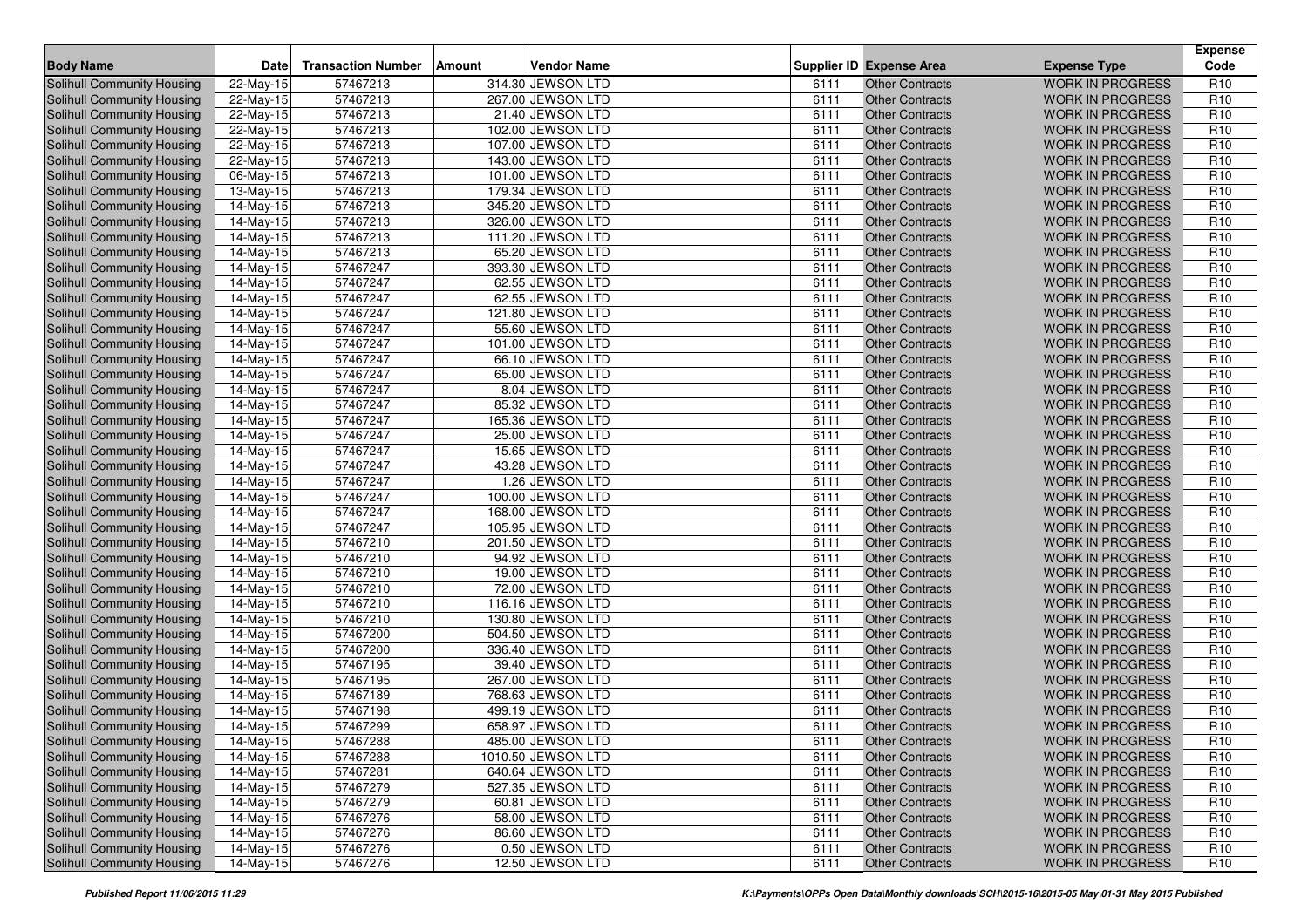| <b>Body Name</b>                  | Date                    | <b>Transaction Number</b> | Amount | <b>Vendor Name</b> |      | <b>Supplier ID Expense Area</b> | <b>Expense Type</b>     | <b>Expense</b><br>Code |
|-----------------------------------|-------------------------|---------------------------|--------|--------------------|------|---------------------------------|-------------------------|------------------------|
| Solihull Community Housing        | 14-May-15               | 57467276                  |        | 18.16 JEWSON LTD   | 6111 | <b>Other Contracts</b>          | <b>WORK IN PROGRESS</b> | R <sub>10</sub>        |
| <b>Solihull Community Housing</b> | 14-May-15               | 57467276                  |        | 105.95 JEWSON LTD  | 6111 | <b>Other Contracts</b>          | <b>WORK IN PROGRESS</b> | R <sub>10</sub>        |
| Solihull Community Housing        | 14-May-15               | 57467276                  |        | 16.80 JEWSON LTD   | 6111 | <b>Other Contracts</b>          | <b>WORK IN PROGRESS</b> | R <sub>10</sub>        |
| Solihull Community Housing        | $\overline{14}$ -May-15 | 57467276                  |        | 56.85 JEWSON LTD   | 6111 | <b>Other Contracts</b>          | <b>WORK IN PROGRESS</b> | R <sub>10</sub>        |
| Solihull Community Housing        | 14-May-15               | 57467276                  |        | 264.00 JEWSON LTD  | 6111 | <b>Other Contracts</b>          | <b>WORK IN PROGRESS</b> | R <sub>10</sub>        |
| Solihull Community Housing        | 14-May-15               | 57467276                  |        | 78.90 JEWSON LTD   | 6111 | <b>Other Contracts</b>          | <b>WORK IN PROGRESS</b> | R <sub>10</sub>        |
| Solihull Community Housing        | 14-May-15               | 57467276                  |        | 655.50 JEWSON LTD  | 6111 | <b>Other Contracts</b>          | <b>WORK IN PROGRESS</b> | R <sub>10</sub>        |
| Solihull Community Housing        | 14-May-15               | 57467265                  |        | 81.90 JEWSON LTD   | 6111 | <b>Other Contracts</b>          | <b>WORK IN PROGRESS</b> | R <sub>10</sub>        |
| Solihull Community Housing        | 14-May-15               | 57467265                  |        | 78.60 JEWSON LTD   | 6111 | <b>Other Contracts</b>          | <b>WORK IN PROGRESS</b> | R <sub>10</sub>        |
| <b>Solihull Community Housing</b> | 14-May-15               | 57467265                  |        | 37.80 JEWSON LTD   | 6111 | <b>Other Contracts</b>          | <b>WORK IN PROGRESS</b> | R <sub>10</sub>        |
| Solihull Community Housing        | 14-May-15               | 57467265                  |        | 16.80 JEWSON LTD   | 6111 | <b>Other Contracts</b>          | <b>WORK IN PROGRESS</b> | R <sub>10</sub>        |
| Solihull Community Housing        | 14-May-15               | 57467265                  |        | 72.80 JEWSON LTD   | 6111 | <b>Other Contracts</b>          | <b>WORK IN PROGRESS</b> | R <sub>10</sub>        |
| Solihull Community Housing        | 14-May-15               | 57467265                  |        | 180.70 JEWSON LTD  | 6111 | <b>Other Contracts</b>          | <b>WORK IN PROGRESS</b> | R <sub>10</sub>        |
| <b>Solihull Community Housing</b> | 14-May-15               | 57467265                  |        | 221.70 JEWSON LTD  | 6111 | <b>Other Contracts</b>          | <b>WORK IN PROGRESS</b> | R <sub>10</sub>        |
| Solihull Community Housing        | $14-May-15$             | 57467259                  |        | 525.41 JEWSON LTD  | 6111 | <b>Other Contracts</b>          | <b>WORK IN PROGRESS</b> | R <sub>10</sub>        |
| Solihull Community Housing        | 14-May-15               | 57467186                  |        | 15.07 JEWSON LTD   | 6111 | <b>Other Contracts</b>          | <b>WORK IN PROGRESS</b> | R <sub>10</sub>        |
| Solihull Community Housing        | $\overline{14}$ -May-15 | 57467186                  |        | 1.58 JEWSON LTD    | 6111 | <b>Other Contracts</b>          | <b>WORK IN PROGRESS</b> | R <sub>10</sub>        |
| Solihull Community Housing        | $14-May-15$             | 57467186                  |        | 150.60 JEWSON LTD  | 6111 | <b>Other Contracts</b>          | <b>WORK IN PROGRESS</b> | R <sub>10</sub>        |
| Solihull Community Housing        | 14-May-15               | 57467186                  |        | 3.30 JEWSON LTD    | 6111 | <b>Other Contracts</b>          | <b>WORK IN PROGRESS</b> | R <sub>10</sub>        |
| Solihull Community Housing        | 14-May-15               | 57467186                  |        | 31.44 JEWSON LTD   | 6111 | <b>Other Contracts</b>          | <b>WORK IN PROGRESS</b> | R <sub>10</sub>        |
| Solihull Community Housing        | 14-May-15               | 57467186                  |        | 16.00 JEWSON LTD   | 6111 | <b>Other Contracts</b>          | <b>WORK IN PROGRESS</b> | R <sub>10</sub>        |
| Solihull Community Housing        | 14-May-15               | 57467186                  |        | 50.00 JEWSON LTD   | 6111 | <b>Other Contracts</b>          | <b>WORK IN PROGRESS</b> | R <sub>10</sub>        |
| Solihull Community Housing        | 14-May-15               | 57467171                  |        | 514.33 JEWSON LTD  | 6111 | <b>Other Contracts</b>          | <b>WORK IN PROGRESS</b> | R <sub>10</sub>        |
| <b>Solihull Community Housing</b> | $\overline{14}$ -May-15 | 57467169                  |        | 642.34 JEWSON LTD  | 6111 | <b>Other Contracts</b>          | <b>WORK IN PROGRESS</b> | R <sub>10</sub>        |
| Solihull Community Housing        | 14-May-15               | 57467274                  |        | 211.44 JEWSON LTD  | 6111 | <b>Other Contracts</b>          | <b>WORK IN PROGRESS</b> | R <sub>10</sub>        |
| Solihull Community Housing        | $14$ -May-15            | 57467186                  |        | 57.00 JEWSON LTD   | 6111 | <b>Other Contracts</b>          | <b>WORK IN PROGRESS</b> | R <sub>10</sub>        |
| <b>Solihull Community Housing</b> | 14-May-15               | 56432630                  |        | 267.00 JEWSON LTD  | 6111 | <b>Other Contracts</b>          | <b>WORK IN PROGRESS</b> | R <sub>10</sub>        |
| Solihull Community Housing        | 14-May-15               | 56432627                  |        | 395.70 JEWSON LTD  | 6111 | <b>Other Contracts</b>          | <b>WORK IN PROGRESS</b> | R <sub>10</sub>        |
| Solihull Community Housing        | $\overline{14}$ -May-15 | 56432623                  |        | 620.03 JEWSON LTD  | 6111 | <b>Other Contracts</b>          | <b>WORK IN PROGRESS</b> | R <sub>10</sub>        |
| Solihull Community Housing        | 14-May-15               | 56432622                  |        | 268.50 JEWSON LTD  | 6111 | <b>Other Contracts</b>          | <b>WORK IN PROGRESS</b> | R <sub>10</sub>        |
| <b>Solihull Community Housing</b> | 14-May-15               | 56432618                  |        | 223.00 JEWSON LTD  | 6111 | <b>Other Contracts</b>          | <b>WORK IN PROGRESS</b> | R <sub>10</sub>        |
| Solihull Community Housing        | 14-May-15               | 56432618                  |        | 64.00 JEWSON LTD   | 6111 | <b>Other Contracts</b>          | <b>WORK IN PROGRESS</b> | R <sub>10</sub>        |
| Solihull Community Housing        | 14-May-15               | 56432618                  |        | 49.20 JEWSON LTD   | 6111 | <b>Other Contracts</b>          | <b>WORK IN PROGRESS</b> | R <sub>10</sub>        |
| Solihull Community Housing        | 14-May-15               | 56432618                  |        | 27.00 JEWSON LTD   | 6111 | <b>Other Contracts</b>          | <b>WORK IN PROGRESS</b> | R <sub>10</sub>        |
| Solihull Community Housing        | 14-May-15               | 56432618                  |        | 70.00 JEWSON LTD   | 6111 | <b>Other Contracts</b>          | <b>WORK IN PROGRESS</b> | R <sub>10</sub>        |
| <b>Solihull Community Housing</b> | 14-May-15               | 56432618                  |        | 485.00 JEWSON LTD  | 6111 | <b>Other Contracts</b>          | <b>WORK IN PROGRESS</b> | R <sub>10</sub>        |
| Solihull Community Housing        | 14-May-15               | 56432618                  |        | 54.80 JEWSON LTD   | 6111 | <b>Other Contracts</b>          | <b>WORK IN PROGRESS</b> | R <sub>10</sub>        |
| Solihull Community Housing        | 14-May-15               | 56432618                  |        | 57.50 JEWSON LTD   | 6111 | <b>Other Contracts</b>          | WORK IN PROGRESS        | R <sub>10</sub>        |
| <b>Solihull Community Housing</b> | 14-May-15               | 56432618                  |        | 498.40 JEWSON LTD  | 6111 | <b>Other Contracts</b>          | <b>WORK IN PROGRESS</b> | R <sub>10</sub>        |
| Solihull Community Housing        | 14-May-15               | 56432618                  |        | 15.80 JEWSON LTD   | 6111 | <b>Other Contracts</b>          | <b>WORK IN PROGRESS</b> | R <sub>10</sub>        |
| Solihull Community Housing        | 14-May-15               | 56432618                  |        | 121.50 JEWSON LTD  | 6111 | <b>Other Contracts</b>          | <b>WORK IN PROGRESS</b> | R <sub>10</sub>        |
| Solihull Community Housing        | 14-May-15               | 56432618                  |        | 10.56 JEWSON LTD   | 6111 | <b>Other Contracts</b>          | <b>WORK IN PROGRESS</b> | R <sub>10</sub>        |
| Solihull Community Housing        | 14-May-15               | 56432616                  |        | 382.80 JEWSON LTD  | 6111 | <b>Other Contracts</b>          | <b>WORK IN PROGRESS</b> | R <sub>10</sub>        |
| Solihull Community Housing        | 14-May-15               | 56432616                  |        | 414.48 JEWSON LTD  | 6111 | Other Contracts                 | <b>WORK IN PROGRESS</b> | R <sub>10</sub>        |
| Solihull Community Housing        | 14-May-15               | 56432615                  |        | 251.44 JEWSON LTD  | 6111 | <b>Other Contracts</b>          | <b>WORK IN PROGRESS</b> | R <sub>10</sub>        |
| Solihull Community Housing        | 14-May-15               | 56432610                  |        | 655.50 JEWSON LTD  | 6111 | <b>Other Contracts</b>          | <b>WORK IN PROGRESS</b> | R <sub>10</sub>        |
| Solihull Community Housing        | 14-May-15               | 56432609                  |        | 3.00 JEWSON LTD    | 6111 | <b>Other Contracts</b>          | <b>WORK IN PROGRESS</b> | R <sub>10</sub>        |
| Solihull Community Housing        | 14-May-15               | 56432609                  |        | 15.00 JEWSON LTD   | 6111 | <b>Other Contracts</b>          | <b>WORK IN PROGRESS</b> | R <sub>10</sub>        |
| Solihull Community Housing        | 14-May-15               | 56432609                  |        | 36.00 JEWSON LTD   | 6111 | <b>Other Contracts</b>          | <b>WORK IN PROGRESS</b> | R <sub>10</sub>        |
| Solihull Community Housing        | 14-May-15               | 56432609                  |        | 4.00 JEWSON LTD    | 6111 | <b>Other Contracts</b>          | <b>WORK IN PROGRESS</b> | R <sub>10</sub>        |
| Solihull Community Housing        | 14-May-15               | 56432609                  |        | 22.50 JEWSON LTD   | 6111 | <b>Other Contracts</b>          | <b>WORK IN PROGRESS</b> | R <sub>10</sub>        |
| Solihull Community Housing        | 14-May-15               | 56432609                  |        | 21.30 JEWSON LTD   | 6111 | <b>Other Contracts</b>          | WORK IN PROGRESS        | R <sub>10</sub>        |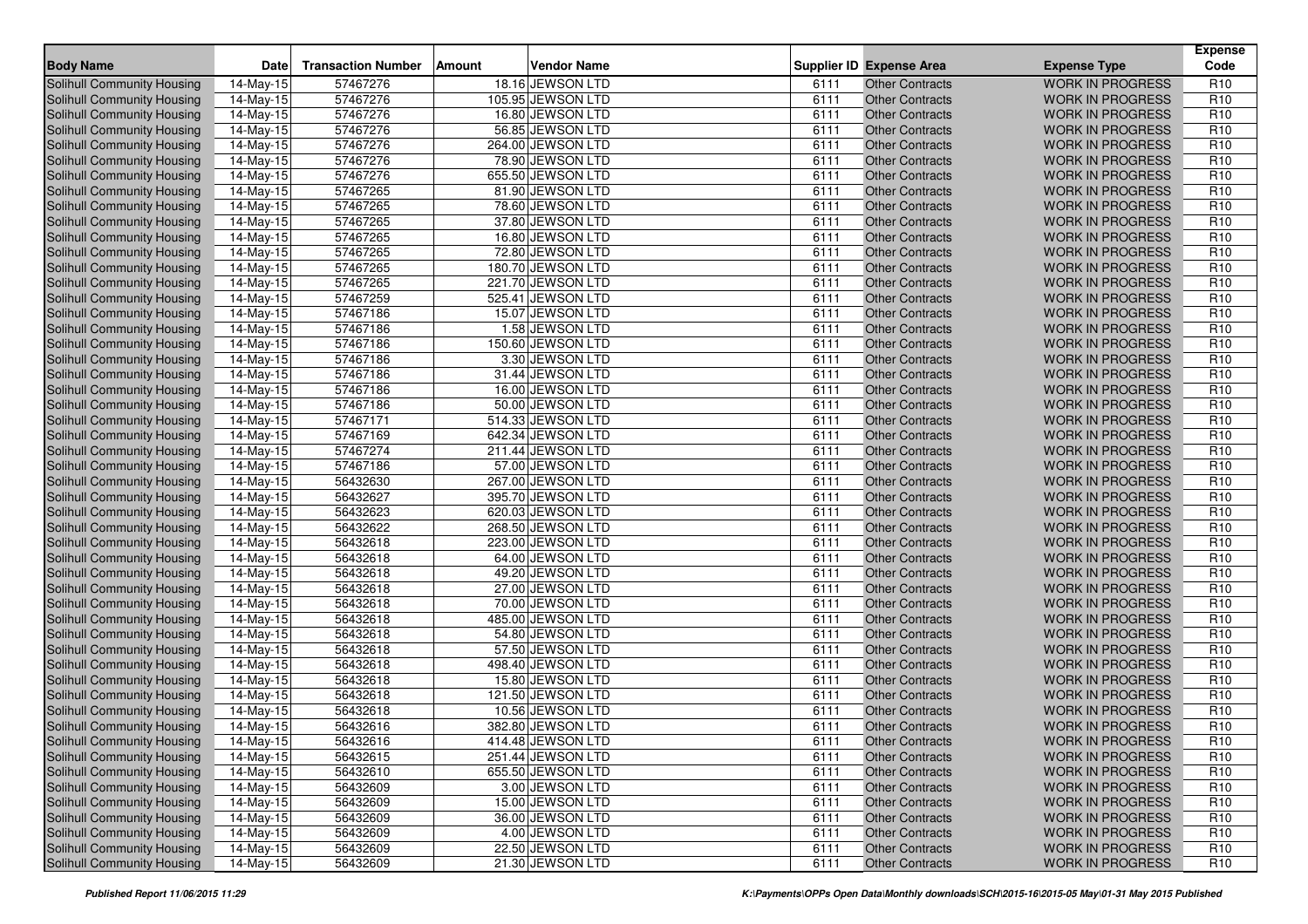| <b>Body Name</b>                  | <b>Date</b>             | <b>Transaction Number</b> | Amount | <b>Vendor Name</b> |      | <b>Supplier ID Expense Area</b> | <b>Expense Type</b>     | <b>Expense</b><br>Code |
|-----------------------------------|-------------------------|---------------------------|--------|--------------------|------|---------------------------------|-------------------------|------------------------|
| Solihull Community Housing        | 14-May-15               | 56432609                  |        | 258.00 JEWSON LTD  | 6111 | <b>Other Contracts</b>          | <b>WORK IN PROGRESS</b> | R <sub>10</sub>        |
| <b>Solihull Community Housing</b> | 07-May-15               | 56432609                  |        | 367.40 JEWSON LTD  | 6111 | <b>Other Contracts</b>          | <b>WORK IN PROGRESS</b> | R <sub>10</sub>        |
| <b>Solihull Community Housing</b> | 07-May-15               | 56432609                  |        | 90.76 JEWSON LTD   | 6111 | <b>Other Contracts</b>          | <b>WORK IN PROGRESS</b> | R <sub>10</sub>        |
| Solihull Community Housing        | $\overline{0}$ 7-May-15 | 56432609                  |        | 164.00 JEWSON LTD  | 6111 | <b>Other Contracts</b>          | <b>WORK IN PROGRESS</b> | R <sub>10</sub>        |
| Solihull Community Housing        | 07-May-15               | 56432609                  |        | 200.90 JEWSON LTD  | 6111 | <b>Other Contracts</b>          | <b>WORK IN PROGRESS</b> | R <sub>10</sub>        |
| Solihull Community Housing        | 07-May-15               | 56432609                  |        | 23.90 JEWSON LTD   | 6111 | <b>Other Contracts</b>          | <b>WORK IN PROGRESS</b> | R <sub>10</sub>        |
| Solihull Community Housing        | 07-May-15               | 56432609                  |        | 24.80 JEWSON LTD   | 6111 | <b>Other Contracts</b>          | <b>WORK IN PROGRESS</b> | R <sub>10</sub>        |
| Solihull Community Housing        | 07-May-15               | 56432609                  |        | 7.40 JEWSON LTD    | 6111 | <b>Other Contracts</b>          | <b>WORK IN PROGRESS</b> | R <sub>10</sub>        |
| Solihull Community Housing        | 07-May-15               | 56432609                  |        | 7.00 JEWSON LTD    | 6111 | <b>Other Contracts</b>          | <b>WORK IN PROGRESS</b> | R <sub>10</sub>        |
| <b>Solihull Community Housing</b> | 07-May-15               | 56432609                  |        | 34.00 JEWSON LTD   | 6111 | <b>Other Contracts</b>          | <b>WORK IN PROGRESS</b> | R <sub>10</sub>        |
| <b>Solihull Community Housing</b> | 07-May-15               | 56432609                  |        | 96.00 JEWSON LTD   | 6111 | <b>Other Contracts</b>          | <b>WORK IN PROGRESS</b> | R <sub>10</sub>        |
| Solihull Community Housing        | 07-May-15               | 56432609                  |        | 46.50 JEWSON LTD   | 6111 | <b>Other Contracts</b>          | <b>WORK IN PROGRESS</b> | R <sub>10</sub>        |
| <b>Solihull Community Housing</b> | 07-May-15               | 56432609                  |        | 56.20 JEWSON LTD   | 6111 | <b>Other Contracts</b>          | <b>WORK IN PROGRESS</b> | R <sub>10</sub>        |
| Solihull Community Housing        | 07-May-15               | 56432609                  |        | 142.60 JEWSON LTD  | 6111 | <b>Other Contracts</b>          | <b>WORK IN PROGRESS</b> | R <sub>10</sub>        |
| Solihull Community Housing        | 07-May-15               | 56432609                  |        | 257.40 JEWSON LTD  | 6111 | <b>Other Contracts</b>          | <b>WORK IN PROGRESS</b> | R <sub>10</sub>        |
| Solihull Community Housing        | 07-May-15               | 56432609                  |        | 149.34 JEWSON LTD  | 6111 | <b>Other Contracts</b>          | <b>WORK IN PROGRESS</b> | R <sub>10</sub>        |
| Solihull Community Housing        | 07-May-15               | 56432609                  |        | 10.80 JEWSON LTD   | 6111 | <b>Other Contracts</b>          | <b>WORK IN PROGRESS</b> | R <sub>10</sub>        |
| Solihull Community Housing        | 07-May-15               | 56432609                  |        | 12.90 JEWSON LTD   | 6111 | <b>Other Contracts</b>          | <b>WORK IN PROGRESS</b> | R <sub>10</sub>        |
| Solihull Community Housing        | 07-May-15               | 56432609                  |        | 246.60 JEWSON LTD  | 6111 | <b>Other Contracts</b>          | <b>WORK IN PROGRESS</b> | R <sub>10</sub>        |
| Solihull Community Housing        | 07-May-15               | 56432609                  |        | 12.80 JEWSON LTD   | 6111 | <b>Other Contracts</b>          | <b>WORK IN PROGRESS</b> | R <sub>10</sub>        |
| <b>Solihull Community Housing</b> | 07-May-15               | 56432609                  |        | 47.04 JEWSON LTD   | 6111 | <b>Other Contracts</b>          | <b>WORK IN PROGRESS</b> | R <sub>10</sub>        |
| <b>Solihull Community Housing</b> | 07-May-15               | 56432609                  |        | 126.50 JEWSON LTD  | 6111 | <b>Other Contracts</b>          | <b>WORK IN PROGRESS</b> | R <sub>10</sub>        |
| Solihull Community Housing        | 07-May-15               | 56432609                  |        | 34.50 JEWSON LTD   | 6111 | <b>Other Contracts</b>          | <b>WORK IN PROGRESS</b> | R <sub>10</sub>        |
| <b>Solihull Community Housing</b> | 07-May-15               | 56432607                  |        | 111.20 JEWSON LTD  | 6111 | <b>Other Contracts</b>          | <b>WORK IN PROGRESS</b> | R <sub>10</sub>        |
| <b>Solihull Community Housing</b> | 07-May-15               | 56432607                  |        | 40.40 JEWSON LTD   | 6111 | <b>Other Contracts</b>          | <b>WORK IN PROGRESS</b> | R <sub>10</sub>        |
| Solihull Community Housing        | 07-May-15               | 56432607                  |        | 617.00 JEWSON LTD  | 6111 | <b>Other Contracts</b>          | <b>WORK IN PROGRESS</b> | R <sub>10</sub>        |
| <b>Solihull Community Housing</b> | 07-May-15               | 56432607                  |        | 11.60 JEWSON LTD   | 6111 | <b>Other Contracts</b>          | <b>WORK IN PROGRESS</b> | R <sub>10</sub>        |
| Solihull Community Housing        | $\overline{0}$ 7-May-15 | 56432607                  |        | 7.60 JEWSON LTD    | 6111 | <b>Other Contracts</b>          | <b>WORK IN PROGRESS</b> | R <sub>10</sub>        |
| Solihull Community Housing        | 07-May-15               | 56432607                  |        | 1319.00 JEWSON LTD | 6111 | <b>Other Contracts</b>          | <b>WORK IN PROGRESS</b> | R <sub>10</sub>        |
| Solihull Community Housing        | 07-May-15               | 56432607                  |        | 5.60 JEWSON LTD    | 6111 | <b>Other Contracts</b>          | <b>WORK IN PROGRESS</b> | R <sub>10</sub>        |
| Solihull Community Housing        | 07-May-15               | 56432607                  |        | 1216.00 JEWSON LTD | 6111 | <b>Other Contracts</b>          | <b>WORK IN PROGRESS</b> | R <sub>10</sub>        |
| Solihull Community Housing        | 07-May-15               | 56432607                  |        | 182.60 JEWSON LTD  | 6111 | <b>Other Contracts</b>          | <b>WORK IN PROGRESS</b> | R <sub>10</sub>        |
| Solihull Community Housing        | 07-May-15               | 56432607                  |        | 65.04 JEWSON LTD   | 6111 | <b>Other Contracts</b>          | <b>WORK IN PROGRESS</b> | R <sub>10</sub>        |
| Solihull Community Housing        | 07-May-15               | 56432607                  |        | 276.08 JEWSON LTD  | 6111 | <b>Other Contracts</b>          | <b>WORK IN PROGRESS</b> | R <sub>10</sub>        |
| <b>Solihull Community Housing</b> | 07-May-15               | 56432607                  |        | 70.00 JEWSON LTD   | 6111 | <b>Other Contracts</b>          | <b>WORK IN PROGRESS</b> | R <sub>10</sub>        |
| Solihull Community Housing        | 07-May-15               | 56432607                  |        | 78.90 JEWSON LTD   | 6111 | <b>Other Contracts</b>          | <b>WORK IN PROGRESS</b> | R <sub>10</sub>        |
| Solihull Community Housing        | 07-May-15               | 56432607                  |        | 173.80 JEWSON LTD  | 6111 | <b>Other Contracts</b>          | <b>WORK IN PROGRESS</b> | R <sub>10</sub>        |
| Solihull Community Housing        | 07-May-15               | 56432604                  |        | 30.80 JEWSON LTD   | 6111 | <b>Other Contracts</b>          | <b>WORK IN PROGRESS</b> | R <sub>10</sub>        |
| Solihull Community Housing        | 07-May-15               | 56432604                  |        | 92.58 JEWSON LTD   | 6111 | <b>Other Contracts</b>          | <b>WORK IN PROGRESS</b> | R <sub>10</sub>        |
| Solihull Community Housing        | 07-May-15               | 56432604                  |        | 154.30 JEWSON LTD  | 6111 | <b>Other Contracts</b>          | <b>WORK IN PROGRESS</b> | R <sub>10</sub>        |
| Solihull Community Housing        | 07-May-15               | 56432604                  |        | 157.50 JEWSON LTD  | 6111 | <b>Other Contracts</b>          | <b>WORK IN PROGRESS</b> | R <sub>10</sub>        |
| Solihull Community Housing        | 07-May-15               | 56432604                  |        | 72.80 JEWSON LTD   | 6111 | <b>Other Contracts</b>          | <b>WORK IN PROGRESS</b> | R <sub>10</sub>        |
| Solihull Community Housing        | 07-May-15               | 56432604                  |        | 70.00 JEWSON LTD   | 6111 | <b>Other Contracts</b>          | <b>WORK IN PROGRESS</b> | R <sub>10</sub>        |
| Solihull Community Housing        | 07-May-15               | 56432604                  |        | 75.04 JEWSON LTD   | 6111 | Other Contracts                 | WORK IN PROGRESS        | R <sub>10</sub>        |
| Solihull Community Housing        | 07-May-15               | 56432604                  |        | 41.73 JEWSON LTD   | 6111 | <b>Other Contracts</b>          | <b>WORK IN PROGRESS</b> | R <sub>10</sub>        |
| Solihull Community Housing        | 07-May-15               | 56432604                  |        | 9.88 JEWSON LTD    | 6111 | <b>Other Contracts</b>          | <b>WORK IN PROGRESS</b> | R <sub>10</sub>        |
| Solihull Community Housing        | 07-May-15               | 56432604                  |        | 94.00 JEWSON LTD   | 6111 | <b>Other Contracts</b>          | <b>WORK IN PROGRESS</b> | R <sub>10</sub>        |
| Solihull Community Housing        | 07-May-15               | 56432604                  |        | 80.50 JEWSON LTD   | 6111 | <b>Other Contracts</b>          | <b>WORK IN PROGRESS</b> | R <sub>10</sub>        |
| Solihull Community Housing        | 07-May-15               | 56432604                  |        | 54.40 JEWSON LTD   | 6111 | <b>Other Contracts</b>          | <b>WORK IN PROGRESS</b> | R <sub>10</sub>        |
| Solihull Community Housing        | 07-May-15               | 56432604                  |        | 520.00 JEWSON LTD  | 6111 | <b>Other Contracts</b>          | <b>WORK IN PROGRESS</b> | R <sub>10</sub>        |
| Solihull Community Housing        | 07-May-15               | 56432604                  |        | 22.10 JEWSON LTD   | 6111 | <b>Other Contracts</b>          | <b>WORK IN PROGRESS</b> | R <sub>10</sub>        |
| Solihull Community Housing        | 07-May-15               | 56432604                  |        | 326.00 JEWSON LTD  | 6111 | <b>Other Contracts</b>          | WORK IN PROGRESS        | R <sub>10</sub>        |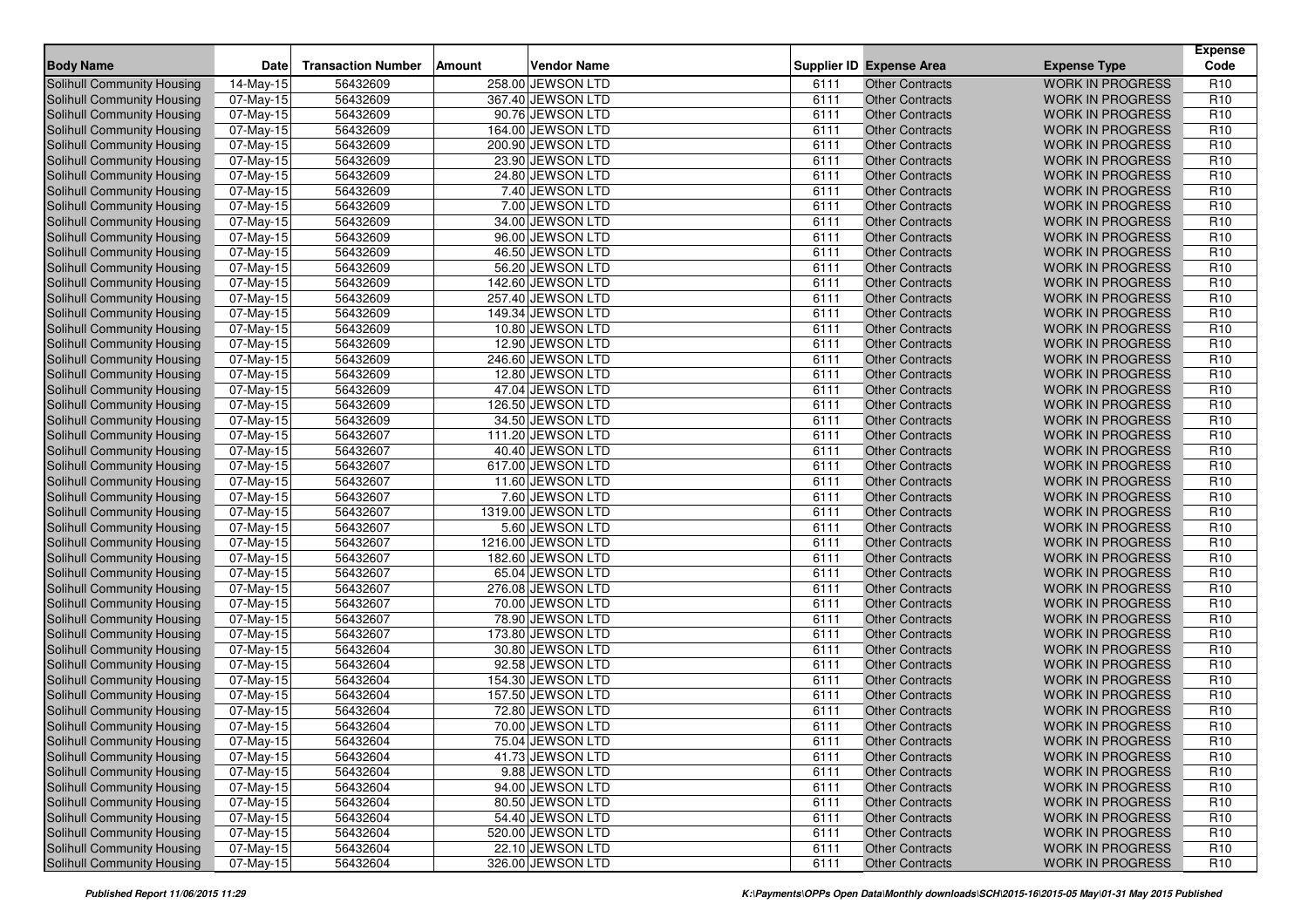| <b>Body Name</b>                                         | <b>Date</b>             | <b>Transaction Number</b> | Amount | <b>Vendor Name</b>                                |                    | Supplier ID Expense Area                                  | <b>Expense Type</b>          | <b>Expense</b><br>Code        |
|----------------------------------------------------------|-------------------------|---------------------------|--------|---------------------------------------------------|--------------------|-----------------------------------------------------------|------------------------------|-------------------------------|
| <b>Solihull Community Housing</b>                        | 07-May-15               | 56432604                  |        | 122.20 JEWSON LTD                                 | 6111               | <b>Other Contracts</b>                                    | <b>WORK IN PROGRESS</b>      | R <sub>10</sub>               |
| Solihull Community Housing                               | 07-May-15               | 56432601                  |        | 389.00 JEWSON LTD                                 | 6111               | <b>Other Contracts</b>                                    | <b>WORK IN PROGRESS</b>      | R <sub>10</sub>               |
| Solihull Community Housing                               | $\overline{0}$ 7-May-15 | 56432597                  |        | 580.11 JEWSON LTD                                 | 6111               | <b>Other Contracts</b>                                    | <b>WORK IN PROGRESS</b>      | R <sub>10</sub>               |
| Solihull Community Housing                               | 07-May-15               | 56432604                  |        | 180.70 JEWSON LTD                                 | 6111               | <b>Other Contracts</b>                                    | <b>WORK IN PROGRESS</b>      | R <sub>10</sub>               |
| Solihull Community Housing                               | 07-May-15               | 56432621                  |        | 268.50 JEWSON LTD                                 | 6111               | <b>Other Contracts</b>                                    | <b>WORK IN PROGRESS</b>      | R <sub>10</sub>               |
| Solihull Community Housing                               | 07-May-15               | 58850547                  |        | 28396.45 JMG ROOFING LTD                          | 2076651            | Flat Re-roofing                                           | <b>Contractor Payments</b>   | <b>B70</b>                    |
| Solihull Community Housing                               | 07-May-15               | 58849547                  |        | 28733.70 JMG ROOFING LTD                          | 2076651            | Flat Re-roofing                                           | <b>Contractor Payments</b>   | <b>B70</b>                    |
| Solihull Community Housing                               | 07-May-15               | 57579553                  |        | 1235.00 JOCELYNE FILDES                           | 222213             | Director - Leisure & Parks                                | ADVERTISING/PUBLICIT         | D93                           |
| Solihull Community Housing                               | 07-May-15               | 57724547                  |        | 7858.03 KINGFISHER COMMERCIAL                     | 4385687            | LPP - Toggs/SPRS Vending                                  | <b>Contractor Payments</b>   | <b>B70</b>                    |
| Solihull Community Housing                               | 07-May-15               | 56350548                  |        | 656.04 LAUNDRY SERV                               | 131986             | Wages - Coaching                                          | Clothing                     | D <sub>15</sub>               |
| Solihull Community Housing                               | 07-May-15               | 59237587                  |        | 589.93 LEX AUTOLEASE LIMITED                      | 5540686            | CCC - Sustainability Challenge (CONTRACT HIRE             |                              | C <sub>30</sub>               |
| Solihull Community Housing                               | $\overline{0}$ 7-May-15 | 59237586                  |        | 19872.76 LEX AUTOLEASE LIMITED                    | 5540686            | CCC - Sustainability Challenge (CONTRACT HIRE             |                              | C30                           |
| Solihull Community Housing                               | 07-May-15               | 59237584                  |        | 346.95 LEX AUTOLEASE LIMITED                      | 5540686            | CCC - Sustainability Challenge (CONTRACT HIRE             |                              | C30                           |
| Solihull Community Housing                               | $\overline{0}$ 7-May-15 | 59237585                  |        | 345.26 LEX AUTOLEASE LIMITED                      | 5540686            | CCC - Sustainability Challenge (CONTRACT HIRE             |                              | C30                           |
| Solihull Community Housing                               | 07-May-15               | 59237583                  |        | 1888.12 LEX AUTOLEASE LIMITED                     | 5540686            | <b>CCC - Sustainability Challenge (CONTRACT HIRE</b>      |                              | C30                           |
| Solihull Community Housing                               | 07-May-15               | 59237582                  |        | 3249.68 LEX AUTOLEASE LIMITED                     | 5540686            | CCC - Sustainability Challenge (CONTRACT HIRE             |                              | C30                           |
| Solihull Community Housing                               | 07-May-15               | 59237577                  |        | 435.08 LEX AUTOLEASE LIMITED                      | 5540686            | CCC - Sustainability Challenge (CONTRACT HIRE             |                              | C30                           |
| Solihull Community Housing                               | 07-May-15               | 56693547                  |        | 2837.80 LEX AUTOLEASE LIMITED                     | 5540686            | CCC - Sustainability Challenge (CONTRACT HIRE             |                              | C30                           |
| Solihull Community Housing                               | 07-May-15               | 56351566                  |        | 801.27 LEX AUTOLEASE LIMITED                      | 5540686            | CCC - Sustainability Challenge (CONTRACT HIRE             |                              | C <sub>30</sub>               |
| <b>Solihull Community Housing</b>                        | 07-May-15               | 56351565                  |        | 435.08 LEX AUTOLEASE LIMITED                      | 5540686            | CCC - Sustainability Challenge (CONTRACT HIRE             |                              | C <sub>30</sub>               |
| Solihull Community Housing                               | 07-May-15               | 56351564                  |        | 589.93 LEX AUTOLEASE LIMITED                      | 5540686            | CCC - Sustainability Challenge (CONTRACT HIRE             |                              | C30                           |
| Solihull Community Housing                               | 07-May-15               | 56351562                  |        | 435.08 LEX AUTOLEASE LIMITED                      | 5540686            | CCC - Sustainability Challenge (CONTRACT HIRE             |                              | C30                           |
| Solihull Community Housing                               | 07-May-15               | 56351561                  |        | 1530.53 LEX AUTOLEASE LIMITED                     | 5540686            | CCC - Sustainability Challenge (CONTRACT HIRE             |                              | C30                           |
| Solihull Community Housing                               | 07-May-15               | 56351559                  |        | 262.10 LEX AUTOLEASE LIMITED                      | 5540686            | CCC - Sustainability Challenge (CONTRACT HIRE             |                              | C30                           |
| Solihull Community Housing                               | 07-May-15               | 56351558                  |        | 793.23 LEX AUTOLEASE LIMITED                      | 5540686            | CCC - Sustainability Challenge (CONTRACT HIRE             |                              | C30                           |
| Solihull Community Housing                               | 07-May-15               | 56351555                  |        | 431.20 LEX AUTOLEASE LIMITED                      | 5540686            | CCC - Sustainability Challenge (CONTRACT HIRE             |                              | C30                           |
| Solihull Community Housing                               | 07-May-15               | 56351551                  |        | 19872.76 LEX AUTOLEASE LIMITED                    | 5540686            | CCC - Sustainability Challenge (CONTRACT HIRE             |                              | C <sub>30</sub>               |
| Solihull Community Housing                               | 07-May-15               | 56351549                  |        | 631.12 LEX AUTOLEASE LIMITED                      | 5540686            | CCC - Sustainability Challenge (CONTRACT HIRE             |                              | C <sub>30</sub>               |
| Solihull Community Housing                               | 07-May-15               | 56693547                  |        | 44.35 LEX AUTOLEASE LIMITED                       | 5540686            | CCC - Sustainability Challenge (Vehicle service and repai |                              | C60                           |
| Solihull Community Housing                               | 07-May-15               | 56351568                  |        | 237.26 LEX AUTOLEASE LIMITED                      | 5540686            | CCC - Sustainability Challenge (Vehicle service and repai |                              | C60                           |
| Solihull Community Housing                               | 07-May-15               | 59237582                  |        | 10.00 LEX AUTOLEASE LIMITED                       | 5540686            | CCC - Sustainability Challenge (Other Transport Costs     |                              | C90                           |
| Solihull Community Housing                               | 07-May-15               | 59237581                  |        | 2025.00 LEX AUTOLEASE LIMITED                     | 5540686            | CCC - Sustainability Challenge (Other Transport Costs     |                              | C90                           |
| Solihull Community Housing                               | 22-May-15               | 56351547                  |        | 5240.00 LIFT & ENGINEERING SERVICES               | 1656614            | CL - Stowe Pool                                           | <b>Contractor Payments</b>   | <b>B70</b>                    |
| Solihull Community Housing                               | 22-May-15               | 59237575                  |        | 3971.68 LIFT & ENGINEERING SERVICES               | 1656614            | Catering                                                  | <b>Utility Related Works</b> | <b>B34</b>                    |
| Solihull Community Housing                               | 14-May-15               | 59118633                  |        | 262.18 LIFT & ENGINEERING SERVICES                | 1656614<br>74691   | Catering                                                  | <b>Utility Related Works</b> | <b>B34</b><br>D <sub>25</sub> |
| Solihull Community Housing                               | 15-May-15               | 56696548                  |        | 440.41 LYRECO UK LTD                              | 74691              | Overtime - Salaries                                       | Stationery                   |                               |
| Solihull Community Housing<br>Solihull Community Housing | 06-May-15<br>29-May-15  | 56696547<br>57731547      |        | 877.38 LYRECO UK LTD<br>614.25 MORGAN HUNT UK LTD | 6871686            | Overtime - Salaries<br>Anti-Social Behaviour Team         | Stationery                   | D <sub>25</sub><br>A60        |
|                                                          |                         | 57730547                  |        | 756.00 MORGAN HUNT UK LTD                         |                    |                                                           | <b>Agency Staff</b>          | A60                           |
| Solihull Community Housing<br>Solihull Community Housing | 29-May-15               | 57728547                  |        | 771.75 MORGAN HUNT UK LTD                         | 6871686<br>6871686 | Anti-Social Behaviour Team<br>Anti-Social Behaviour Team  | <b>Agency Staff</b>          | A60                           |
| Solihull Community Housing                               | 29-May-15<br>29-May-15  | 59118717                  |        | 381.21 MOSSVALE MAINTENANCE & SEALING SER         | 48908              | <b>OPERATOR - Admin Fee</b>                               | <b>Agency Staff</b><br>Voids | <b>B38</b>                    |
| Solihull Community Housing                               | 29-May-15               | 59118717                  |        | 167.29 MOSSVALE MAINTENANCE & SEALING SER         | 48908              | <b>OPERATOR - Admin Fee</b>                               | Voids                        | <b>B38</b>                    |
| Solihull Community Housing                               | 29-May-15               | 59118717                  |        | 943.19 MOSSVALE MAINTENANCE & SEALING SER         | 48908              | <b>OPERATOR - Admin Fee</b>                               | Voids                        | <b>B38</b>                    |
| <b>Solihull Community Housing</b>                        | 29-May-15               | 59118717                  |        | 446.07 MOSSVALE MAINTENANCE & SEALING SER         | 48908              | OPERATOR - Admin Fee                                      | Voids                        | <b>B38</b>                    |
| Solihull Community Housing                               | 11-May-15               | 59118717                  |        | 93.11 MOSSVALE MAINTENANCE & SEALING SER)         | 48908              | <b>OPERATOR - Admin Fee</b>                               | Voids                        | <b>B38</b>                    |
| Solihull Community Housing                               | 06-May-15               | 59118717                  |        | 171.54 MOSSVALE MAINTENANCE & SEALING SER         | 48908              | <b>OPERATOR - Admin Fee</b>                               | Voids                        | <b>B38</b>                    |
| Solihull Community Housing                               | 06-May-15               | 59118717                  |        | 209.92 MOSSVALE MAINTENANCE & SEALING SER         | 48908              | <b>OPERATOR - Admin Fee</b>                               | Voids                        | <b>B38</b>                    |
| Solihull Community Housing                               | 06-May-15               | 59118717                  |        | 371.48 MOSSVALE MAINTENANCE & SEALING SER         | 48908              | <b>OPERATOR - Admin Fee</b>                               | Voids                        | <b>B38</b>                    |
| Solihull Community Housing                               | 06-May-15               | 59118717                  |        | 93.11 MOSSVALE MAINTENANCE & SEALING SER)         | 48908              | <b>OPERATOR - Admin Fee</b>                               | Voids                        | <b>B38</b>                    |
| Solihull Community Housing                               | 06-May-15               | 59118717                  |        | 202.59 MOSSVALE MAINTENANCE & SEALING SERY        | 48908              | <b>OPERATOR - Admin Fee</b>                               | Voids                        | <b>B38</b>                    |
| Solihull Community Housing                               | 06-May-15               | 59118717                  |        | 270.81 MOSSVALE MAINTENANCE & SEALING SER)        | 48908              | <b>OPERATOR - Admin Fee</b>                               | Voids                        | <b>B38</b>                    |
| Solihull Community Housing                               | 06-May-15               | 59118717                  |        | 284.43 MOSSVALE MAINTENANCE & SEALING SER         | 48908              | <b>OPERATOR - Admin Fee</b>                               | Voids                        | <b>B38</b>                    |
|                                                          |                         |                           |        |                                                   |                    |                                                           |                              |                               |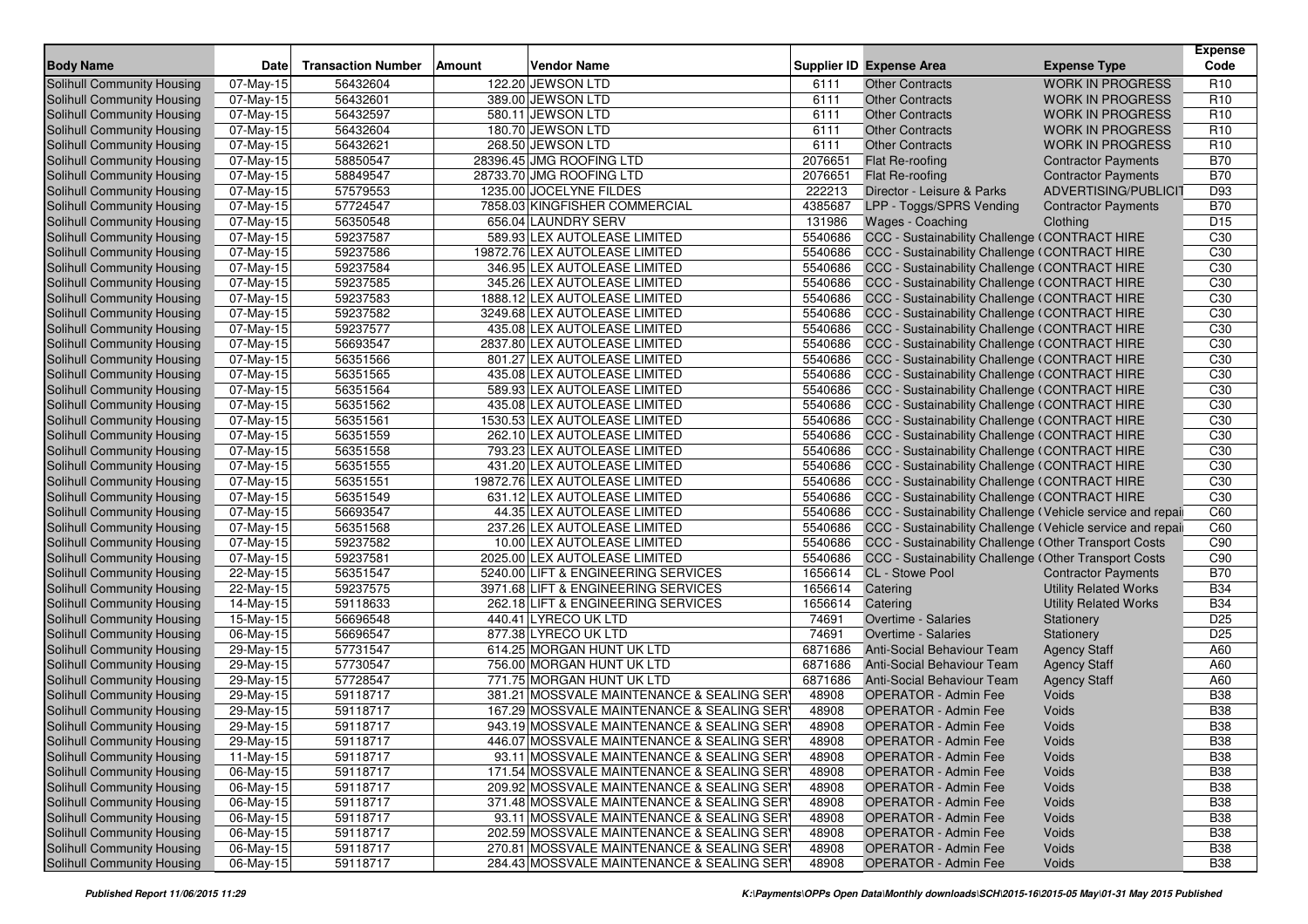| <b>Transaction Number</b><br><b>Vendor Name</b><br><b>Supplier ID Expense Area</b><br><b>Date</b><br>Amount                                                                                                                                                                                              | <b>Expense</b><br>Code                       |
|----------------------------------------------------------------------------------------------------------------------------------------------------------------------------------------------------------------------------------------------------------------------------------------------------------|----------------------------------------------|
| <b>Body Name</b><br><b>Expense Type</b>                                                                                                                                                                                                                                                                  |                                              |
| <b>Solihull Community Housing</b><br>06-May-15<br>59118717<br>149.59 MOSSVALE MAINTENANCE & SEALING SERY<br><b>OPERATOR - Admin Fee</b><br>Voids<br>48908                                                                                                                                                | <b>B38</b>                                   |
| 59118717<br>249.87 MOSSVALE MAINTENANCE & SEALING SERY<br>48908<br>Solihull Community Housing<br>06-May-15<br><b>OPERATOR - Admin Fee</b><br>Voids                                                                                                                                                       | <b>B38</b>                                   |
| 59118717<br>48908<br>Voids<br>Solihull Community Housing<br>06-May-15<br>882.93 MOSSVALE MAINTENANCE & SEALING SER<br><b>OPERATOR - Admin Fee</b><br>232.09 MOSSVALE MAINTENANCE & SEALING SER                                                                                                           | <b>B38</b>                                   |
| 59118717<br>48908<br>Solihull Community Housing<br>11-May-15<br><b>OPERATOR - Admin Fee</b><br>Voids                                                                                                                                                                                                     | <b>B38</b><br><b>B38</b>                     |
| 59118717<br>48908<br>Solihull Community Housing<br>06-May-15<br>231.13 MOSSVALE MAINTENANCE & SEALING SER<br><b>OPERATOR - Admin Fee</b><br>Voids<br>59118717<br>1732.40 MOSSVALE MAINTENANCE & SEALING SERY<br><b>OPERATOR - Admin Fee</b><br>Voids<br>Solihull Community Housing<br>29-May-15<br>48908 | <b>B38</b>                                   |
| 59118717<br>403.82 MOSSVALE MAINTENANCE & SEALING SER<br>48908<br>Solihull Community Housing<br>29-May-15<br><b>OPERATOR - Admin Fee</b><br>Voids                                                                                                                                                        | <b>B38</b>                                   |
| 59118717<br>Solihull Community Housing<br>262.94 MOSSVALE MAINTENANCE & SEALING SERY<br>48908<br><b>OPERATOR - Admin Fee</b><br>Voids<br>06-May-15                                                                                                                                                       | <b>B38</b>                                   |
| 59118717<br>454.06 MOSSVALE MAINTENANCE & SEALING SERY<br>48908<br>Solihull Community Housing<br>29-May-15<br><b>OPERATOR - Admin Fee</b><br>Voids                                                                                                                                                       | <b>B38</b>                                   |
| 59118717<br>48908<br>Solihull Community Housing<br>405.15 MOSSVALE MAINTENANCE & SEALING SER<br><b>OPERATOR - Admin Fee</b><br>Voids<br>27-May-15                                                                                                                                                        | <b>B38</b>                                   |
| 59118717<br>48908<br>Voids<br>Solihull Community Housing<br>11-May-15<br>754.56 MOSSVALE MAINTENANCE & SEALING SER<br><b>OPERATOR - Admin Fee</b>                                                                                                                                                        | <b>B38</b>                                   |
| $11-May-15$<br>59118717<br>274.76 MOSSVALE MAINTENANCE & SEALING SER<br>48908<br>Solihull Community Housing<br><b>OPERATOR - Admin Fee</b><br>Voids                                                                                                                                                      | <b>B38</b>                                   |
| 48908<br>Solihull Community Housing<br>59118717<br>317.78 MOSSVALE MAINTENANCE & SEALING SER<br><b>OPERATOR - Admin Fee</b><br>Voids<br>15-May-15                                                                                                                                                        | <b>B38</b>                                   |
| 59118717<br>149.34 MOSSVALE MAINTENANCE & SEALING SER<br>48908<br><b>OPERATOR - Admin Fee</b><br>Voids<br>Solihull Community Housing<br>15-May-15                                                                                                                                                        | <b>B38</b>                                   |
| 59118717<br>48908<br>Solihull Community Housing<br>15-May-15<br>93.11 MOSSVALE MAINTENANCE & SEALING SER<br><b>OPERATOR - Admin Fee</b><br>Voids                                                                                                                                                         | <b>B38</b>                                   |
| 58586571<br>48908<br>Solihull Community Housing<br>27-May-15<br>10885.23 MOSSVALE MAINTENANCE & SEALING SER<br><b>OPERATOR - Admin Fee</b><br>Voids                                                                                                                                                      | <b>B38</b>                                   |
| 59118717<br><b>Solihull Community Housing</b><br>93.11 MOSSVALE MAINTENANCE & SEALING SERY<br>48908<br>Voids - Hostels<br>Voids<br>27-May-15                                                                                                                                                             | <b>B38</b>                                   |
| 59118717<br>93.11 MOSSVALE MAINTENANCE & SEALING SER<br>48908<br>Solihull Community Housing<br>27-May-15<br>Voids - Hostels<br>Voids                                                                                                                                                                     | <b>B</b> 38                                  |
| 59118717<br>48908<br>Solihull Community Housing<br>27-May-15<br>93.11 MOSSVALE MAINTENANCE & SEALING SERY<br>Voids - Hostels<br>Voids                                                                                                                                                                    | <b>B38</b>                                   |
| 59118717<br>48908<br>Voids<br>Solihull Community Housing<br>27-May-15<br>442.29 MOSSVALE MAINTENANCE & SEALING SER<br>Voids - Welfare Reform                                                                                                                                                             | <b>B38</b>                                   |
| 48908<br>Solihull Community Housing<br>$\overline{27}$ -May-15<br>58588547<br>-10885.23 MOSSVALE MAINTENANCE & SEALING SERY<br><b>OPERATOR - Admin Fee</b><br>Voids                                                                                                                                      | <b>B38</b>                                   |
| Solihull Community Housing<br>58595547<br>233945<br>27-May-15<br>367.32 MTD SCAFFOLDING LTD<br><b>CHH - Sanctuary Scheme</b><br><b>External Structures</b>                                                                                                                                               | <b>B33</b>                                   |
| 27-May-15<br>58594547<br>367.32 MTD SCAFFOLDING LTD<br>233945<br>Solihull Community Housing<br>CHH - Sanctuary Scheme<br><b>External Structures</b>                                                                                                                                                      | <b>B33</b>                                   |
| <b>CHH - Sanctuary Scheme</b><br>Solihull Community Housing<br>58593547<br>411.57 MTD SCAFFOLDING LTD<br>233945<br><b>External Structures</b><br>27-May-15                                                                                                                                               | <b>B33</b>                                   |
| 58592547<br>367.32 MTD SCAFFOLDING LTD<br>233945<br>Solihull Community Housing<br>27-May-15<br>CHH - Sanctuary Scheme<br><b>External Structures</b>                                                                                                                                                      | <b>B33</b>                                   |
| 233945<br>58596547<br>419.18 MTD SCAFFOLDING LTD<br><b>CHH - Sanctuary Scheme</b><br>Solihull Community Housing<br>$27-May-15$<br><b>External Structures</b>                                                                                                                                             | <b>B33</b>                                   |
| 233945<br>58535558<br>374.12 MTD SCAFFOLDING LTD<br><b>CHH - Sanctuary Scheme</b><br>Solihull Community Housing<br>27-May-15<br><b>External Structures</b>                                                                                                                                               | <b>B33</b>                                   |
| 57653576<br>497.78 MTD SCAFFOLDING LTD<br>233945<br>Solihull Community Housing<br>27-May-15<br>CHH - Sanctuary Scheme<br><b>External Structures</b>                                                                                                                                                      | <b>B33</b>                                   |
| 57653575<br>374.12 MTD SCAFFOLDING LTD<br>233945<br>Solihull Community Housing<br>27-May-15<br>CHH - Sanctuary Scheme<br><b>External Structures</b>                                                                                                                                                      | <b>B33</b>                                   |
| 233945<br>55916558<br>Solihull Community Housing<br>27-May-15<br>374.12 MTD SCAFFOLDING LTD<br>CHH - Sanctuary Scheme<br><b>External Structures</b>                                                                                                                                                      | <b>B33</b>                                   |
| 55916557<br>233945<br>CHH - Sanctuary Scheme<br>Solihull Community Housing<br>$27-May-15$<br>380.11 MTD SCAFFOLDING LTD<br><b>External Structures</b>                                                                                                                                                    | <b>B33</b>                                   |
| 58597547<br>-419.18 MTD SCAFFOLDING LTD<br>233945<br>Solihull Community Housing<br>27-May-15<br>CHH - Sanctuary Scheme<br><b>External Structures</b>                                                                                                                                                     | <b>B33</b>                                   |
| 57155547<br>7740686<br>Solihull Community Housing<br>3888.00 MULTI-FLOOR WALSALL LTD<br><b>Cyclical Maintenance</b><br>27-May-15                                                                                                                                                                         | <b>B70</b><br><b>Contractor Payments</b>     |
| 153829<br>57405547<br>518.87 NATIONAL GRID GAS PLC<br>Solihull Community Housing<br>27-May-15<br>Gas Warm Air/B'boiler/Storage I Contractor Payments                                                                                                                                                     | <b>B70</b>                                   |
| 57467138<br>206818<br>Solihull Community Housing<br>27-May-15<br>30.50 NATIONAL PLASTICS<br><b>Other Contracts</b>                                                                                                                                                                                       | R <sub>10</sub><br><b>WORK IN PROGRESS</b>   |
| 57467138<br>206818<br>Solihull Community Housing<br>27-May-15<br>308.00 NATIONAL PLASTICS<br><b>Other Contracts</b>                                                                                                                                                                                      | R <sub>10</sub><br><b>WORK IN PROGRESS</b>   |
| $\overline{27}$ -May-15<br>57467138<br>206818<br>Solihull Community Housing<br>19.85 NATIONAL PLASTICS<br><b>Other Contracts</b>                                                                                                                                                                         | R <sub>10</sub><br><b>WORK IN PROGRESS</b>   |
| 57467138<br>206818<br>Solihull Community Housing<br>37.60 NATIONAL PLASTICS<br><b>Other Contracts</b><br>27-May-15                                                                                                                                                                                       | R <sub>10</sub><br><b>WORK IN PROGRESS</b>   |
| 56432632<br>320.00 NATIONAL SAFETY SUPPLIES<br>8072696<br>Solihull Community Housing<br>27-May-15<br><b>Other Contracts</b>                                                                                                                                                                              | R <sub>10</sub><br><b>WORK IN PROGRESS</b>   |
| 58855547<br>463.22 NEOPOST LTD<br>6967<br>Solihull Community Housing<br>27-May-15<br>Overtime - Salaries                                                                                                                                                                                                 | D <sub>21</sub><br><b>CATERING EQUIPMENT</b> |
| 56696549<br>6967<br>Solihull Community Housing<br>855.53 NEOPOST LTD<br>Overtime - Salaries<br>27-May-15                                                                                                                                                                                                 | D <sub>21</sub><br><b>CATERING EQUIPMENT</b> |
| 58801547<br>6300.00 NEOPOST LTD CREDIFON RCB ACCOUNT<br>90254<br><b>Solihull Community Housing</b><br><b>Overtime - Salaries</b><br>27-May-15                                                                                                                                                            | D21<br><b>CATERING EQUIPMENT</b>             |
| 90254<br>58802547<br>-1618.00 NEOPOST LTD CREDIFON RCB ACCOUNT<br>Solihull Community Housing<br>20-May-15<br>Overtime - Salaries                                                                                                                                                                         | D <sub>21</sub><br><b>CATERING EQUIPMENT</b> |
| 57467081<br>176278<br>27-May-15<br>210.00 NICHOLLS & CLARKE BUILDING PRODUCTS<br><b>Other Contracts</b><br>Solihull Community Housing                                                                                                                                                                    | R <sub>10</sub><br><b>WORK IN PROGRESS</b>   |
| Solihull Community Housing<br>27-May-15<br>57467079<br>75.00 NICHOLLS & CLARKE BUILDING PRODUCTS<br>176278<br><b>Other Contracts</b>                                                                                                                                                                     | R <sub>10</sub><br><b>WORK IN PROGRESS</b>   |
| Solihull Community Housing<br>27-May-15<br>57467079<br>145.00 NICHOLLS & CLARKE BUILDING PRODUCTS<br>176278<br><b>Other Contracts</b>                                                                                                                                                                    | <b>WORK IN PROGRESS</b><br>R <sub>10</sub>   |
| Solihull Community Housing<br>56432547<br>176278<br><b>Other Contracts</b><br>27-May-15<br>210.00 NICHOLLS & CLARKE BUILDING PRODUCTS                                                                                                                                                                    | <b>WORK IN PROGRESS</b><br>R <sub>10</sub>   |
| Solihull Community Housing<br>20-May-15<br>59069552<br>726.00 NIYAA PEOPLE<br>1651616 Catering<br><b>Agency Staff</b><br>Solihull Community Housing<br>720.00 NIYAA PEOPLE<br>1651616                                                                                                                    | A60<br>A60                                   |
| <b>Agency Staff</b><br>20-May-15<br>57804547<br>Catering<br>57159548<br>900.00 NIYAA PEOPLE<br>Solihull Community Housing<br>20-May-15<br>1651616 Catering<br><b>Agency Staff</b>                                                                                                                        | A60                                          |
| <b>Solihull Community Housing</b><br>20-May-15<br>57160547<br>888.00 NIYAA PEOPLE<br>1651616 Catering<br><b>Agency Staff</b>                                                                                                                                                                             | A60                                          |
| Solihull Community Housing<br>59237600<br>536.50 NIYAA PEOPLE<br>1651616 Direct - MST Decent Homes<br>20-May-15<br><b>Agency Staff</b>                                                                                                                                                                   | A60                                          |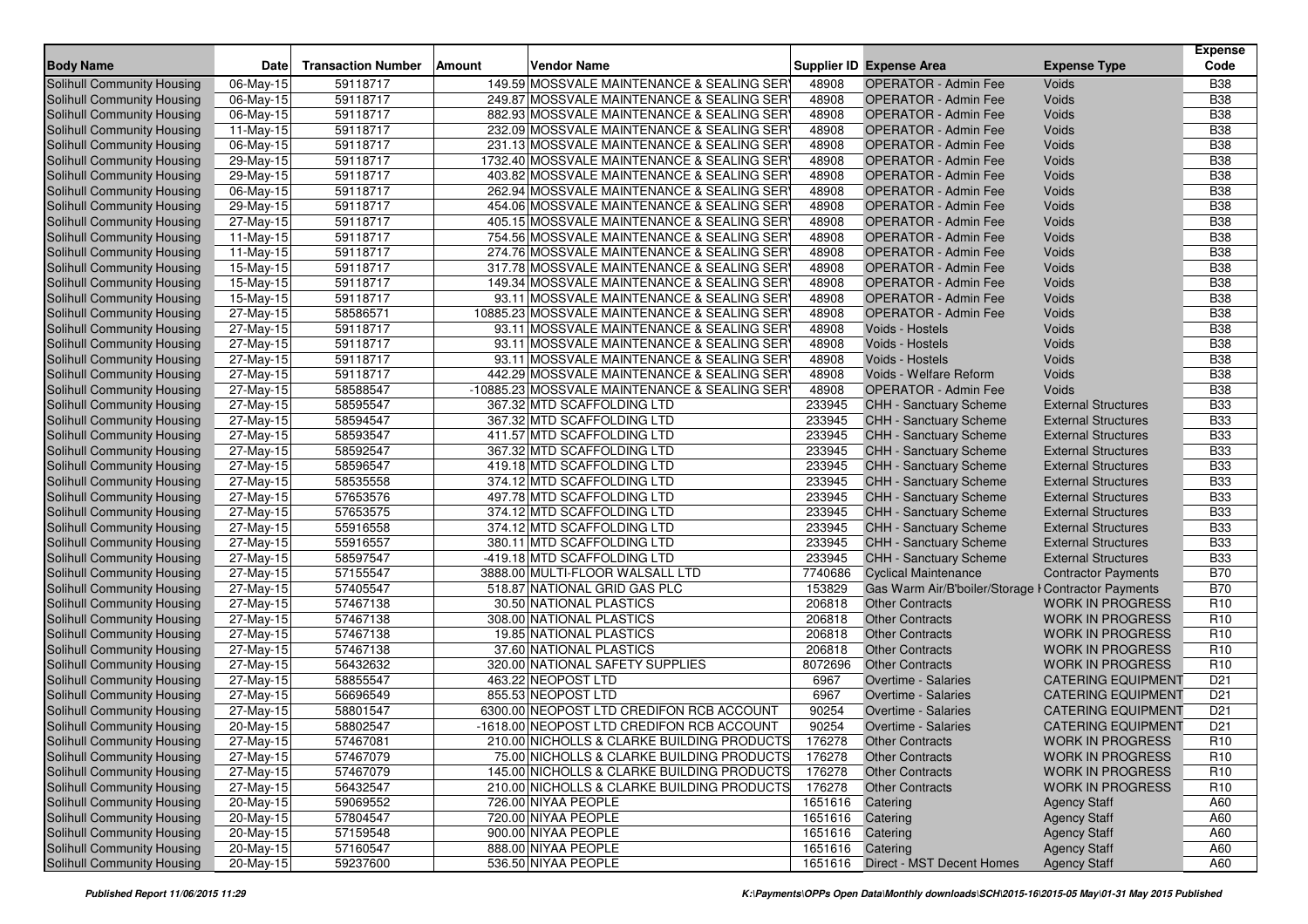| <b>Body Name</b>                  | Date                    | <b>Transaction Number</b> | <b>Vendor Name</b><br><b>Amount</b> |         | <b>Supplier ID Expense Area</b>   | <b>Expense Type</b>                        | <b>Expense</b><br>Code |
|-----------------------------------|-------------------------|---------------------------|-------------------------------------|---------|-----------------------------------|--------------------------------------------|------------------------|
| <b>Solihull Community Housing</b> | 20-May-15               | 59237589                  | 427.75 NIYAA PEOPLE                 | 1651616 | Direct - MST Decent Homes         | <b>Agency Staff</b>                        | A60                    |
| <b>Solihull Community Housing</b> | 20-May-15               | 57767547                  | 536.50 NIYAA PEOPLE                 | 1651616 | Direct - MST Decent Homes         | <b>Agency Staff</b>                        | A60                    |
| <b>Solihull Community Housing</b> | 14-May-15               | 57756547                  | 536.50 NIYAA PEOPLE                 | 1651616 | Direct - MST Decent Homes         | <b>Agency Staff</b>                        | A60                    |
| Solihull Community Housing        | 14-May-15               | 59237601                  | 536.50 NIYAA PEOPLE                 | 1651616 | <b>Direct-Adaptations-Showers</b> | <b>Agency Staff</b>                        | A60                    |
| Solihull Community Housing        | 01-May-15               | 59237590                  | 427.75 NIYAA PEOPLE                 | 1651616 | <b>Direct-Adaptations-Showers</b> | <b>Agency Staff</b>                        | A60                    |
| Solihull Community Housing        | 01-May-15               | 57765547                  | 536.50 NIYAA PEOPLE                 | 1651616 | <b>Direct-Adaptations-Showers</b> | <b>Agency Staff</b>                        | A60                    |
| Solihull Community Housing        | 20-May-15               | 57755548                  | 536.50 NIYAA PEOPLE                 | 1651616 | <b>Direct-Adaptations-Showers</b> | <b>Agency Staff</b>                        | A60                    |
| Solihull Community Housing        | 13-May-15               | 58937547                  | 903.30 NIYAA PEOPLE                 | 1651616 | <b>Capital Programmes</b>         | <b>Agency Staff</b>                        | A60                    |
| Solihull Community Housing        | 13-May-15               | 57776547                  | 840.25 NIYAA PEOPLE                 | 1651616 | <b>Capital Programmes</b>         | <b>Agency Staff</b>                        | A60                    |
| Solihull Community Housing        | 14-May-15               | 56698548                  | 972.85 NIYAA PEOPLE                 | 1651616 | <b>Capital Programmes</b>         | <b>Agency Staff</b>                        | A60                    |
| Solihull Community Housing        | 14-May-15               | 56698547                  | 945.60 NIYAA PEOPLE                 | 1651616 | <b>Capital Programmes</b>         | <b>Agency Staff</b>                        | A60                    |
| Solihull Community Housing        | 14-May-15               | 56696551                  | 420.60 NIYAA PEOPLE                 | 1651616 | <b>Capital Programmes</b>         | <b>Agency Staff</b>                        | A60                    |
| Solihull Community Housing        | 14-May-15               | 56696550                  | 420.60 NIYAA PEOPLE                 | 1651616 | <b>Capital Programmes</b>         | <b>Agency Staff</b>                        | A60                    |
| Solihull Community Housing        |                         | 59237610                  | 462.50 NIYAA PEOPLE                 | 1651616 | <b>OPERATOR - Admin Fee</b>       |                                            | A60                    |
| Solihull Community Housing        | 07-May-15<br>22-May-15  | 59237609                  | 444.00 NIYAA PEOPLE                 | 1651616 | <b>OPERATOR - Admin Fee</b>       | <b>Agency Staff</b><br><b>Agency Staff</b> | A60                    |
| Solihull Community Housing        | 11-May-15               | 59237608                  | 444.00 NIYAA PEOPLE                 | 1651616 | <b>OPERATOR - Admin Fee</b>       | <b>Agency Staff</b>                        | A60                    |
| <b>Solihull Community Housing</b> | 22-May-15               | 59237607                  | 444.00 NIYAA PEOPLE                 | 1651616 | <b>OPERATOR - Admin Fee</b>       | <b>Agency Staff</b>                        | A60                    |
| Solihull Community Housing        | 22-May-15               | 59237606                  | 444.00 NIYAA PEOPLE                 | 1651616 | <b>OPERATOR - Admin Fee</b>       | <b>Agency Staff</b>                        | A60                    |
| Solihull Community Housing        | 14-May-15               | 59237605                  | 536.50 NIYAA PEOPLE                 | 1651616 | <b>OPERATOR - Admin Fee</b>       | <b>Agency Staff</b>                        | A60                    |
| Solihull Community Housing        | 14-May-15               | 59237604                  | 536.50 NIYAA PEOPLE                 | 1651616 | <b>OPERATOR - Admin Fee</b>       | <b>Agency Staff</b>                        | A60                    |
| Solihull Community Housing        | $\overline{14}$ -May-15 | 59237603                  | 485.75 NIYAA PEOPLE                 | 1651616 | <b>OPERATOR - Admin Fee</b>       | <b>Agency Staff</b>                        | A60                    |
| Solihull Community Housing        | 07-May-15               | 59237602                  | 552.78 NIYAA PEOPLE                 | 1651616 | <b>OPERATOR - Admin Fee</b>       | <b>Agency Staff</b>                        | A60                    |
| Solihull Community Housing        | 27-May-15               | 59237599                  | 368.75 NIYAA PEOPLE                 | 1651616 | <b>OPERATOR - Admin Fee</b>       | <b>Agency Staff</b>                        | A60                    |
| Solihull Community Housing        | 15-May-15               | 59237598                  | 354.00 NIYAA PEOPLE                 | 1651616 | <b>OPERATOR - Admin Fee</b>       | <b>Agency Staff</b>                        | A60                    |
| Solihull Community Housing        | 13-May-15               | 59237597                  | 354.00 NIYAA PEOPLE                 | 1651616 | <b>OPERATOR - Admin Fee</b>       | <b>Agency Staff</b>                        | A60                    |
| Solihull Community Housing        | 13-May-15               | 59237596                  | 354.00 NIYAA PEOPLE                 | 1651616 | <b>OPERATOR - Admin Fee</b>       | <b>Agency Staff</b>                        | A60                    |
| Solihull Community Housing        | 29-May-15               | 59237595                  | 354.00 NIYAA PEOPLE                 | 1651616 | <b>OPERATOR - Admin Fee</b>       | <b>Agency Staff</b>                        | A60                    |
| Solihull Community Housing        | 29-May-15               | 59237594                  | 427.75 NIYAA PEOPLE                 | 1651616 | <b>OPERATOR - Admin Fee</b>       | <b>Agency Staff</b>                        | A60                    |
| Solihull Community Housing        | 15-May-15               | 59237593                  | 427.75 NIYAA PEOPLE                 | 1651616 | <b>OPERATOR - Admin Fee</b>       | <b>Agency Staff</b>                        | A60                    |
| Solihull Community Housing        | 15-May-15               | 59237592                  | 427.75 NIYAA PEOPLE                 | 1651616 | <b>OPERATOR - Admin Fee</b>       | <b>Agency Staff</b>                        | A60                    |
| Solihull Community Housing        | 29-May-15               | 59237591                  | 440.73 NIYAA PEOPLE                 | 1651616 | <b>OPERATOR - Admin Fee</b>       | <b>Agency Staff</b>                        | A60                    |
| Solihull Community Housing        | 29-May-15               | 57773547                  | 444.00 NIYAA PEOPLE                 | 1651616 | <b>OPERATOR - Admin Fee</b>       | <b>Agency Staff</b>                        | A60                    |
| Solihull Community Housing        | 15-May-15               | 57774547                  | 444.00 NIYAA PEOPLE                 | 1651616 | <b>OPERATOR - Admin Fee</b>       | <b>Agency Staff</b>                        | A60                    |
| Solihull Community Housing        | 15-May-15               | 57772547                  | 444.00 NIYAA PEOPLE                 | 1651616 | <b>OPERATOR - Admin Fee</b>       | <b>Agency Staff</b>                        | A60                    |
| Solihull Community Housing        | 26-May-15               | 57771547                  | 444.00 NIYAA PEOPLE                 | 1651616 | <b>OPERATOR - Admin Fee</b>       | <b>Agency Staff</b>                        | A60                    |
| Solihull Community Housing        | 15-May-15               | 57769547                  | 444.00 NIYAA PEOPLE                 | 1651616 | <b>OPERATOR - Admin Fee</b>       | <b>Agency Staff</b>                        | A60                    |
| Solihull Community Housing        | 11-May-15               | 57763547                  | 552.78 NIYAA PEOPLE                 | 1651616 | <b>OPERATOR - Admin Fee</b>       | <b>Agency Staff</b>                        | A60                    |
| Solihull Community Housing        | 11-May-15               | 57762548                  | 536.50 NIYAA PEOPLE                 | 1651616 | <b>OPERATOR - Admin Fee</b>       | <b>Agency Staff</b>                        | A60                    |
| Solihull Community Housing        | 11-May-15               | 57759548                  | 536.50 NIYAA PEOPLE                 | 1651616 | <b>OPERATOR - Admin Fee</b>       | <b>Agency Staff</b>                        | A60                    |
| Solihull Community Housing        | 11-May-15               | 57758547                  | 536.50 NIYAA PEOPLE                 | 1651616 | <b>OPERATOR - Admin Fee</b>       | <b>Agency Staff</b>                        | A60                    |
| Solihull Community Housing        | 29-May-15               | 57753547                  | 536.50 NIYAA PEOPLE                 | 1651616 | <b>OPERATOR - Admin Fee</b>       | <b>Agency Staff</b>                        | A60                    |
| <b>Solihull Community Housing</b> | 29-May-15               | 57754547                  | 552.78 NIYAA PEOPLE                 | 1651616 | <b>OPERATOR - Admin Fee</b>       | <b>Agency Staff</b>                        | A60                    |
| Solihull Community Housing        | 29-May-15               | 57743547                  | 536.50 NIYAA PEOPLE                 |         | 1651616 OPERATOR - Admin Fee      | <b>Agency Staff</b>                        | A60                    |
| Solihull Community Housing        | 29-May-15               | 57741547                  | 536.50 NIYAA PEOPLE                 |         | 1651616 OPERATOR - Admin Fee      | <b>Agency Staff</b>                        | A60                    |
| Solihull Community Housing        | 29-May-15               | 57737547                  | 444.00 NIYAA PEOPLE                 |         | 1651616 OPERATOR - Admin Fee      | <b>Agency Staff</b>                        | A60                    |
| Solihull Community Housing        | 29-May-15               | 57738547                  | 444.00 NIYAA PEOPLE                 |         | 1651616 OPERATOR - Admin Fee      | <b>Agency Staff</b>                        | A60                    |
| Solihull Community Housing        | 29-May-15               | 57735548                  | 444.00 NIYAA PEOPLE                 |         | 1651616 OPERATOR - Admin Fee      | <b>Agency Staff</b>                        | A60                    |
| Solihull Community Housing        | 29-May-15               | 59255556                  | 427.75 NIYAA PEOPLE                 |         | 1651616 CHH - Sanctuary Scheme    | <b>Agency Staff</b>                        | A60                    |
| Solihull Community Housing        | 29-May-15               | 59255557                  | 427.75 NIYAA PEOPLE                 |         | 1651616 CHH - Sanctuary Scheme    | <b>Agency Staff</b>                        | A60                    |
| Solihull Community Housing        | 29-May-15               | 59237612                  | 638.00 NIYAA PEOPLE                 |         | 1651616 CHH - Sanctuary Scheme    | <b>Agency Staff</b>                        | A60                    |
| Solihull Community Housing        | 29-May-15               | 59237611                  | 286.38 NIYAA PEOPLE                 |         | 1651616 CHH - Sanctuary Scheme    | <b>Agency Staff</b>                        | A60                    |
| Solihull Community Housing        | 29-May-15               | 58857547                  | 1073.00 NIYAA PEOPLE                |         | 1651616 CHH - Sanctuary Scheme    | <b>Agency Staff</b>                        | A60                    |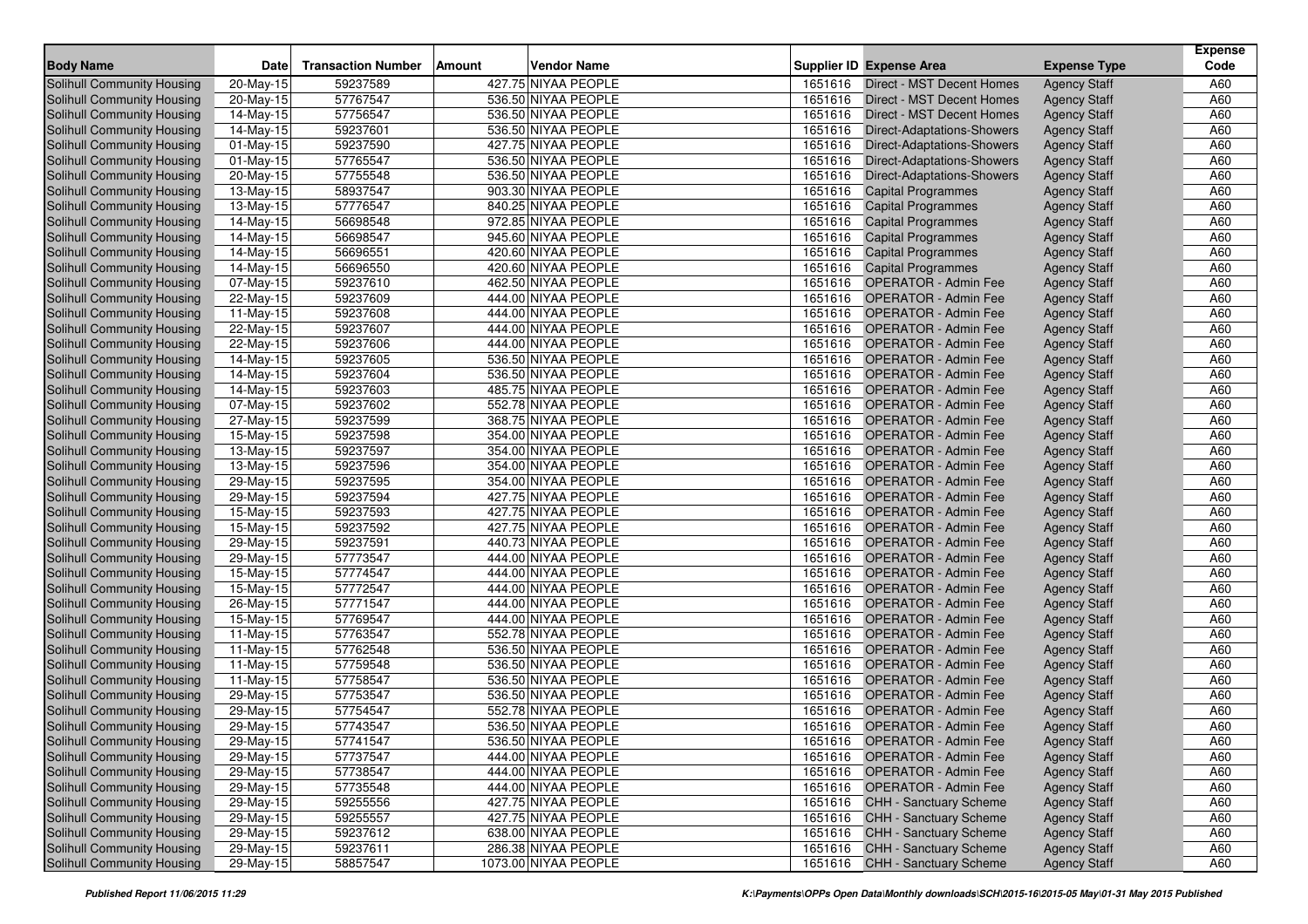| <b>Body Name</b>                  | <b>Date</b>             | <b>Transaction Number</b> | <b>Vendor Name</b><br>Amount                |         | <b>Supplier ID Expense Area</b>                         | <b>Expense Type</b>          | <b>Expense</b><br>Code |
|-----------------------------------|-------------------------|---------------------------|---------------------------------------------|---------|---------------------------------------------------------|------------------------------|------------------------|
| <b>Solihull Community Housing</b> | $29$ -May-15            | 57775547                  | 928.00 NIYAA PEOPLE                         | 1651616 | CHH - Sanctuary Scheme                                  | <b>Agency Staff</b>          | A60                    |
| Solihull Community Housing        | 29-May-15               | 57158573                  | 536.50 NIYAA PEOPLE                         | 1651616 | <b>CHH - Sanctuary Scheme</b>                           | <b>Agency Staff</b>          | A60                    |
| Solihull Community Housing        | 29-May-15               | 57157547                  | 536.50 NIYAA PEOPLE                         | 1651616 | <b>CHH - Sanctuary Scheme</b>                           | <b>Agency Staff</b>          | A60                    |
| <b>Solihull Community Housing</b> | 29-May-15               | 57156549                  | 435.00 NIYAA PEOPLE                         | 1651616 | <b>CHH - Sanctuary Scheme</b>                           | <b>Agency Staff</b>          | A60                    |
| Solihull Community Housing        | 29-May-15               | 57156548                  | 435.00 NIYAA PEOPLE                         | 1651616 | <b>CHH - Sanctuary Scheme</b>                           | <b>Agency Staff</b>          | A60                    |
| <b>Solihull Community Housing</b> | 29-May-15               | 57653616                  | 435.80 NOVUS PROPERTY SOLUTIONS             | 3522686 | <b>CHH - Sanctuary Scheme</b>                           | <b>BUILDINGS</b>             | <b>B31</b>             |
| Solihull Community Housing        | 15-May-15               | 57653613                  | 208.92 NOVUS PROPERTY SOLUTIONS             | 3522686 | <b>CHH - Sanctuary Scheme</b>                           | <b>BUILDINGS</b>             | <b>B31</b>             |
| <b>Solihull Community Housing</b> | 15-May-15               | 57653604                  | 381.80 NOVUS PROPERTY SOLUTIONS             | 3522686 | <b>CHH - Sanctuary Scheme</b>                           | <b>BUILDINGS</b>             | <b>B31</b>             |
| Solihull Community Housing        | 15-May-15               | 57653592                  | 348.20 NOVUS PROPERTY SOLUTIONS             | 3522686 | <b>CHH - Sanctuary Scheme</b>                           | <b>BUILDINGS</b>             | <b>B31</b>             |
| <b>Solihull Community Housing</b> | 15-May-15               | 57653603                  | 265.60 NOVUS PROPERTY SOLUTIONS             | 3522686 | <b>CHH - Sanctuary Scheme</b>                           | <b>BUILDINGS</b>             | <b>B31</b>             |
| <b>Solihull Community Housing</b> | 15-May-15               | 57653623                  | 278.56 NOVUS PROPERTY SOLUTIONS             | 3522686 | <b>CHH - Sanctuary Scheme</b>                           | <b>BUILDINGS</b>             | <b>B31</b>             |
| Solihull Community Housing        | 15-May-15               | 57653619                  | 566.80 NOVUS PROPERTY SOLUTIONS             | 3522686 | <b>CHH - Sanctuary Scheme</b>                           | <b>BUILDINGS</b>             | <b>B31</b>             |
| Solihull Community Housing        | 15-May-15               | 57653617                  | 333.28 NOVUS PROPERTY SOLUTIONS             | 3522686 | <b>CHH - Sanctuary Scheme</b>                           | <b>BUILDINGS</b>             | <b>B31</b>             |
| Solihull Community Housing        | 15-May-15               | 57653624                  | 591.94 NOVUS PROPERTY SOLUTIONS             | 3522686 | <b>CHH - Sanctuary Scheme</b>                           | <b>BUILDINGS</b>             | <b>B31</b>             |
| <b>Solihull Community Housing</b> | 15-May-15               | 56354615                  | 62.35 NPOWER BUSINESS & SOCIAL HOUSING LT   | 2846690 | <b>Pitched Re-roofing</b>                               | <b>Contractor Payments</b>   | <b>B70</b>             |
| Solihull Community Housing        | 15-May-15               | 56354615                  | 62.35 NPOWER BUSINESS & SOCIAL HOUSING LT   | 2846690 | <b>Pitched Re-roofing</b>                               | <b>Contractor Payments</b>   | <b>B70</b>             |
| Solihull Community Housing        | 15-May-15               | 56354615                  | 62.35 NPOWER BUSINESS & SOCIAL HOUSING LT   | 2846690 | <b>Pitched Re-roofing</b>                               | <b>Contractor Payments</b>   | <b>B70</b>             |
| Solihull Community Housing        | 15-May-15               | 56354615                  | 62.35 NPOWER BUSINESS & SOCIAL HOUSING LT   | 2846690 | <b>Pitched Re-roofing</b>                               | <b>Contractor Payments</b>   | <b>B70</b>             |
| Solihull Community Housing        | 15-May-15               | 56354615                  | 62.35 NPOWER BUSINESS & SOCIAL HOUSING LT   | 2846690 | <b>Pitched Re-roofing</b>                               | <b>Contractor Payments</b>   | <b>B70</b>             |
| Solihull Community Housing        | 15-May-15               | 56354615                  | 62.35 NPOWER BUSINESS & SOCIAL HOUSING LT   | 2846690 | Pitched Re-roofing                                      | <b>Contractor Payments</b>   | <b>B70</b>             |
| Solihull Community Housing        | 15-May-15               | 56354615                  | 62.35 NPOWER BUSINESS & SOCIAL HOUSING LT   | 2846690 | <b>Pitched Re-roofing</b>                               | <b>Contractor Payments</b>   | <b>B70</b>             |
| Solihull Community Housing        | 15-May-15               | 58859547                  | 745.00 OCEAN MEDIA GROUP LTD                | 181618  | <b>Board Administration</b>                             | <b>Conference Costs</b>      | D <sub>56</sub>        |
| Solihull Community Housing        | 29-May-15               | 59118674                  | 226.28 OPENVIEW SECURITY SOLUTIONS LTD      | 2385686 | Catering                                                | <b>Utility Related Works</b> | <b>B34</b>             |
| Solihull Community Housing        | 29-May-15               | 59118670                  | 3052.92 OPENVIEW SECURITY SOLUTIONS LTD     | 2385686 | Catering                                                | <b>Utility Related Works</b> | <b>B34</b>             |
| Solihull Community Housing        | 29-May-15               | 59118668                  | 3543.92 OPENVIEW SECURITY SOLUTIONS LTD     | 2385686 | Catering                                                | <b>Utility Related Works</b> | <b>B34</b>             |
| <b>Solihull Community Housing</b> | 29-May-15               | 59118667                  | 3052.92 OPENVIEW SECURITY SOLUTIONS LTD     | 2385686 | Catering                                                | <b>Utility Related Works</b> | <b>B34</b>             |
| Solihull Community Housing        | 22-May-15               | 59118666                  | 3822.00 OPENVIEW SECURITY SOLUTIONS LTD     | 2385686 | Catering                                                | <b>Utility Related Works</b> | <b>B34</b>             |
| Solihull Community Housing        | 15-May-15               | 59118669                  | 3052.92 OPENVIEW SECURITY SOLUTIONS LTD     | 2385686 | Catering                                                | <b>Utility Related Works</b> | <b>B34</b>             |
| <b>Solihull Community Housing</b> | 13-May-15               | 58535622                  | 325.36 OPENVIEW SECURITY SOLUTIONS LTD      | 2385686 | Catering                                                | <b>Utility Related Works</b> | <b>B34</b>             |
| Solihull Community Housing        | 13-May-15               | 56354590                  | 325.00 OPENVIEW SECURITY SOLUTIONS LTD      | 2385686 | Catering                                                | <b>Utility Related Works</b> | <b>B34</b>             |
| <b>Solihull Community Housing</b> | $\overline{13}$ -May-15 | 56354584                  | 276.25 OPENVIEW SECURITY SOLUTIONS LTD      | 2385686 | Catering                                                | <b>Utility Related Works</b> | <b>B34</b>             |
| <b>Solihull Community Housing</b> | 13-May-15               | 57653626                  | 1900.40 OPUS STRUCTURAL SURVEYS             | 7489686 | <b>Food Festival</b>                                    | <b>Contractor Payments</b>   | <b>B70</b>             |
| Solihull Community Housing        | 14-May-15               | 56698550                  | 2350.00 ORBIS PROTECT LIMITED               | 6049687 | Leisure, Parks & Play Administra Other Fees & Charges   |                              | D <sub>59</sub>        |
| Solihull Community Housing        | 14-May-15               | 56698549                  | 2350.00 ORBIS PROTECT LIMITED               | 6049687 | Leisure, Parks & Play Administra Other Fees & Charges   |                              | D <sub>59</sub>        |
| Solihull Community Housing        | 14-May-15               | 56698550                  | 308.33 ORBIS PROTECT LIMITED                | 6049687 | Family Housing Association Con Other Fees & Charges     |                              | D <sub>59</sub>        |
| Solihull Community Housing        | 14-May-15               | 56698549                  | 308.33 ORBIS PROTECT LIMITED                | 6049687 | Family Housing Association Con Other Fees & Charges     |                              | D <sub>59</sub>        |
| <b>Solihull Community Housing</b> | 14-May-15               | 58585547                  | 1209.62 PENNINGTON CHOICE LTD               | 227134  | Energy Performance Certificates Other Fees & Charges    |                              | D <sub>59</sub>        |
| <b>Solihull Community Housing</b> | 14-May-15               | 57809548                  | 3658.95 PINNACLE HOUSING LTD                | 280244  | Overtime - Salaries                                     | OTHER OCCUPANCY CO           | <b>B50</b>             |
| Solihull Community Housing        | 14-May-15               | 57813547                  | 56323.86 PINNACLE HOUSING LTD               | 280244  | Capital Expenditure (Non Currer Creditors               |                              | S <sub>08</sub>        |
| <b>Solihull Community Housing</b> | 14-May-15               | 57812548                  | 792.00 PINNACLE HOUSING LTD                 | 280244  | Capital Expenditure (Non Currer Creditors               |                              | S <sub>08</sub>        |
| Solihull Community Housing        | 14-May-15               | 57811547                  | 9685.09 PINNACLE HOUSING LTD                | 280244  | Capital Expenditure (Non Currer Creditors               |                              | S08                    |
| <b>Solihull Community Housing</b> | 06-May-15               | 57162547                  | 1610.00 QUALITY GAS AUDIT SERVICES LTD      | 118053  | Catering                                                | <b>Utility Related Works</b> | <b>B34</b>             |
| <b>Solihull Community Housing</b> | 06-May-15               | 56351579                  | 71134.38 R S MILLER ROOFING (WOLVERHAMPTON) | 75827   | <b>Pitched Re-roofing</b>                               | <b>Contractor Payments</b>   | <b>B70</b>             |
| Solihull Community Housing        | 06-May-15               | 57816547                  | 429.94 RANDSTAD EMPLOYMENT BUREAU LTD       | 54515   | <b>Estate Mgmt Team</b>                                 | <b>Agency Staff</b>          | A60                    |
| <b>Solihull Community Housing</b> | 06-May-15               | 57815547                  | 429.94 RANDSTAD EMPLOYMENT BUREAU LTD       | 54515   | <b>Estate Mgmt Team</b>                                 | <b>Agency Staff</b>          | A60                    |
| Solihull Community Housing        | 06-May-15               | 56351570                  | 429.94 RANDSTAD EMPLOYMENT BUREAU LTD       | 54515   | <b>Estate Mgmt Team</b>                                 | <b>Agency Staff</b>          | A60                    |
| <b>Solihull Community Housing</b> | 06-May-15               | 56351569                  | 253.00 RANDSTAD EMPLOYMENT BUREAU LTD       | 54515   | <b>Estate Mgmt Team</b>                                 | <b>Agency Staff</b>          | A60                    |
| <b>Solihull Community Housing</b> | 06-May-15               | 59237547                  | 745.00 REDACTED PERSONAL DATA               | 8519687 | Capital Expenditure (Non Currer Provision For Homelessn |                              | U20                    |
| Solihull Community Housing        | 22-May-15               | 59237549                  | 500.00 REDACTED PERSONAL DATA               | 8499687 | <b>Settlement Agreement</b>                             | <b>EXPENSES: OFFICERS</b>    | D61                    |
| Solihull Community Housing        | 27-May-15               | 58583547                  | 2000.00 REDACTED PERSONAL DATA              | 8288687 | Capital Expenditure (Non Currer HRA                     |                              | U32                    |
| Solihull Community Housing        | 27-May-15               | 57752547                  | 2833.79 REDACTED PERSONAL DATA              | 86718   | Capital Expenditure (Non Currer HRA                     |                              | U32                    |
| <b>Solihull Community Housing</b> | 27-May-15               | 57751548                  | 2692.28 REDACTED PERSONAL DATA              | 86094   | Capital Expenditure (Non Currer HRA                     |                              | U32                    |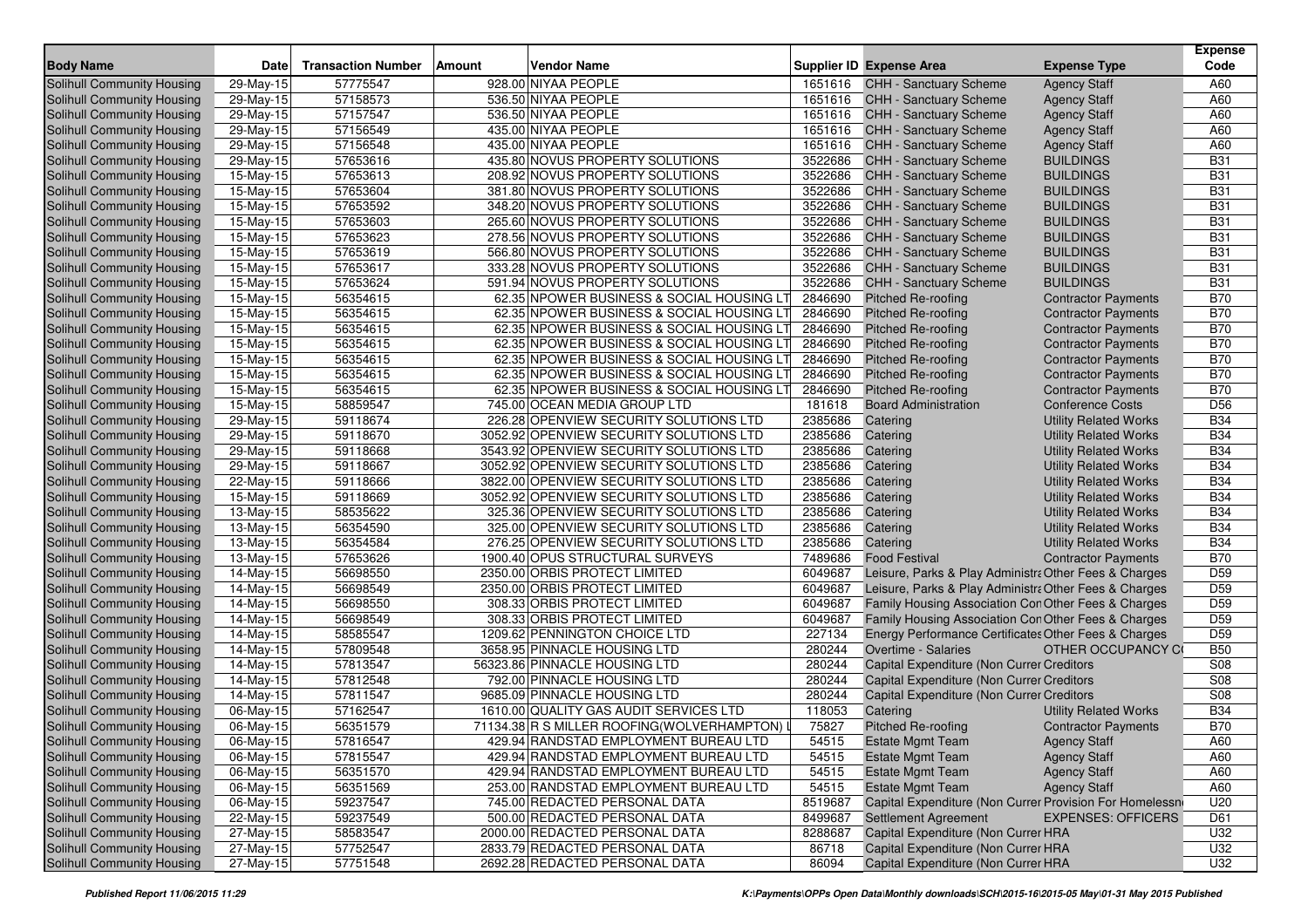| 57746547<br>1565.66 REDACTED PERSONAL DATA<br>258277<br>U32<br>Solihull Community Housing<br>27-May-15<br>Capital Expenditure (Non Currer HRA<br>59069547<br>7500.00 REDACTED PERSONAL DATA<br>8452687<br>Private Sector - Disabled Faciliti Contractor Payments<br><b>B70</b><br><b>Solihull Community Housing</b><br>27-May-15<br>59069553<br>240.84 REED<br>260459<br>Leisure, Parks & Play Administra Agency Staff<br>A60<br>Solihull Community Housing<br>27-May-15<br>A60<br>Solihull Community Housing<br>20-May-15<br>56701547<br>240.84 REED<br>260459<br>Leisure, Parks & Play Administra Agency Staff<br>59237616<br>623.08 REED<br>Solihull Community Housing<br>260459<br>Anti Graffiti Team<br>A60<br>06-May-15<br><b>Agency Staff</b><br>Solihull Community Housing<br>06-May-15<br>59237615<br>496.78 REED<br>260459<br>Anti Graffiti Team<br><b>Agency Staff</b><br>A60<br>Solihull Community Housing<br>59237614<br>436.23 REED<br>260459<br>Anti Graffiti Team<br><b>Agency Staff</b><br>A60<br>14-May-15<br>59237613<br>347.81 REED<br>260459<br>A60<br>Solihull Community Housing<br>11-May-15<br>Anti Graffiti Team<br><b>Agency Staff</b><br>Solihull Community Housing<br>11-May-15<br>58860547<br>347.81 REED<br>260459<br>Anti Graffiti Team<br><b>Agency Staff</b><br>A60<br>56351574<br>666.00 REED<br>260459<br>Business Support - MST Back O Agency Staff<br>A60<br>Solihull Community Housing<br>11-May-15<br>56351572<br>666.00 REED<br>260459<br>A60<br>Solihull Community Housing<br>11-May-15<br>Business Support - MST Back O Agency Staff<br>56351573<br>666.00 REED<br>260459<br>A60<br>Solihull Community Housing<br>20-May-15<br>Business Support - MST Back O Agency Staff<br>58861547<br>707.00 RESOLVE ANTISOCIAL BEHAVIOUR<br>8418687<br>D <sub>50</sub><br>Solihull Community Housing<br>15-May-15<br>Anti-Social Behaviour Team<br><b>FOSTER PARENTS</b><br>18.00 RESOURCE PRINT SOLUTIONS<br>Solihull Community Housing<br>$\overline{15}$ -May-15<br>59069549<br>1030596<br>Customer, Communication & Inf Printing<br>D80<br>59069549<br>379.00 RESOURCE PRINT SOLUTIONS<br>D80<br>Solihull Community Housing<br>15-May-15<br>1030596<br>Customer, Communication & Inf Printing<br>59069555<br>888.00 RESOURCING GROUP<br>Solihull Community Housing<br>131156<br>Catering<br>A60<br>15-May-15<br><b>Agency Staff</b><br>57163547<br>960.00 RESOURCING GROUP<br>131156<br>Solihull Community Housing<br>13-May-15<br>A60<br>Catering<br><b>Agency Staff</b><br>58957547<br>765.00 RESOURCING GROUP<br>A60<br>Solihull Community Housing<br>06-May-15<br>131156<br><b>Capital Programmes</b><br><b>Agency Staff</b><br>58955547<br>993.00 RESOURCING GROUP<br>131156<br>Solihull Community Housing<br>15-May-15<br><b>Agency Staff</b><br>A60<br><b>Capital Programmes</b><br>605.65 RESOURCING GROUP<br>Solihull Community Housing<br>15-May-15<br>58938547<br>131156<br><b>Agency Staff</b><br>A60<br><b>Capital Programmes</b><br>492.45 RESOURCING GROUP<br>A60<br>Solihull Community Housing<br>58939547<br>131156<br><b>Agency Staff</b><br>06-May-15<br><b>Capital Programmes</b><br>56707548<br>994.73 RESOURCING GROUP<br>131156<br>A60<br>Solihull Community Housing<br>06-May-15<br><b>Capital Programmes</b><br><b>Agency Staff</b><br>56706548<br>961.43 RESOURCING GROUP<br>Solihull Community Housing<br>29-May-15<br>131156<br><b>Capital Programmes</b><br><b>Agency Staff</b><br>A60<br>621.60 RESOURCING GROUP<br><b>Solihull Community Housing</b><br>29-May-15<br>56706547<br>131156<br><b>Capital Programmes</b><br><b>Agency Staff</b><br>A60<br>56707547<br>613.20 RESOURCING GROUP<br><b>Solihull Community Housing</b><br>131156<br><b>Agency Staff</b><br>A60<br>20-May-15<br><b>Capital Programmes</b><br>56351575<br>1305.00 REYNOLDS SIGNS<br>7530<br><b>B70</b><br>Solihull Community Housing<br>15-May-15<br><b>Chapelhouse Depot</b><br><b>Contractor Payments</b><br>57175548<br>3085.50 RG+P<br>8359687<br>New Build - Richmond Road<br><b>B70</b><br>Solihull Community Housing<br>15-May-15<br><b>Contractor Payments</b><br>57818547<br>428.57 RICOH UK LTD<br>54723<br><b>DEPRECIATION</b><br>D33<br>Solihull Community Housing<br>15-May-15<br><b>Overtime - Salaries</b><br>54723<br><b>DEPRECIATION</b><br>D33<br>Solihull Community Housing<br>27-May-15<br>56351576<br>563.34 RICOH UK LTD<br><b>Overtime - Salaries</b><br>Solihull Community Housing<br>56351580<br>378.00 SAPPHIRE MANAGEMENT SERVICES UK LT<br>209446<br>Housing Aid & Homelessness<br><b>Agency Staff</b><br>A60<br>27-May-15<br>Solihull Community Housing<br>58599547<br>1570.00 SCCI ALPHATRACK LTD<br>2490687<br><b>Utility Related Works</b><br><b>B34</b><br>11-May-15<br>Catering<br>1493927.14 SEVERN TRENT WATER<br>Solihull Community Housing<br>57803547<br>22561<br>Capital Expenditure (Non Currer Tenants Water Charges<br>U28<br>29-May-15<br>58814547<br>1004.45 SEVERN TRENT WATER LTD<br><b>B12</b><br>Solihull Community Housing<br>29-May-15<br>7745<br><b>Overtime - Salaries</b><br><b>WATER</b><br>56603547<br>751.33 SEVERN TRENT WATER LTD<br>7745<br><b>WATER</b><br><b>B12</b><br>Solihull Community Housing<br>29-May-15<br><b>Overtime - Salaries</b><br>56603547<br>999.78 SEVERN TRENT WATER LTD<br>7745<br><b>B12</b><br><b>Solihull Community Housing</b><br>Elections - Canvassors / Checkil WATER<br>29-May-15<br>56603547<br>4632.94 SEVERN TRENT WATER LTD<br>7745<br><b>B12</b><br>Solihull Community Housing<br>22-May-15<br><b>Laundry Service</b><br><b>WATER</b><br>58963547<br>3886.67 SIGNS NOW<br>62211<br>LPP - Toggs/SPRS Vending<br><b>B70</b><br>Solihull Community Housing<br>06-May-15<br><b>Contractor Payments</b><br>62211<br><b>B70</b><br>Solihull Community Housing<br>06-May-15<br>58962547<br>4178.10 SIGNS NOW<br>LPP - Toggs/SPRS Vending<br><b>Contractor Payments</b><br>58958547<br>3886.67 SIGNS NOW<br>62211<br><b>B70</b><br>Solihull Community Housing<br>LPP - Toggs/SPRS Vending<br><b>Contractor Payments</b><br>06-May-15<br>57875547<br>2.62 SOLIHULL COMMUNITY HOUSING<br>102685<br><b>DEPRECIATION</b><br>D <sub>13</sub><br>Solihull Community Housing<br>22-May-15<br><b>Cleaning Supplies</b><br>57681547<br>102685<br><b>ELECTRICITY</b><br><b>B11</b><br>Solihull Community Housing<br>256.00 SOLIHULL COMMUNITY HOUSING<br>Subscriptions-Employees<br>27-May-15<br>57875547<br>7.20 SOLIHULL COMMUNITY HOUSING<br>102685<br>D <sub>13</sub><br>Solihull Community Housing<br>27-May-15<br>Direct-Adaptations-Showers<br><b>DEPRECIATION</b><br>D <sub>13</sub><br>Solihull Community Housing<br>57875547<br>9.00 SOLIHULL COMMUNITY HOUSING<br>102685<br>Direct-Adaptations-General<br><b>DEPRECIATION</b><br>27-May-15<br>Solihull Community Housing<br>13-May-15<br>57875547<br>4.65 SOLIHULL COMMUNITY HOUSING<br>102685<br>D13<br>Business Support - MST Back ODEPRECIATION<br>Solihull Community Housing<br>26-May-15<br>57875547<br>4.17 SOLIHULL COMMUNITY HOUSING<br>102685<br>CCC - Sustainability Challenge (INSURANCE & LICENCE<br>C40<br><b>OPERATOR - Admin Fee</b><br>Solihull Community Housing<br>57875547<br>282.00 SOLIHULL COMMUNITY HOUSING<br>102685<br>D <sub>13</sub><br>26-May-15<br><b>DEPRECIATION</b><br>Solihull Community Housing<br>57682547<br>2848.75 SOLIHULL MBC<br>Payroll - Payable to SMBC<br>S09<br>26-May-15<br>80026<br><b>LONG TERM CREDITOR</b><br><b>Solihull Community Housing</b><br>26-May-15<br>909.03 SOLIHULL MBC<br>Payroll - Payable to SMBC<br>S09<br>57682547<br>80026<br><b>LONG TERM CREDITOR</b><br>Solihull Community Housing<br>44.89 SOLIHULL MBC<br>Payroll - Payable to SMBC<br>S09<br>11-May-15<br>57682547<br>80026<br><b>LONG TERM CREDITOR</b><br>S <sub>09</sub><br>Solihull Community Housing<br>11-May-15<br>57682547<br>3.00 SOLIHULL MBC<br>80026<br>Payroll - Payable to SMBC<br><b>LONG TERM CREDITOR</b><br>Solihull Community Housing<br>57685547<br>27711.77 SOLIHULL MBC<br>80026<br>Capital Expenditure (Non Currer LONG TERM CREDITOR<br>S09<br>11-May-15<br>28035.30 SOLIHULL MBC<br>Solihull Community Housing<br>11-May-15<br>57685547<br>80026<br>137-139 Warwick Rd (Social Re Expenses: Bank Charges<br>D <sub>57</sub> | <b>Body Name</b> | Date | <b>Transaction Number</b> | <b>Vendor Name</b><br><b>Amount</b> | Supplier ID Expense Area<br><b>Expense Type</b> | <b>Expense</b><br>Code |
|--------------------------------------------------------------------------------------------------------------------------------------------------------------------------------------------------------------------------------------------------------------------------------------------------------------------------------------------------------------------------------------------------------------------------------------------------------------------------------------------------------------------------------------------------------------------------------------------------------------------------------------------------------------------------------------------------------------------------------------------------------------------------------------------------------------------------------------------------------------------------------------------------------------------------------------------------------------------------------------------------------------------------------------------------------------------------------------------------------------------------------------------------------------------------------------------------------------------------------------------------------------------------------------------------------------------------------------------------------------------------------------------------------------------------------------------------------------------------------------------------------------------------------------------------------------------------------------------------------------------------------------------------------------------------------------------------------------------------------------------------------------------------------------------------------------------------------------------------------------------------------------------------------------------------------------------------------------------------------------------------------------------------------------------------------------------------------------------------------------------------------------------------------------------------------------------------------------------------------------------------------------------------------------------------------------------------------------------------------------------------------------------------------------------------------------------------------------------------------------------------------------------------------------------------------------------------------------------------------------------------------------------------------------------------------------------------------------------------------------------------------------------------------------------------------------------------------------------------------------------------------------------------------------------------------------------------------------------------------------------------------------------------------------------------------------------------------------------------------------------------------------------------------------------------------------------------------------------------------------------------------------------------------------------------------------------------------------------------------------------------------------------------------------------------------------------------------------------------------------------------------------------------------------------------------------------------------------------------------------------------------------------------------------------------------------------------------------------------------------------------------------------------------------------------------------------------------------------------------------------------------------------------------------------------------------------------------------------------------------------------------------------------------------------------------------------------------------------------------------------------------------------------------------------------------------------------------------------------------------------------------------------------------------------------------------------------------------------------------------------------------------------------------------------------------------------------------------------------------------------------------------------------------------------------------------------------------------------------------------------------------------------------------------------------------------------------------------------------------------------------------------------------------------------------------------------------------------------------------------------------------------------------------------------------------------------------------------------------------------------------------------------------------------------------------------------------------------------------------------------------------------------------------------------------------------------------------------------------------------------------------------------------------------------------------------------------------------------------------------------------------------------------------------------------------------------------------------------------------------------------------------------------------------------------------------------------------------------------------------------------------------------------------------------------------------------------------------------------------------------------------------------------------------------------------------------------------------------------------------------------------------------------------------------------------------------------------------------------------------------------------------------------------------------------------------------------------------------------------------------------------------------------------------------------------------------------------------------------------------------------------------------------------------------------------------------------------------------------------------------------------------------------------------------------------------------------------------------------------------------------------------------------------------------------------------------------------------------------------------------------------------------------------------------------------------------------------------------------------------------------------------------------------------------------------------------------------------------------------------------------------------------------------------------------------------------------------------------------------------------------------------------------------------------------------------------------------------------------------------------------------------------------------------------------------------------------------------------------------------------------------------------------------------------------------------------------------------------------------------------------------------------------------------------------------------------------------------------------------------------------------------------------------------------------------------------------------------------------------------------------------------------------------------------------------------------------------------------------------------------------------------------------------------------------------------------------------------------------------------------------------------------------------------------------------------------------------------------------------------------------------------------------------------------------------------------------------------------------------------------------------------------------------------------------------------------------------------------------------------------------------------|------------------|------|---------------------------|-------------------------------------|-------------------------------------------------|------------------------|
|                                                                                                                                                                                                                                                                                                                                                                                                                                                                                                                                                                                                                                                                                                                                                                                                                                                                                                                                                                                                                                                                                                                                                                                                                                                                                                                                                                                                                                                                                                                                                                                                                                                                                                                                                                                                                                                                                                                                                                                                                                                                                                                                                                                                                                                                                                                                                                                                                                                                                                                                                                                                                                                                                                                                                                                                                                                                                                                                                                                                                                                                                                                                                                                                                                                                                                                                                                                                                                                                                                                                                                                                                                                                                                                                                                                                                                                                                                                                                                                                                                                                                                                                                                                                                                                                                                                                                                                                                                                                                                                                                                                                                                                                                                                                                                                                                                                                                                                                                                                                                                                                                                                                                                                                                                                                                                                                                                                                                                                                                                                                                                                                                                                                                                                                                                                                                                                                                                                                                                                                                                                                                                                                                                                                                                                                                                                                                                                                                                                                                                                                                                                                                                                                                                                                                                                                                                                                                                                                                                                                                                                                                                                                                                                                                                                                                                                                                                                                                                                                                                                                                                                                                                                                                                                                                                                                                                                                                                                                                                                                                                                                                                                                                                                                                                                              |                  |      |                           |                                     |                                                 |                        |
|                                                                                                                                                                                                                                                                                                                                                                                                                                                                                                                                                                                                                                                                                                                                                                                                                                                                                                                                                                                                                                                                                                                                                                                                                                                                                                                                                                                                                                                                                                                                                                                                                                                                                                                                                                                                                                                                                                                                                                                                                                                                                                                                                                                                                                                                                                                                                                                                                                                                                                                                                                                                                                                                                                                                                                                                                                                                                                                                                                                                                                                                                                                                                                                                                                                                                                                                                                                                                                                                                                                                                                                                                                                                                                                                                                                                                                                                                                                                                                                                                                                                                                                                                                                                                                                                                                                                                                                                                                                                                                                                                                                                                                                                                                                                                                                                                                                                                                                                                                                                                                                                                                                                                                                                                                                                                                                                                                                                                                                                                                                                                                                                                                                                                                                                                                                                                                                                                                                                                                                                                                                                                                                                                                                                                                                                                                                                                                                                                                                                                                                                                                                                                                                                                                                                                                                                                                                                                                                                                                                                                                                                                                                                                                                                                                                                                                                                                                                                                                                                                                                                                                                                                                                                                                                                                                                                                                                                                                                                                                                                                                                                                                                                                                                                                                                              |                  |      |                           |                                     |                                                 |                        |
|                                                                                                                                                                                                                                                                                                                                                                                                                                                                                                                                                                                                                                                                                                                                                                                                                                                                                                                                                                                                                                                                                                                                                                                                                                                                                                                                                                                                                                                                                                                                                                                                                                                                                                                                                                                                                                                                                                                                                                                                                                                                                                                                                                                                                                                                                                                                                                                                                                                                                                                                                                                                                                                                                                                                                                                                                                                                                                                                                                                                                                                                                                                                                                                                                                                                                                                                                                                                                                                                                                                                                                                                                                                                                                                                                                                                                                                                                                                                                                                                                                                                                                                                                                                                                                                                                                                                                                                                                                                                                                                                                                                                                                                                                                                                                                                                                                                                                                                                                                                                                                                                                                                                                                                                                                                                                                                                                                                                                                                                                                                                                                                                                                                                                                                                                                                                                                                                                                                                                                                                                                                                                                                                                                                                                                                                                                                                                                                                                                                                                                                                                                                                                                                                                                                                                                                                                                                                                                                                                                                                                                                                                                                                                                                                                                                                                                                                                                                                                                                                                                                                                                                                                                                                                                                                                                                                                                                                                                                                                                                                                                                                                                                                                                                                                                                              |                  |      |                           |                                     |                                                 |                        |
|                                                                                                                                                                                                                                                                                                                                                                                                                                                                                                                                                                                                                                                                                                                                                                                                                                                                                                                                                                                                                                                                                                                                                                                                                                                                                                                                                                                                                                                                                                                                                                                                                                                                                                                                                                                                                                                                                                                                                                                                                                                                                                                                                                                                                                                                                                                                                                                                                                                                                                                                                                                                                                                                                                                                                                                                                                                                                                                                                                                                                                                                                                                                                                                                                                                                                                                                                                                                                                                                                                                                                                                                                                                                                                                                                                                                                                                                                                                                                                                                                                                                                                                                                                                                                                                                                                                                                                                                                                                                                                                                                                                                                                                                                                                                                                                                                                                                                                                                                                                                                                                                                                                                                                                                                                                                                                                                                                                                                                                                                                                                                                                                                                                                                                                                                                                                                                                                                                                                                                                                                                                                                                                                                                                                                                                                                                                                                                                                                                                                                                                                                                                                                                                                                                                                                                                                                                                                                                                                                                                                                                                                                                                                                                                                                                                                                                                                                                                                                                                                                                                                                                                                                                                                                                                                                                                                                                                                                                                                                                                                                                                                                                                                                                                                                                                              |                  |      |                           |                                     |                                                 |                        |
|                                                                                                                                                                                                                                                                                                                                                                                                                                                                                                                                                                                                                                                                                                                                                                                                                                                                                                                                                                                                                                                                                                                                                                                                                                                                                                                                                                                                                                                                                                                                                                                                                                                                                                                                                                                                                                                                                                                                                                                                                                                                                                                                                                                                                                                                                                                                                                                                                                                                                                                                                                                                                                                                                                                                                                                                                                                                                                                                                                                                                                                                                                                                                                                                                                                                                                                                                                                                                                                                                                                                                                                                                                                                                                                                                                                                                                                                                                                                                                                                                                                                                                                                                                                                                                                                                                                                                                                                                                                                                                                                                                                                                                                                                                                                                                                                                                                                                                                                                                                                                                                                                                                                                                                                                                                                                                                                                                                                                                                                                                                                                                                                                                                                                                                                                                                                                                                                                                                                                                                                                                                                                                                                                                                                                                                                                                                                                                                                                                                                                                                                                                                                                                                                                                                                                                                                                                                                                                                                                                                                                                                                                                                                                                                                                                                                                                                                                                                                                                                                                                                                                                                                                                                                                                                                                                                                                                                                                                                                                                                                                                                                                                                                                                                                                                                              |                  |      |                           |                                     |                                                 |                        |
|                                                                                                                                                                                                                                                                                                                                                                                                                                                                                                                                                                                                                                                                                                                                                                                                                                                                                                                                                                                                                                                                                                                                                                                                                                                                                                                                                                                                                                                                                                                                                                                                                                                                                                                                                                                                                                                                                                                                                                                                                                                                                                                                                                                                                                                                                                                                                                                                                                                                                                                                                                                                                                                                                                                                                                                                                                                                                                                                                                                                                                                                                                                                                                                                                                                                                                                                                                                                                                                                                                                                                                                                                                                                                                                                                                                                                                                                                                                                                                                                                                                                                                                                                                                                                                                                                                                                                                                                                                                                                                                                                                                                                                                                                                                                                                                                                                                                                                                                                                                                                                                                                                                                                                                                                                                                                                                                                                                                                                                                                                                                                                                                                                                                                                                                                                                                                                                                                                                                                                                                                                                                                                                                                                                                                                                                                                                                                                                                                                                                                                                                                                                                                                                                                                                                                                                                                                                                                                                                                                                                                                                                                                                                                                                                                                                                                                                                                                                                                                                                                                                                                                                                                                                                                                                                                                                                                                                                                                                                                                                                                                                                                                                                                                                                                                                              |                  |      |                           |                                     |                                                 |                        |
|                                                                                                                                                                                                                                                                                                                                                                                                                                                                                                                                                                                                                                                                                                                                                                                                                                                                                                                                                                                                                                                                                                                                                                                                                                                                                                                                                                                                                                                                                                                                                                                                                                                                                                                                                                                                                                                                                                                                                                                                                                                                                                                                                                                                                                                                                                                                                                                                                                                                                                                                                                                                                                                                                                                                                                                                                                                                                                                                                                                                                                                                                                                                                                                                                                                                                                                                                                                                                                                                                                                                                                                                                                                                                                                                                                                                                                                                                                                                                                                                                                                                                                                                                                                                                                                                                                                                                                                                                                                                                                                                                                                                                                                                                                                                                                                                                                                                                                                                                                                                                                                                                                                                                                                                                                                                                                                                                                                                                                                                                                                                                                                                                                                                                                                                                                                                                                                                                                                                                                                                                                                                                                                                                                                                                                                                                                                                                                                                                                                                                                                                                                                                                                                                                                                                                                                                                                                                                                                                                                                                                                                                                                                                                                                                                                                                                                                                                                                                                                                                                                                                                                                                                                                                                                                                                                                                                                                                                                                                                                                                                                                                                                                                                                                                                                                              |                  |      |                           |                                     |                                                 |                        |
|                                                                                                                                                                                                                                                                                                                                                                                                                                                                                                                                                                                                                                                                                                                                                                                                                                                                                                                                                                                                                                                                                                                                                                                                                                                                                                                                                                                                                                                                                                                                                                                                                                                                                                                                                                                                                                                                                                                                                                                                                                                                                                                                                                                                                                                                                                                                                                                                                                                                                                                                                                                                                                                                                                                                                                                                                                                                                                                                                                                                                                                                                                                                                                                                                                                                                                                                                                                                                                                                                                                                                                                                                                                                                                                                                                                                                                                                                                                                                                                                                                                                                                                                                                                                                                                                                                                                                                                                                                                                                                                                                                                                                                                                                                                                                                                                                                                                                                                                                                                                                                                                                                                                                                                                                                                                                                                                                                                                                                                                                                                                                                                                                                                                                                                                                                                                                                                                                                                                                                                                                                                                                                                                                                                                                                                                                                                                                                                                                                                                                                                                                                                                                                                                                                                                                                                                                                                                                                                                                                                                                                                                                                                                                                                                                                                                                                                                                                                                                                                                                                                                                                                                                                                                                                                                                                                                                                                                                                                                                                                                                                                                                                                                                                                                                                                              |                  |      |                           |                                     |                                                 |                        |
|                                                                                                                                                                                                                                                                                                                                                                                                                                                                                                                                                                                                                                                                                                                                                                                                                                                                                                                                                                                                                                                                                                                                                                                                                                                                                                                                                                                                                                                                                                                                                                                                                                                                                                                                                                                                                                                                                                                                                                                                                                                                                                                                                                                                                                                                                                                                                                                                                                                                                                                                                                                                                                                                                                                                                                                                                                                                                                                                                                                                                                                                                                                                                                                                                                                                                                                                                                                                                                                                                                                                                                                                                                                                                                                                                                                                                                                                                                                                                                                                                                                                                                                                                                                                                                                                                                                                                                                                                                                                                                                                                                                                                                                                                                                                                                                                                                                                                                                                                                                                                                                                                                                                                                                                                                                                                                                                                                                                                                                                                                                                                                                                                                                                                                                                                                                                                                                                                                                                                                                                                                                                                                                                                                                                                                                                                                                                                                                                                                                                                                                                                                                                                                                                                                                                                                                                                                                                                                                                                                                                                                                                                                                                                                                                                                                                                                                                                                                                                                                                                                                                                                                                                                                                                                                                                                                                                                                                                                                                                                                                                                                                                                                                                                                                                                                              |                  |      |                           |                                     |                                                 |                        |
|                                                                                                                                                                                                                                                                                                                                                                                                                                                                                                                                                                                                                                                                                                                                                                                                                                                                                                                                                                                                                                                                                                                                                                                                                                                                                                                                                                                                                                                                                                                                                                                                                                                                                                                                                                                                                                                                                                                                                                                                                                                                                                                                                                                                                                                                                                                                                                                                                                                                                                                                                                                                                                                                                                                                                                                                                                                                                                                                                                                                                                                                                                                                                                                                                                                                                                                                                                                                                                                                                                                                                                                                                                                                                                                                                                                                                                                                                                                                                                                                                                                                                                                                                                                                                                                                                                                                                                                                                                                                                                                                                                                                                                                                                                                                                                                                                                                                                                                                                                                                                                                                                                                                                                                                                                                                                                                                                                                                                                                                                                                                                                                                                                                                                                                                                                                                                                                                                                                                                                                                                                                                                                                                                                                                                                                                                                                                                                                                                                                                                                                                                                                                                                                                                                                                                                                                                                                                                                                                                                                                                                                                                                                                                                                                                                                                                                                                                                                                                                                                                                                                                                                                                                                                                                                                                                                                                                                                                                                                                                                                                                                                                                                                                                                                                                                              |                  |      |                           |                                     |                                                 |                        |
|                                                                                                                                                                                                                                                                                                                                                                                                                                                                                                                                                                                                                                                                                                                                                                                                                                                                                                                                                                                                                                                                                                                                                                                                                                                                                                                                                                                                                                                                                                                                                                                                                                                                                                                                                                                                                                                                                                                                                                                                                                                                                                                                                                                                                                                                                                                                                                                                                                                                                                                                                                                                                                                                                                                                                                                                                                                                                                                                                                                                                                                                                                                                                                                                                                                                                                                                                                                                                                                                                                                                                                                                                                                                                                                                                                                                                                                                                                                                                                                                                                                                                                                                                                                                                                                                                                                                                                                                                                                                                                                                                                                                                                                                                                                                                                                                                                                                                                                                                                                                                                                                                                                                                                                                                                                                                                                                                                                                                                                                                                                                                                                                                                                                                                                                                                                                                                                                                                                                                                                                                                                                                                                                                                                                                                                                                                                                                                                                                                                                                                                                                                                                                                                                                                                                                                                                                                                                                                                                                                                                                                                                                                                                                                                                                                                                                                                                                                                                                                                                                                                                                                                                                                                                                                                                                                                                                                                                                                                                                                                                                                                                                                                                                                                                                                                              |                  |      |                           |                                     |                                                 |                        |
|                                                                                                                                                                                                                                                                                                                                                                                                                                                                                                                                                                                                                                                                                                                                                                                                                                                                                                                                                                                                                                                                                                                                                                                                                                                                                                                                                                                                                                                                                                                                                                                                                                                                                                                                                                                                                                                                                                                                                                                                                                                                                                                                                                                                                                                                                                                                                                                                                                                                                                                                                                                                                                                                                                                                                                                                                                                                                                                                                                                                                                                                                                                                                                                                                                                                                                                                                                                                                                                                                                                                                                                                                                                                                                                                                                                                                                                                                                                                                                                                                                                                                                                                                                                                                                                                                                                                                                                                                                                                                                                                                                                                                                                                                                                                                                                                                                                                                                                                                                                                                                                                                                                                                                                                                                                                                                                                                                                                                                                                                                                                                                                                                                                                                                                                                                                                                                                                                                                                                                                                                                                                                                                                                                                                                                                                                                                                                                                                                                                                                                                                                                                                                                                                                                                                                                                                                                                                                                                                                                                                                                                                                                                                                                                                                                                                                                                                                                                                                                                                                                                                                                                                                                                                                                                                                                                                                                                                                                                                                                                                                                                                                                                                                                                                                                                              |                  |      |                           |                                     |                                                 |                        |
|                                                                                                                                                                                                                                                                                                                                                                                                                                                                                                                                                                                                                                                                                                                                                                                                                                                                                                                                                                                                                                                                                                                                                                                                                                                                                                                                                                                                                                                                                                                                                                                                                                                                                                                                                                                                                                                                                                                                                                                                                                                                                                                                                                                                                                                                                                                                                                                                                                                                                                                                                                                                                                                                                                                                                                                                                                                                                                                                                                                                                                                                                                                                                                                                                                                                                                                                                                                                                                                                                                                                                                                                                                                                                                                                                                                                                                                                                                                                                                                                                                                                                                                                                                                                                                                                                                                                                                                                                                                                                                                                                                                                                                                                                                                                                                                                                                                                                                                                                                                                                                                                                                                                                                                                                                                                                                                                                                                                                                                                                                                                                                                                                                                                                                                                                                                                                                                                                                                                                                                                                                                                                                                                                                                                                                                                                                                                                                                                                                                                                                                                                                                                                                                                                                                                                                                                                                                                                                                                                                                                                                                                                                                                                                                                                                                                                                                                                                                                                                                                                                                                                                                                                                                                                                                                                                                                                                                                                                                                                                                                                                                                                                                                                                                                                                                              |                  |      |                           |                                     |                                                 |                        |
|                                                                                                                                                                                                                                                                                                                                                                                                                                                                                                                                                                                                                                                                                                                                                                                                                                                                                                                                                                                                                                                                                                                                                                                                                                                                                                                                                                                                                                                                                                                                                                                                                                                                                                                                                                                                                                                                                                                                                                                                                                                                                                                                                                                                                                                                                                                                                                                                                                                                                                                                                                                                                                                                                                                                                                                                                                                                                                                                                                                                                                                                                                                                                                                                                                                                                                                                                                                                                                                                                                                                                                                                                                                                                                                                                                                                                                                                                                                                                                                                                                                                                                                                                                                                                                                                                                                                                                                                                                                                                                                                                                                                                                                                                                                                                                                                                                                                                                                                                                                                                                                                                                                                                                                                                                                                                                                                                                                                                                                                                                                                                                                                                                                                                                                                                                                                                                                                                                                                                                                                                                                                                                                                                                                                                                                                                                                                                                                                                                                                                                                                                                                                                                                                                                                                                                                                                                                                                                                                                                                                                                                                                                                                                                                                                                                                                                                                                                                                                                                                                                                                                                                                                                                                                                                                                                                                                                                                                                                                                                                                                                                                                                                                                                                                                                                              |                  |      |                           |                                     |                                                 |                        |
|                                                                                                                                                                                                                                                                                                                                                                                                                                                                                                                                                                                                                                                                                                                                                                                                                                                                                                                                                                                                                                                                                                                                                                                                                                                                                                                                                                                                                                                                                                                                                                                                                                                                                                                                                                                                                                                                                                                                                                                                                                                                                                                                                                                                                                                                                                                                                                                                                                                                                                                                                                                                                                                                                                                                                                                                                                                                                                                                                                                                                                                                                                                                                                                                                                                                                                                                                                                                                                                                                                                                                                                                                                                                                                                                                                                                                                                                                                                                                                                                                                                                                                                                                                                                                                                                                                                                                                                                                                                                                                                                                                                                                                                                                                                                                                                                                                                                                                                                                                                                                                                                                                                                                                                                                                                                                                                                                                                                                                                                                                                                                                                                                                                                                                                                                                                                                                                                                                                                                                                                                                                                                                                                                                                                                                                                                                                                                                                                                                                                                                                                                                                                                                                                                                                                                                                                                                                                                                                                                                                                                                                                                                                                                                                                                                                                                                                                                                                                                                                                                                                                                                                                                                                                                                                                                                                                                                                                                                                                                                                                                                                                                                                                                                                                                                                              |                  |      |                           |                                     |                                                 |                        |
|                                                                                                                                                                                                                                                                                                                                                                                                                                                                                                                                                                                                                                                                                                                                                                                                                                                                                                                                                                                                                                                                                                                                                                                                                                                                                                                                                                                                                                                                                                                                                                                                                                                                                                                                                                                                                                                                                                                                                                                                                                                                                                                                                                                                                                                                                                                                                                                                                                                                                                                                                                                                                                                                                                                                                                                                                                                                                                                                                                                                                                                                                                                                                                                                                                                                                                                                                                                                                                                                                                                                                                                                                                                                                                                                                                                                                                                                                                                                                                                                                                                                                                                                                                                                                                                                                                                                                                                                                                                                                                                                                                                                                                                                                                                                                                                                                                                                                                                                                                                                                                                                                                                                                                                                                                                                                                                                                                                                                                                                                                                                                                                                                                                                                                                                                                                                                                                                                                                                                                                                                                                                                                                                                                                                                                                                                                                                                                                                                                                                                                                                                                                                                                                                                                                                                                                                                                                                                                                                                                                                                                                                                                                                                                                                                                                                                                                                                                                                                                                                                                                                                                                                                                                                                                                                                                                                                                                                                                                                                                                                                                                                                                                                                                                                                                                              |                  |      |                           |                                     |                                                 |                        |
|                                                                                                                                                                                                                                                                                                                                                                                                                                                                                                                                                                                                                                                                                                                                                                                                                                                                                                                                                                                                                                                                                                                                                                                                                                                                                                                                                                                                                                                                                                                                                                                                                                                                                                                                                                                                                                                                                                                                                                                                                                                                                                                                                                                                                                                                                                                                                                                                                                                                                                                                                                                                                                                                                                                                                                                                                                                                                                                                                                                                                                                                                                                                                                                                                                                                                                                                                                                                                                                                                                                                                                                                                                                                                                                                                                                                                                                                                                                                                                                                                                                                                                                                                                                                                                                                                                                                                                                                                                                                                                                                                                                                                                                                                                                                                                                                                                                                                                                                                                                                                                                                                                                                                                                                                                                                                                                                                                                                                                                                                                                                                                                                                                                                                                                                                                                                                                                                                                                                                                                                                                                                                                                                                                                                                                                                                                                                                                                                                                                                                                                                                                                                                                                                                                                                                                                                                                                                                                                                                                                                                                                                                                                                                                                                                                                                                                                                                                                                                                                                                                                                                                                                                                                                                                                                                                                                                                                                                                                                                                                                                                                                                                                                                                                                                                                              |                  |      |                           |                                     |                                                 |                        |
|                                                                                                                                                                                                                                                                                                                                                                                                                                                                                                                                                                                                                                                                                                                                                                                                                                                                                                                                                                                                                                                                                                                                                                                                                                                                                                                                                                                                                                                                                                                                                                                                                                                                                                                                                                                                                                                                                                                                                                                                                                                                                                                                                                                                                                                                                                                                                                                                                                                                                                                                                                                                                                                                                                                                                                                                                                                                                                                                                                                                                                                                                                                                                                                                                                                                                                                                                                                                                                                                                                                                                                                                                                                                                                                                                                                                                                                                                                                                                                                                                                                                                                                                                                                                                                                                                                                                                                                                                                                                                                                                                                                                                                                                                                                                                                                                                                                                                                                                                                                                                                                                                                                                                                                                                                                                                                                                                                                                                                                                                                                                                                                                                                                                                                                                                                                                                                                                                                                                                                                                                                                                                                                                                                                                                                                                                                                                                                                                                                                                                                                                                                                                                                                                                                                                                                                                                                                                                                                                                                                                                                                                                                                                                                                                                                                                                                                                                                                                                                                                                                                                                                                                                                                                                                                                                                                                                                                                                                                                                                                                                                                                                                                                                                                                                                                              |                  |      |                           |                                     |                                                 |                        |
|                                                                                                                                                                                                                                                                                                                                                                                                                                                                                                                                                                                                                                                                                                                                                                                                                                                                                                                                                                                                                                                                                                                                                                                                                                                                                                                                                                                                                                                                                                                                                                                                                                                                                                                                                                                                                                                                                                                                                                                                                                                                                                                                                                                                                                                                                                                                                                                                                                                                                                                                                                                                                                                                                                                                                                                                                                                                                                                                                                                                                                                                                                                                                                                                                                                                                                                                                                                                                                                                                                                                                                                                                                                                                                                                                                                                                                                                                                                                                                                                                                                                                                                                                                                                                                                                                                                                                                                                                                                                                                                                                                                                                                                                                                                                                                                                                                                                                                                                                                                                                                                                                                                                                                                                                                                                                                                                                                                                                                                                                                                                                                                                                                                                                                                                                                                                                                                                                                                                                                                                                                                                                                                                                                                                                                                                                                                                                                                                                                                                                                                                                                                                                                                                                                                                                                                                                                                                                                                                                                                                                                                                                                                                                                                                                                                                                                                                                                                                                                                                                                                                                                                                                                                                                                                                                                                                                                                                                                                                                                                                                                                                                                                                                                                                                                                              |                  |      |                           |                                     |                                                 |                        |
|                                                                                                                                                                                                                                                                                                                                                                                                                                                                                                                                                                                                                                                                                                                                                                                                                                                                                                                                                                                                                                                                                                                                                                                                                                                                                                                                                                                                                                                                                                                                                                                                                                                                                                                                                                                                                                                                                                                                                                                                                                                                                                                                                                                                                                                                                                                                                                                                                                                                                                                                                                                                                                                                                                                                                                                                                                                                                                                                                                                                                                                                                                                                                                                                                                                                                                                                                                                                                                                                                                                                                                                                                                                                                                                                                                                                                                                                                                                                                                                                                                                                                                                                                                                                                                                                                                                                                                                                                                                                                                                                                                                                                                                                                                                                                                                                                                                                                                                                                                                                                                                                                                                                                                                                                                                                                                                                                                                                                                                                                                                                                                                                                                                                                                                                                                                                                                                                                                                                                                                                                                                                                                                                                                                                                                                                                                                                                                                                                                                                                                                                                                                                                                                                                                                                                                                                                                                                                                                                                                                                                                                                                                                                                                                                                                                                                                                                                                                                                                                                                                                                                                                                                                                                                                                                                                                                                                                                                                                                                                                                                                                                                                                                                                                                                                                              |                  |      |                           |                                     |                                                 |                        |
|                                                                                                                                                                                                                                                                                                                                                                                                                                                                                                                                                                                                                                                                                                                                                                                                                                                                                                                                                                                                                                                                                                                                                                                                                                                                                                                                                                                                                                                                                                                                                                                                                                                                                                                                                                                                                                                                                                                                                                                                                                                                                                                                                                                                                                                                                                                                                                                                                                                                                                                                                                                                                                                                                                                                                                                                                                                                                                                                                                                                                                                                                                                                                                                                                                                                                                                                                                                                                                                                                                                                                                                                                                                                                                                                                                                                                                                                                                                                                                                                                                                                                                                                                                                                                                                                                                                                                                                                                                                                                                                                                                                                                                                                                                                                                                                                                                                                                                                                                                                                                                                                                                                                                                                                                                                                                                                                                                                                                                                                                                                                                                                                                                                                                                                                                                                                                                                                                                                                                                                                                                                                                                                                                                                                                                                                                                                                                                                                                                                                                                                                                                                                                                                                                                                                                                                                                                                                                                                                                                                                                                                                                                                                                                                                                                                                                                                                                                                                                                                                                                                                                                                                                                                                                                                                                                                                                                                                                                                                                                                                                                                                                                                                                                                                                                                              |                  |      |                           |                                     |                                                 |                        |
|                                                                                                                                                                                                                                                                                                                                                                                                                                                                                                                                                                                                                                                                                                                                                                                                                                                                                                                                                                                                                                                                                                                                                                                                                                                                                                                                                                                                                                                                                                                                                                                                                                                                                                                                                                                                                                                                                                                                                                                                                                                                                                                                                                                                                                                                                                                                                                                                                                                                                                                                                                                                                                                                                                                                                                                                                                                                                                                                                                                                                                                                                                                                                                                                                                                                                                                                                                                                                                                                                                                                                                                                                                                                                                                                                                                                                                                                                                                                                                                                                                                                                                                                                                                                                                                                                                                                                                                                                                                                                                                                                                                                                                                                                                                                                                                                                                                                                                                                                                                                                                                                                                                                                                                                                                                                                                                                                                                                                                                                                                                                                                                                                                                                                                                                                                                                                                                                                                                                                                                                                                                                                                                                                                                                                                                                                                                                                                                                                                                                                                                                                                                                                                                                                                                                                                                                                                                                                                                                                                                                                                                                                                                                                                                                                                                                                                                                                                                                                                                                                                                                                                                                                                                                                                                                                                                                                                                                                                                                                                                                                                                                                                                                                                                                                                                              |                  |      |                           |                                     |                                                 |                        |
|                                                                                                                                                                                                                                                                                                                                                                                                                                                                                                                                                                                                                                                                                                                                                                                                                                                                                                                                                                                                                                                                                                                                                                                                                                                                                                                                                                                                                                                                                                                                                                                                                                                                                                                                                                                                                                                                                                                                                                                                                                                                                                                                                                                                                                                                                                                                                                                                                                                                                                                                                                                                                                                                                                                                                                                                                                                                                                                                                                                                                                                                                                                                                                                                                                                                                                                                                                                                                                                                                                                                                                                                                                                                                                                                                                                                                                                                                                                                                                                                                                                                                                                                                                                                                                                                                                                                                                                                                                                                                                                                                                                                                                                                                                                                                                                                                                                                                                                                                                                                                                                                                                                                                                                                                                                                                                                                                                                                                                                                                                                                                                                                                                                                                                                                                                                                                                                                                                                                                                                                                                                                                                                                                                                                                                                                                                                                                                                                                                                                                                                                                                                                                                                                                                                                                                                                                                                                                                                                                                                                                                                                                                                                                                                                                                                                                                                                                                                                                                                                                                                                                                                                                                                                                                                                                                                                                                                                                                                                                                                                                                                                                                                                                                                                                                                              |                  |      |                           |                                     |                                                 |                        |
|                                                                                                                                                                                                                                                                                                                                                                                                                                                                                                                                                                                                                                                                                                                                                                                                                                                                                                                                                                                                                                                                                                                                                                                                                                                                                                                                                                                                                                                                                                                                                                                                                                                                                                                                                                                                                                                                                                                                                                                                                                                                                                                                                                                                                                                                                                                                                                                                                                                                                                                                                                                                                                                                                                                                                                                                                                                                                                                                                                                                                                                                                                                                                                                                                                                                                                                                                                                                                                                                                                                                                                                                                                                                                                                                                                                                                                                                                                                                                                                                                                                                                                                                                                                                                                                                                                                                                                                                                                                                                                                                                                                                                                                                                                                                                                                                                                                                                                                                                                                                                                                                                                                                                                                                                                                                                                                                                                                                                                                                                                                                                                                                                                                                                                                                                                                                                                                                                                                                                                                                                                                                                                                                                                                                                                                                                                                                                                                                                                                                                                                                                                                                                                                                                                                                                                                                                                                                                                                                                                                                                                                                                                                                                                                                                                                                                                                                                                                                                                                                                                                                                                                                                                                                                                                                                                                                                                                                                                                                                                                                                                                                                                                                                                                                                                                              |                  |      |                           |                                     |                                                 |                        |
|                                                                                                                                                                                                                                                                                                                                                                                                                                                                                                                                                                                                                                                                                                                                                                                                                                                                                                                                                                                                                                                                                                                                                                                                                                                                                                                                                                                                                                                                                                                                                                                                                                                                                                                                                                                                                                                                                                                                                                                                                                                                                                                                                                                                                                                                                                                                                                                                                                                                                                                                                                                                                                                                                                                                                                                                                                                                                                                                                                                                                                                                                                                                                                                                                                                                                                                                                                                                                                                                                                                                                                                                                                                                                                                                                                                                                                                                                                                                                                                                                                                                                                                                                                                                                                                                                                                                                                                                                                                                                                                                                                                                                                                                                                                                                                                                                                                                                                                                                                                                                                                                                                                                                                                                                                                                                                                                                                                                                                                                                                                                                                                                                                                                                                                                                                                                                                                                                                                                                                                                                                                                                                                                                                                                                                                                                                                                                                                                                                                                                                                                                                                                                                                                                                                                                                                                                                                                                                                                                                                                                                                                                                                                                                                                                                                                                                                                                                                                                                                                                                                                                                                                                                                                                                                                                                                                                                                                                                                                                                                                                                                                                                                                                                                                                                                              |                  |      |                           |                                     |                                                 |                        |
|                                                                                                                                                                                                                                                                                                                                                                                                                                                                                                                                                                                                                                                                                                                                                                                                                                                                                                                                                                                                                                                                                                                                                                                                                                                                                                                                                                                                                                                                                                                                                                                                                                                                                                                                                                                                                                                                                                                                                                                                                                                                                                                                                                                                                                                                                                                                                                                                                                                                                                                                                                                                                                                                                                                                                                                                                                                                                                                                                                                                                                                                                                                                                                                                                                                                                                                                                                                                                                                                                                                                                                                                                                                                                                                                                                                                                                                                                                                                                                                                                                                                                                                                                                                                                                                                                                                                                                                                                                                                                                                                                                                                                                                                                                                                                                                                                                                                                                                                                                                                                                                                                                                                                                                                                                                                                                                                                                                                                                                                                                                                                                                                                                                                                                                                                                                                                                                                                                                                                                                                                                                                                                                                                                                                                                                                                                                                                                                                                                                                                                                                                                                                                                                                                                                                                                                                                                                                                                                                                                                                                                                                                                                                                                                                                                                                                                                                                                                                                                                                                                                                                                                                                                                                                                                                                                                                                                                                                                                                                                                                                                                                                                                                                                                                                                                              |                  |      |                           |                                     |                                                 |                        |
|                                                                                                                                                                                                                                                                                                                                                                                                                                                                                                                                                                                                                                                                                                                                                                                                                                                                                                                                                                                                                                                                                                                                                                                                                                                                                                                                                                                                                                                                                                                                                                                                                                                                                                                                                                                                                                                                                                                                                                                                                                                                                                                                                                                                                                                                                                                                                                                                                                                                                                                                                                                                                                                                                                                                                                                                                                                                                                                                                                                                                                                                                                                                                                                                                                                                                                                                                                                                                                                                                                                                                                                                                                                                                                                                                                                                                                                                                                                                                                                                                                                                                                                                                                                                                                                                                                                                                                                                                                                                                                                                                                                                                                                                                                                                                                                                                                                                                                                                                                                                                                                                                                                                                                                                                                                                                                                                                                                                                                                                                                                                                                                                                                                                                                                                                                                                                                                                                                                                                                                                                                                                                                                                                                                                                                                                                                                                                                                                                                                                                                                                                                                                                                                                                                                                                                                                                                                                                                                                                                                                                                                                                                                                                                                                                                                                                                                                                                                                                                                                                                                                                                                                                                                                                                                                                                                                                                                                                                                                                                                                                                                                                                                                                                                                                                                              |                  |      |                           |                                     |                                                 |                        |
|                                                                                                                                                                                                                                                                                                                                                                                                                                                                                                                                                                                                                                                                                                                                                                                                                                                                                                                                                                                                                                                                                                                                                                                                                                                                                                                                                                                                                                                                                                                                                                                                                                                                                                                                                                                                                                                                                                                                                                                                                                                                                                                                                                                                                                                                                                                                                                                                                                                                                                                                                                                                                                                                                                                                                                                                                                                                                                                                                                                                                                                                                                                                                                                                                                                                                                                                                                                                                                                                                                                                                                                                                                                                                                                                                                                                                                                                                                                                                                                                                                                                                                                                                                                                                                                                                                                                                                                                                                                                                                                                                                                                                                                                                                                                                                                                                                                                                                                                                                                                                                                                                                                                                                                                                                                                                                                                                                                                                                                                                                                                                                                                                                                                                                                                                                                                                                                                                                                                                                                                                                                                                                                                                                                                                                                                                                                                                                                                                                                                                                                                                                                                                                                                                                                                                                                                                                                                                                                                                                                                                                                                                                                                                                                                                                                                                                                                                                                                                                                                                                                                                                                                                                                                                                                                                                                                                                                                                                                                                                                                                                                                                                                                                                                                                                                              |                  |      |                           |                                     |                                                 |                        |
|                                                                                                                                                                                                                                                                                                                                                                                                                                                                                                                                                                                                                                                                                                                                                                                                                                                                                                                                                                                                                                                                                                                                                                                                                                                                                                                                                                                                                                                                                                                                                                                                                                                                                                                                                                                                                                                                                                                                                                                                                                                                                                                                                                                                                                                                                                                                                                                                                                                                                                                                                                                                                                                                                                                                                                                                                                                                                                                                                                                                                                                                                                                                                                                                                                                                                                                                                                                                                                                                                                                                                                                                                                                                                                                                                                                                                                                                                                                                                                                                                                                                                                                                                                                                                                                                                                                                                                                                                                                                                                                                                                                                                                                                                                                                                                                                                                                                                                                                                                                                                                                                                                                                                                                                                                                                                                                                                                                                                                                                                                                                                                                                                                                                                                                                                                                                                                                                                                                                                                                                                                                                                                                                                                                                                                                                                                                                                                                                                                                                                                                                                                                                                                                                                                                                                                                                                                                                                                                                                                                                                                                                                                                                                                                                                                                                                                                                                                                                                                                                                                                                                                                                                                                                                                                                                                                                                                                                                                                                                                                                                                                                                                                                                                                                                                                              |                  |      |                           |                                     |                                                 |                        |
|                                                                                                                                                                                                                                                                                                                                                                                                                                                                                                                                                                                                                                                                                                                                                                                                                                                                                                                                                                                                                                                                                                                                                                                                                                                                                                                                                                                                                                                                                                                                                                                                                                                                                                                                                                                                                                                                                                                                                                                                                                                                                                                                                                                                                                                                                                                                                                                                                                                                                                                                                                                                                                                                                                                                                                                                                                                                                                                                                                                                                                                                                                                                                                                                                                                                                                                                                                                                                                                                                                                                                                                                                                                                                                                                                                                                                                                                                                                                                                                                                                                                                                                                                                                                                                                                                                                                                                                                                                                                                                                                                                                                                                                                                                                                                                                                                                                                                                                                                                                                                                                                                                                                                                                                                                                                                                                                                                                                                                                                                                                                                                                                                                                                                                                                                                                                                                                                                                                                                                                                                                                                                                                                                                                                                                                                                                                                                                                                                                                                                                                                                                                                                                                                                                                                                                                                                                                                                                                                                                                                                                                                                                                                                                                                                                                                                                                                                                                                                                                                                                                                                                                                                                                                                                                                                                                                                                                                                                                                                                                                                                                                                                                                                                                                                                                              |                  |      |                           |                                     |                                                 |                        |
|                                                                                                                                                                                                                                                                                                                                                                                                                                                                                                                                                                                                                                                                                                                                                                                                                                                                                                                                                                                                                                                                                                                                                                                                                                                                                                                                                                                                                                                                                                                                                                                                                                                                                                                                                                                                                                                                                                                                                                                                                                                                                                                                                                                                                                                                                                                                                                                                                                                                                                                                                                                                                                                                                                                                                                                                                                                                                                                                                                                                                                                                                                                                                                                                                                                                                                                                                                                                                                                                                                                                                                                                                                                                                                                                                                                                                                                                                                                                                                                                                                                                                                                                                                                                                                                                                                                                                                                                                                                                                                                                                                                                                                                                                                                                                                                                                                                                                                                                                                                                                                                                                                                                                                                                                                                                                                                                                                                                                                                                                                                                                                                                                                                                                                                                                                                                                                                                                                                                                                                                                                                                                                                                                                                                                                                                                                                                                                                                                                                                                                                                                                                                                                                                                                                                                                                                                                                                                                                                                                                                                                                                                                                                                                                                                                                                                                                                                                                                                                                                                                                                                                                                                                                                                                                                                                                                                                                                                                                                                                                                                                                                                                                                                                                                                                                              |                  |      |                           |                                     |                                                 |                        |
|                                                                                                                                                                                                                                                                                                                                                                                                                                                                                                                                                                                                                                                                                                                                                                                                                                                                                                                                                                                                                                                                                                                                                                                                                                                                                                                                                                                                                                                                                                                                                                                                                                                                                                                                                                                                                                                                                                                                                                                                                                                                                                                                                                                                                                                                                                                                                                                                                                                                                                                                                                                                                                                                                                                                                                                                                                                                                                                                                                                                                                                                                                                                                                                                                                                                                                                                                                                                                                                                                                                                                                                                                                                                                                                                                                                                                                                                                                                                                                                                                                                                                                                                                                                                                                                                                                                                                                                                                                                                                                                                                                                                                                                                                                                                                                                                                                                                                                                                                                                                                                                                                                                                                                                                                                                                                                                                                                                                                                                                                                                                                                                                                                                                                                                                                                                                                                                                                                                                                                                                                                                                                                                                                                                                                                                                                                                                                                                                                                                                                                                                                                                                                                                                                                                                                                                                                                                                                                                                                                                                                                                                                                                                                                                                                                                                                                                                                                                                                                                                                                                                                                                                                                                                                                                                                                                                                                                                                                                                                                                                                                                                                                                                                                                                                                                              |                  |      |                           |                                     |                                                 |                        |
|                                                                                                                                                                                                                                                                                                                                                                                                                                                                                                                                                                                                                                                                                                                                                                                                                                                                                                                                                                                                                                                                                                                                                                                                                                                                                                                                                                                                                                                                                                                                                                                                                                                                                                                                                                                                                                                                                                                                                                                                                                                                                                                                                                                                                                                                                                                                                                                                                                                                                                                                                                                                                                                                                                                                                                                                                                                                                                                                                                                                                                                                                                                                                                                                                                                                                                                                                                                                                                                                                                                                                                                                                                                                                                                                                                                                                                                                                                                                                                                                                                                                                                                                                                                                                                                                                                                                                                                                                                                                                                                                                                                                                                                                                                                                                                                                                                                                                                                                                                                                                                                                                                                                                                                                                                                                                                                                                                                                                                                                                                                                                                                                                                                                                                                                                                                                                                                                                                                                                                                                                                                                                                                                                                                                                                                                                                                                                                                                                                                                                                                                                                                                                                                                                                                                                                                                                                                                                                                                                                                                                                                                                                                                                                                                                                                                                                                                                                                                                                                                                                                                                                                                                                                                                                                                                                                                                                                                                                                                                                                                                                                                                                                                                                                                                                                              |                  |      |                           |                                     |                                                 |                        |
|                                                                                                                                                                                                                                                                                                                                                                                                                                                                                                                                                                                                                                                                                                                                                                                                                                                                                                                                                                                                                                                                                                                                                                                                                                                                                                                                                                                                                                                                                                                                                                                                                                                                                                                                                                                                                                                                                                                                                                                                                                                                                                                                                                                                                                                                                                                                                                                                                                                                                                                                                                                                                                                                                                                                                                                                                                                                                                                                                                                                                                                                                                                                                                                                                                                                                                                                                                                                                                                                                                                                                                                                                                                                                                                                                                                                                                                                                                                                                                                                                                                                                                                                                                                                                                                                                                                                                                                                                                                                                                                                                                                                                                                                                                                                                                                                                                                                                                                                                                                                                                                                                                                                                                                                                                                                                                                                                                                                                                                                                                                                                                                                                                                                                                                                                                                                                                                                                                                                                                                                                                                                                                                                                                                                                                                                                                                                                                                                                                                                                                                                                                                                                                                                                                                                                                                                                                                                                                                                                                                                                                                                                                                                                                                                                                                                                                                                                                                                                                                                                                                                                                                                                                                                                                                                                                                                                                                                                                                                                                                                                                                                                                                                                                                                                                                              |                  |      |                           |                                     |                                                 |                        |
|                                                                                                                                                                                                                                                                                                                                                                                                                                                                                                                                                                                                                                                                                                                                                                                                                                                                                                                                                                                                                                                                                                                                                                                                                                                                                                                                                                                                                                                                                                                                                                                                                                                                                                                                                                                                                                                                                                                                                                                                                                                                                                                                                                                                                                                                                                                                                                                                                                                                                                                                                                                                                                                                                                                                                                                                                                                                                                                                                                                                                                                                                                                                                                                                                                                                                                                                                                                                                                                                                                                                                                                                                                                                                                                                                                                                                                                                                                                                                                                                                                                                                                                                                                                                                                                                                                                                                                                                                                                                                                                                                                                                                                                                                                                                                                                                                                                                                                                                                                                                                                                                                                                                                                                                                                                                                                                                                                                                                                                                                                                                                                                                                                                                                                                                                                                                                                                                                                                                                                                                                                                                                                                                                                                                                                                                                                                                                                                                                                                                                                                                                                                                                                                                                                                                                                                                                                                                                                                                                                                                                                                                                                                                                                                                                                                                                                                                                                                                                                                                                                                                                                                                                                                                                                                                                                                                                                                                                                                                                                                                                                                                                                                                                                                                                                                              |                  |      |                           |                                     |                                                 |                        |
|                                                                                                                                                                                                                                                                                                                                                                                                                                                                                                                                                                                                                                                                                                                                                                                                                                                                                                                                                                                                                                                                                                                                                                                                                                                                                                                                                                                                                                                                                                                                                                                                                                                                                                                                                                                                                                                                                                                                                                                                                                                                                                                                                                                                                                                                                                                                                                                                                                                                                                                                                                                                                                                                                                                                                                                                                                                                                                                                                                                                                                                                                                                                                                                                                                                                                                                                                                                                                                                                                                                                                                                                                                                                                                                                                                                                                                                                                                                                                                                                                                                                                                                                                                                                                                                                                                                                                                                                                                                                                                                                                                                                                                                                                                                                                                                                                                                                                                                                                                                                                                                                                                                                                                                                                                                                                                                                                                                                                                                                                                                                                                                                                                                                                                                                                                                                                                                                                                                                                                                                                                                                                                                                                                                                                                                                                                                                                                                                                                                                                                                                                                                                                                                                                                                                                                                                                                                                                                                                                                                                                                                                                                                                                                                                                                                                                                                                                                                                                                                                                                                                                                                                                                                                                                                                                                                                                                                                                                                                                                                                                                                                                                                                                                                                                                                              |                  |      |                           |                                     |                                                 |                        |
|                                                                                                                                                                                                                                                                                                                                                                                                                                                                                                                                                                                                                                                                                                                                                                                                                                                                                                                                                                                                                                                                                                                                                                                                                                                                                                                                                                                                                                                                                                                                                                                                                                                                                                                                                                                                                                                                                                                                                                                                                                                                                                                                                                                                                                                                                                                                                                                                                                                                                                                                                                                                                                                                                                                                                                                                                                                                                                                                                                                                                                                                                                                                                                                                                                                                                                                                                                                                                                                                                                                                                                                                                                                                                                                                                                                                                                                                                                                                                                                                                                                                                                                                                                                                                                                                                                                                                                                                                                                                                                                                                                                                                                                                                                                                                                                                                                                                                                                                                                                                                                                                                                                                                                                                                                                                                                                                                                                                                                                                                                                                                                                                                                                                                                                                                                                                                                                                                                                                                                                                                                                                                                                                                                                                                                                                                                                                                                                                                                                                                                                                                                                                                                                                                                                                                                                                                                                                                                                                                                                                                                                                                                                                                                                                                                                                                                                                                                                                                                                                                                                                                                                                                                                                                                                                                                                                                                                                                                                                                                                                                                                                                                                                                                                                                                                              |                  |      |                           |                                     |                                                 |                        |
|                                                                                                                                                                                                                                                                                                                                                                                                                                                                                                                                                                                                                                                                                                                                                                                                                                                                                                                                                                                                                                                                                                                                                                                                                                                                                                                                                                                                                                                                                                                                                                                                                                                                                                                                                                                                                                                                                                                                                                                                                                                                                                                                                                                                                                                                                                                                                                                                                                                                                                                                                                                                                                                                                                                                                                                                                                                                                                                                                                                                                                                                                                                                                                                                                                                                                                                                                                                                                                                                                                                                                                                                                                                                                                                                                                                                                                                                                                                                                                                                                                                                                                                                                                                                                                                                                                                                                                                                                                                                                                                                                                                                                                                                                                                                                                                                                                                                                                                                                                                                                                                                                                                                                                                                                                                                                                                                                                                                                                                                                                                                                                                                                                                                                                                                                                                                                                                                                                                                                                                                                                                                                                                                                                                                                                                                                                                                                                                                                                                                                                                                                                                                                                                                                                                                                                                                                                                                                                                                                                                                                                                                                                                                                                                                                                                                                                                                                                                                                                                                                                                                                                                                                                                                                                                                                                                                                                                                                                                                                                                                                                                                                                                                                                                                                                                              |                  |      |                           |                                     |                                                 |                        |
|                                                                                                                                                                                                                                                                                                                                                                                                                                                                                                                                                                                                                                                                                                                                                                                                                                                                                                                                                                                                                                                                                                                                                                                                                                                                                                                                                                                                                                                                                                                                                                                                                                                                                                                                                                                                                                                                                                                                                                                                                                                                                                                                                                                                                                                                                                                                                                                                                                                                                                                                                                                                                                                                                                                                                                                                                                                                                                                                                                                                                                                                                                                                                                                                                                                                                                                                                                                                                                                                                                                                                                                                                                                                                                                                                                                                                                                                                                                                                                                                                                                                                                                                                                                                                                                                                                                                                                                                                                                                                                                                                                                                                                                                                                                                                                                                                                                                                                                                                                                                                                                                                                                                                                                                                                                                                                                                                                                                                                                                                                                                                                                                                                                                                                                                                                                                                                                                                                                                                                                                                                                                                                                                                                                                                                                                                                                                                                                                                                                                                                                                                                                                                                                                                                                                                                                                                                                                                                                                                                                                                                                                                                                                                                                                                                                                                                                                                                                                                                                                                                                                                                                                                                                                                                                                                                                                                                                                                                                                                                                                                                                                                                                                                                                                                                                              |                  |      |                           |                                     |                                                 |                        |
|                                                                                                                                                                                                                                                                                                                                                                                                                                                                                                                                                                                                                                                                                                                                                                                                                                                                                                                                                                                                                                                                                                                                                                                                                                                                                                                                                                                                                                                                                                                                                                                                                                                                                                                                                                                                                                                                                                                                                                                                                                                                                                                                                                                                                                                                                                                                                                                                                                                                                                                                                                                                                                                                                                                                                                                                                                                                                                                                                                                                                                                                                                                                                                                                                                                                                                                                                                                                                                                                                                                                                                                                                                                                                                                                                                                                                                                                                                                                                                                                                                                                                                                                                                                                                                                                                                                                                                                                                                                                                                                                                                                                                                                                                                                                                                                                                                                                                                                                                                                                                                                                                                                                                                                                                                                                                                                                                                                                                                                                                                                                                                                                                                                                                                                                                                                                                                                                                                                                                                                                                                                                                                                                                                                                                                                                                                                                                                                                                                                                                                                                                                                                                                                                                                                                                                                                                                                                                                                                                                                                                                                                                                                                                                                                                                                                                                                                                                                                                                                                                                                                                                                                                                                                                                                                                                                                                                                                                                                                                                                                                                                                                                                                                                                                                                                              |                  |      |                           |                                     |                                                 |                        |
|                                                                                                                                                                                                                                                                                                                                                                                                                                                                                                                                                                                                                                                                                                                                                                                                                                                                                                                                                                                                                                                                                                                                                                                                                                                                                                                                                                                                                                                                                                                                                                                                                                                                                                                                                                                                                                                                                                                                                                                                                                                                                                                                                                                                                                                                                                                                                                                                                                                                                                                                                                                                                                                                                                                                                                                                                                                                                                                                                                                                                                                                                                                                                                                                                                                                                                                                                                                                                                                                                                                                                                                                                                                                                                                                                                                                                                                                                                                                                                                                                                                                                                                                                                                                                                                                                                                                                                                                                                                                                                                                                                                                                                                                                                                                                                                                                                                                                                                                                                                                                                                                                                                                                                                                                                                                                                                                                                                                                                                                                                                                                                                                                                                                                                                                                                                                                                                                                                                                                                                                                                                                                                                                                                                                                                                                                                                                                                                                                                                                                                                                                                                                                                                                                                                                                                                                                                                                                                                                                                                                                                                                                                                                                                                                                                                                                                                                                                                                                                                                                                                                                                                                                                                                                                                                                                                                                                                                                                                                                                                                                                                                                                                                                                                                                                                              |                  |      |                           |                                     |                                                 |                        |
|                                                                                                                                                                                                                                                                                                                                                                                                                                                                                                                                                                                                                                                                                                                                                                                                                                                                                                                                                                                                                                                                                                                                                                                                                                                                                                                                                                                                                                                                                                                                                                                                                                                                                                                                                                                                                                                                                                                                                                                                                                                                                                                                                                                                                                                                                                                                                                                                                                                                                                                                                                                                                                                                                                                                                                                                                                                                                                                                                                                                                                                                                                                                                                                                                                                                                                                                                                                                                                                                                                                                                                                                                                                                                                                                                                                                                                                                                                                                                                                                                                                                                                                                                                                                                                                                                                                                                                                                                                                                                                                                                                                                                                                                                                                                                                                                                                                                                                                                                                                                                                                                                                                                                                                                                                                                                                                                                                                                                                                                                                                                                                                                                                                                                                                                                                                                                                                                                                                                                                                                                                                                                                                                                                                                                                                                                                                                                                                                                                                                                                                                                                                                                                                                                                                                                                                                                                                                                                                                                                                                                                                                                                                                                                                                                                                                                                                                                                                                                                                                                                                                                                                                                                                                                                                                                                                                                                                                                                                                                                                                                                                                                                                                                                                                                                                              |                  |      |                           |                                     |                                                 |                        |
|                                                                                                                                                                                                                                                                                                                                                                                                                                                                                                                                                                                                                                                                                                                                                                                                                                                                                                                                                                                                                                                                                                                                                                                                                                                                                                                                                                                                                                                                                                                                                                                                                                                                                                                                                                                                                                                                                                                                                                                                                                                                                                                                                                                                                                                                                                                                                                                                                                                                                                                                                                                                                                                                                                                                                                                                                                                                                                                                                                                                                                                                                                                                                                                                                                                                                                                                                                                                                                                                                                                                                                                                                                                                                                                                                                                                                                                                                                                                                                                                                                                                                                                                                                                                                                                                                                                                                                                                                                                                                                                                                                                                                                                                                                                                                                                                                                                                                                                                                                                                                                                                                                                                                                                                                                                                                                                                                                                                                                                                                                                                                                                                                                                                                                                                                                                                                                                                                                                                                                                                                                                                                                                                                                                                                                                                                                                                                                                                                                                                                                                                                                                                                                                                                                                                                                                                                                                                                                                                                                                                                                                                                                                                                                                                                                                                                                                                                                                                                                                                                                                                                                                                                                                                                                                                                                                                                                                                                                                                                                                                                                                                                                                                                                                                                                                              |                  |      |                           |                                     |                                                 |                        |
|                                                                                                                                                                                                                                                                                                                                                                                                                                                                                                                                                                                                                                                                                                                                                                                                                                                                                                                                                                                                                                                                                                                                                                                                                                                                                                                                                                                                                                                                                                                                                                                                                                                                                                                                                                                                                                                                                                                                                                                                                                                                                                                                                                                                                                                                                                                                                                                                                                                                                                                                                                                                                                                                                                                                                                                                                                                                                                                                                                                                                                                                                                                                                                                                                                                                                                                                                                                                                                                                                                                                                                                                                                                                                                                                                                                                                                                                                                                                                                                                                                                                                                                                                                                                                                                                                                                                                                                                                                                                                                                                                                                                                                                                                                                                                                                                                                                                                                                                                                                                                                                                                                                                                                                                                                                                                                                                                                                                                                                                                                                                                                                                                                                                                                                                                                                                                                                                                                                                                                                                                                                                                                                                                                                                                                                                                                                                                                                                                                                                                                                                                                                                                                                                                                                                                                                                                                                                                                                                                                                                                                                                                                                                                                                                                                                                                                                                                                                                                                                                                                                                                                                                                                                                                                                                                                                                                                                                                                                                                                                                                                                                                                                                                                                                                                                              |                  |      |                           |                                     |                                                 |                        |
|                                                                                                                                                                                                                                                                                                                                                                                                                                                                                                                                                                                                                                                                                                                                                                                                                                                                                                                                                                                                                                                                                                                                                                                                                                                                                                                                                                                                                                                                                                                                                                                                                                                                                                                                                                                                                                                                                                                                                                                                                                                                                                                                                                                                                                                                                                                                                                                                                                                                                                                                                                                                                                                                                                                                                                                                                                                                                                                                                                                                                                                                                                                                                                                                                                                                                                                                                                                                                                                                                                                                                                                                                                                                                                                                                                                                                                                                                                                                                                                                                                                                                                                                                                                                                                                                                                                                                                                                                                                                                                                                                                                                                                                                                                                                                                                                                                                                                                                                                                                                                                                                                                                                                                                                                                                                                                                                                                                                                                                                                                                                                                                                                                                                                                                                                                                                                                                                                                                                                                                                                                                                                                                                                                                                                                                                                                                                                                                                                                                                                                                                                                                                                                                                                                                                                                                                                                                                                                                                                                                                                                                                                                                                                                                                                                                                                                                                                                                                                                                                                                                                                                                                                                                                                                                                                                                                                                                                                                                                                                                                                                                                                                                                                                                                                                                              |                  |      |                           |                                     |                                                 |                        |
|                                                                                                                                                                                                                                                                                                                                                                                                                                                                                                                                                                                                                                                                                                                                                                                                                                                                                                                                                                                                                                                                                                                                                                                                                                                                                                                                                                                                                                                                                                                                                                                                                                                                                                                                                                                                                                                                                                                                                                                                                                                                                                                                                                                                                                                                                                                                                                                                                                                                                                                                                                                                                                                                                                                                                                                                                                                                                                                                                                                                                                                                                                                                                                                                                                                                                                                                                                                                                                                                                                                                                                                                                                                                                                                                                                                                                                                                                                                                                                                                                                                                                                                                                                                                                                                                                                                                                                                                                                                                                                                                                                                                                                                                                                                                                                                                                                                                                                                                                                                                                                                                                                                                                                                                                                                                                                                                                                                                                                                                                                                                                                                                                                                                                                                                                                                                                                                                                                                                                                                                                                                                                                                                                                                                                                                                                                                                                                                                                                                                                                                                                                                                                                                                                                                                                                                                                                                                                                                                                                                                                                                                                                                                                                                                                                                                                                                                                                                                                                                                                                                                                                                                                                                                                                                                                                                                                                                                                                                                                                                                                                                                                                                                                                                                                                                              |                  |      |                           |                                     |                                                 |                        |
|                                                                                                                                                                                                                                                                                                                                                                                                                                                                                                                                                                                                                                                                                                                                                                                                                                                                                                                                                                                                                                                                                                                                                                                                                                                                                                                                                                                                                                                                                                                                                                                                                                                                                                                                                                                                                                                                                                                                                                                                                                                                                                                                                                                                                                                                                                                                                                                                                                                                                                                                                                                                                                                                                                                                                                                                                                                                                                                                                                                                                                                                                                                                                                                                                                                                                                                                                                                                                                                                                                                                                                                                                                                                                                                                                                                                                                                                                                                                                                                                                                                                                                                                                                                                                                                                                                                                                                                                                                                                                                                                                                                                                                                                                                                                                                                                                                                                                                                                                                                                                                                                                                                                                                                                                                                                                                                                                                                                                                                                                                                                                                                                                                                                                                                                                                                                                                                                                                                                                                                                                                                                                                                                                                                                                                                                                                                                                                                                                                                                                                                                                                                                                                                                                                                                                                                                                                                                                                                                                                                                                                                                                                                                                                                                                                                                                                                                                                                                                                                                                                                                                                                                                                                                                                                                                                                                                                                                                                                                                                                                                                                                                                                                                                                                                                                              |                  |      |                           |                                     |                                                 |                        |
|                                                                                                                                                                                                                                                                                                                                                                                                                                                                                                                                                                                                                                                                                                                                                                                                                                                                                                                                                                                                                                                                                                                                                                                                                                                                                                                                                                                                                                                                                                                                                                                                                                                                                                                                                                                                                                                                                                                                                                                                                                                                                                                                                                                                                                                                                                                                                                                                                                                                                                                                                                                                                                                                                                                                                                                                                                                                                                                                                                                                                                                                                                                                                                                                                                                                                                                                                                                                                                                                                                                                                                                                                                                                                                                                                                                                                                                                                                                                                                                                                                                                                                                                                                                                                                                                                                                                                                                                                                                                                                                                                                                                                                                                                                                                                                                                                                                                                                                                                                                                                                                                                                                                                                                                                                                                                                                                                                                                                                                                                                                                                                                                                                                                                                                                                                                                                                                                                                                                                                                                                                                                                                                                                                                                                                                                                                                                                                                                                                                                                                                                                                                                                                                                                                                                                                                                                                                                                                                                                                                                                                                                                                                                                                                                                                                                                                                                                                                                                                                                                                                                                                                                                                                                                                                                                                                                                                                                                                                                                                                                                                                                                                                                                                                                                                                              |                  |      |                           |                                     |                                                 |                        |
|                                                                                                                                                                                                                                                                                                                                                                                                                                                                                                                                                                                                                                                                                                                                                                                                                                                                                                                                                                                                                                                                                                                                                                                                                                                                                                                                                                                                                                                                                                                                                                                                                                                                                                                                                                                                                                                                                                                                                                                                                                                                                                                                                                                                                                                                                                                                                                                                                                                                                                                                                                                                                                                                                                                                                                                                                                                                                                                                                                                                                                                                                                                                                                                                                                                                                                                                                                                                                                                                                                                                                                                                                                                                                                                                                                                                                                                                                                                                                                                                                                                                                                                                                                                                                                                                                                                                                                                                                                                                                                                                                                                                                                                                                                                                                                                                                                                                                                                                                                                                                                                                                                                                                                                                                                                                                                                                                                                                                                                                                                                                                                                                                                                                                                                                                                                                                                                                                                                                                                                                                                                                                                                                                                                                                                                                                                                                                                                                                                                                                                                                                                                                                                                                                                                                                                                                                                                                                                                                                                                                                                                                                                                                                                                                                                                                                                                                                                                                                                                                                                                                                                                                                                                                                                                                                                                                                                                                                                                                                                                                                                                                                                                                                                                                                                                              |                  |      |                           |                                     |                                                 |                        |
|                                                                                                                                                                                                                                                                                                                                                                                                                                                                                                                                                                                                                                                                                                                                                                                                                                                                                                                                                                                                                                                                                                                                                                                                                                                                                                                                                                                                                                                                                                                                                                                                                                                                                                                                                                                                                                                                                                                                                                                                                                                                                                                                                                                                                                                                                                                                                                                                                                                                                                                                                                                                                                                                                                                                                                                                                                                                                                                                                                                                                                                                                                                                                                                                                                                                                                                                                                                                                                                                                                                                                                                                                                                                                                                                                                                                                                                                                                                                                                                                                                                                                                                                                                                                                                                                                                                                                                                                                                                                                                                                                                                                                                                                                                                                                                                                                                                                                                                                                                                                                                                                                                                                                                                                                                                                                                                                                                                                                                                                                                                                                                                                                                                                                                                                                                                                                                                                                                                                                                                                                                                                                                                                                                                                                                                                                                                                                                                                                                                                                                                                                                                                                                                                                                                                                                                                                                                                                                                                                                                                                                                                                                                                                                                                                                                                                                                                                                                                                                                                                                                                                                                                                                                                                                                                                                                                                                                                                                                                                                                                                                                                                                                                                                                                                                                              |                  |      |                           |                                     |                                                 |                        |
|                                                                                                                                                                                                                                                                                                                                                                                                                                                                                                                                                                                                                                                                                                                                                                                                                                                                                                                                                                                                                                                                                                                                                                                                                                                                                                                                                                                                                                                                                                                                                                                                                                                                                                                                                                                                                                                                                                                                                                                                                                                                                                                                                                                                                                                                                                                                                                                                                                                                                                                                                                                                                                                                                                                                                                                                                                                                                                                                                                                                                                                                                                                                                                                                                                                                                                                                                                                                                                                                                                                                                                                                                                                                                                                                                                                                                                                                                                                                                                                                                                                                                                                                                                                                                                                                                                                                                                                                                                                                                                                                                                                                                                                                                                                                                                                                                                                                                                                                                                                                                                                                                                                                                                                                                                                                                                                                                                                                                                                                                                                                                                                                                                                                                                                                                                                                                                                                                                                                                                                                                                                                                                                                                                                                                                                                                                                                                                                                                                                                                                                                                                                                                                                                                                                                                                                                                                                                                                                                                                                                                                                                                                                                                                                                                                                                                                                                                                                                                                                                                                                                                                                                                                                                                                                                                                                                                                                                                                                                                                                                                                                                                                                                                                                                                                                              |                  |      |                           |                                     |                                                 |                        |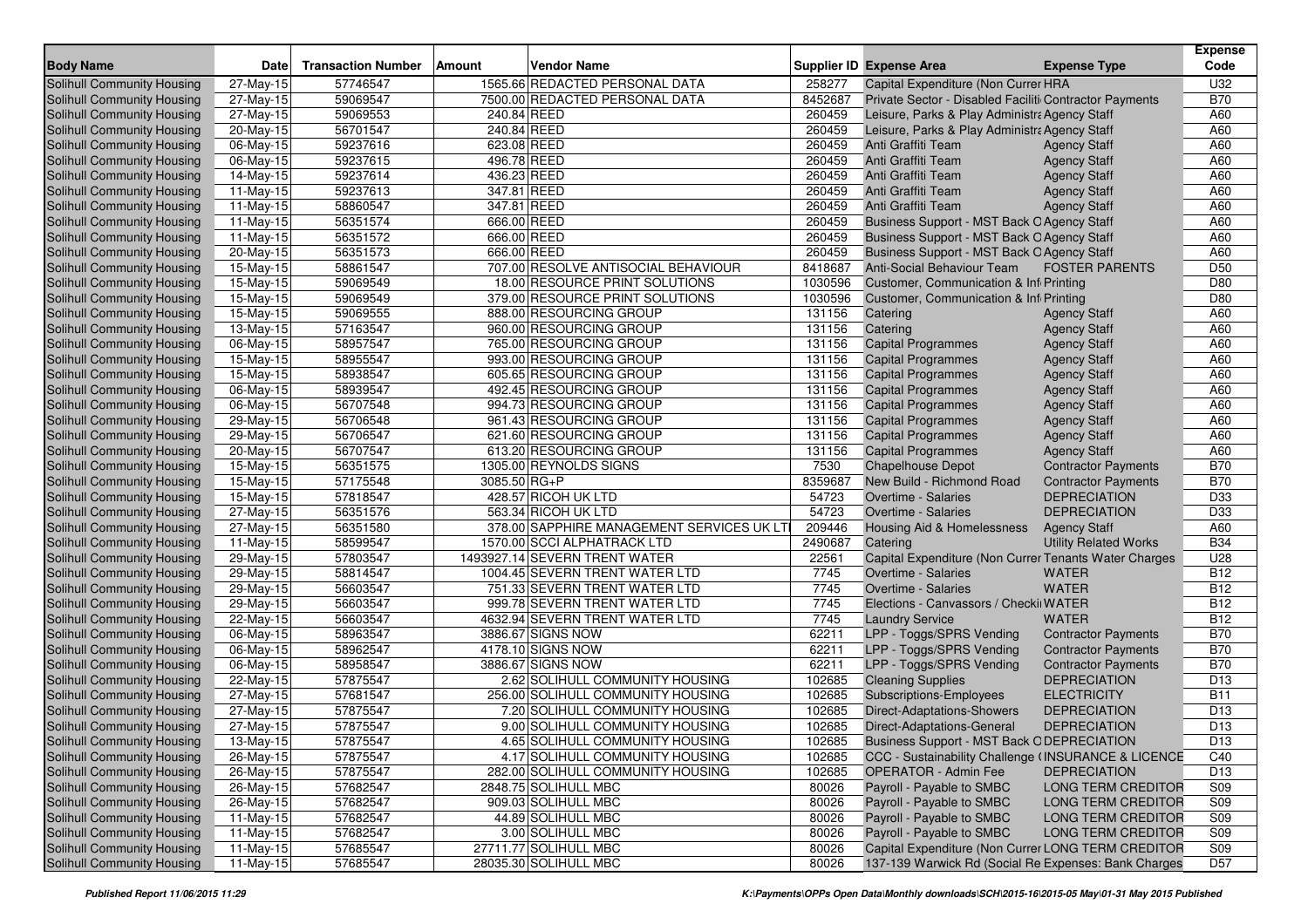|                                                          |                         |                           |        |                                                                            |                  |                                                            |                                      | <b>Expense</b>           |
|----------------------------------------------------------|-------------------------|---------------------------|--------|----------------------------------------------------------------------------|------------------|------------------------------------------------------------|--------------------------------------|--------------------------|
| <b>Body Name</b>                                         | <b>Date</b>             | <b>Transaction Number</b> | Amount | <b>Vendor Name</b>                                                         |                  | <b>Supplier ID Expense Area</b>                            | <b>Expense Type</b>                  | Code                     |
| <b>Solihull Community Housing</b>                        | $06-May-15$             | 59237674                  |        | 1530.00 SOLIHULL METROPOLITAN BOROUGH COUI                                 | 9466             | Pitched Re-roofing                                         | <b>Contractor Payments</b>           | <b>B70</b>               |
| Solihull Community Housing                               | 13-May-15               | 59069556                  |        | 2202.05 SOUTHERN ELECTRIC PLC                                              | 76903            | <b>Partnership Salary cost</b>                             | <b>ELECTRICITY</b>                   | <b>B11</b>               |
| Solihull Community Housing                               | 15-May-15               | 59069556                  |        | -2205.05 SOUTHERN ELECTRIC PLC                                             | 76903            | <b>Partnership Salary cost</b>                             | <b>ELECTRICITY</b>                   | <b>B11</b>               |
| Solihull Community Housing                               | 06-May-15               | 59069556                  |        | 2205.05 SOUTHERN ELECTRIC PLC                                              | 76903            | <b>Partnership Salary cost</b>                             | <b>ELECTRICITY</b>                   | <b>B11</b>               |
| Solihull Community Housing                               | 06-May-15               | 56316547                  |        | 1732.42 SOUTHERN ELECTRIC PLC                                              | 76903            | Capital Expenditure (Non Currer Creditors                  |                                      | S08                      |
| Solihull Community Housing                               | 20-May-15               | 56317547                  |        | 20636.58 SOUTHERN ELECTRIC PLC                                             | 76903            | Capital Expenditure (Non Currer Creditors                  |                                      | S08                      |
| Solihull Community Housing                               | 15-May-15               | 56432655                  |        | 2427.57 SUPRA UK LTD                                                       | 73055            | <b>Other Contracts</b>                                     | <b>WORK IN PROGRESS</b>              | R <sub>10</sub>          |
| Solihull Community Housing                               | 22-May-15               | 57467314                  |        | 6650.19 TATE FUEL OILS LTD                                                 | 4158688          | <b>Other Contracts</b>                                     | <b>WORK IN PROGRESS</b>              | R <sub>10</sub>          |
| Solihull Community Housing                               | 08-May-15               | 58799547                  |        | 6001.00 TOTAL GAS & POWER LTD                                              | 687955           | Capital Expenditure (Non Currer Creditors                  |                                      | S08                      |
| Solihull Community Housing                               | $\overline{0}8$ -May-15 | 58797547                  |        | 1525.29 TOTAL GAS & POWER LTD                                              | 687955           | Capital Expenditure (Non Currer Creditors                  |                                      | <b>S08</b>               |
| Solihull Community Housing                               | 08-May-15               | 56406547                  |        | 1541.64 TRAVELODGE                                                         | 81317            | Housing Aid & Homelessness                                 | <b>B&amp;B</b> Accommodation         | <b>B23</b>               |
| Solihull Community Housing                               | 26-May-15               | 56406547                  |        | 5135.27 TRAVELODGE                                                         | 81317            | Housing Aid & Homelessness                                 | <b>B&amp;B</b> Accommodation         | <b>B23</b>               |
| Solihull Community Housing                               | 26-May-15               | 57410547                  |        | 894.40 TROWERS & HAMLINS                                                   | 60731            | Director - Leisure & Parks                                 | Other Fees & Charges                 | D <sub>59</sub>          |
| Solihull Community Housing                               | 26-May-15               | 57410547                  |        | 897.40 TROWERS & HAMLINS                                                   | 60731            | Director - Leisure & Parks                                 | Other Fees & Charges                 | D <sub>59</sub>          |
| Solihull Community Housing                               | $\overline{18}$ -May-15 | 57410547                  |        | -1073.28 TROWERS & HAMLINS                                                 | 60731            | Director - Leisure & Parks                                 | Other Fees & Charges                 | D <sub>59</sub>          |
| Solihull Community Housing                               | 15-May-15               | 57410547                  |        | 1073.28 TROWERS & HAMLINS                                                  | 60731            | Director - Leisure & Parks                                 | Other Fees & Charges                 | D <sub>59</sub>          |
| Solihull Community Housing                               | 18-May-15               | 57410547                  |        | -897.40 TROWERS & HAMLINS                                                  | 60731            | Director - Leisure & Parks                                 | Other Fees & Charges                 | D <sub>59</sub>          |
| Solihull Community Housing                               | 18-May-15               | 57653631                  |        | 1198.69 TYRER BUILDING CONTRACTORS                                         | 104269           | <b>Food Festival</b>                                       | <b>Contractor Payments</b>           | <b>B70</b>               |
| Solihull Community Housing                               | 18-May-15               | 57653630                  |        | 11860.68 TYRER BUILDING CONTRACTORS                                        | 104269           | <b>Food Festival</b>                                       | <b>Contractor Payments</b>           | <b>B70</b>               |
| Solihull Community Housing                               | 18-May-15               | 56713547                  |        | 15801.73 TYRER BUILDING CONTRACTORS                                        | 104269           | <b>Cyclical Maintenance</b>                                | <b>Contractor Payments</b>           | <b>B70</b><br><b>B31</b> |
| Solihull Community Housing                               | 18-May-15               | 57689547                  |        | 1507.00 TYRER BUILDING CONTRACTORS                                         | 104269           | Direct - Kitchens & Bathrooms                              | <b>BUILDINGS</b>                     |                          |
| Solihull Community Housing                               | 15-May-15               | 57694548                  |        | 1150.33 TYRER BUILDING CONTRACTORS                                         | 104269<br>104269 | Direct - Kitchens & Bathrooms                              | <b>BUILDINGS</b><br><b>BUILDINGS</b> | <b>B31</b><br><b>B31</b> |
| Solihull Community Housing<br>Solihull Community Housing | 15-May-15               | 57691548<br>57693547      |        | -1507.00 TYRER BUILDING CONTRACTORS<br>-1150.33 TYRER BUILDING CONTRACTORS | 104269           | Direct - MST Decent Homes<br>Direct - Kitchens & Bathrooms | <b>BUILDINGS</b>                     | <b>B31</b>               |
| Solihull Community Housing                               | 15-May-15<br>15-May-15  | 59237681                  |        | 481.74 VENN GROUP                                                          | 115628           | Direct - Asbestos                                          | <b>Agency Staff</b>                  | A60                      |
| Solihull Community Housing                               | $15-May-15$             | 59237679                  |        | 481.74 VENN GROUP                                                          | 115628           | <b>Direct - Asbestos</b>                                   | <b>Agency Staff</b>                  | A60                      |
| Solihull Community Housing                               | 15-May-15               | 59237678                  |        | 481.74 VENN GROUP                                                          | 115628           | Direct - Asbestos                                          | <b>Agency Staff</b>                  | A60                      |
| Solihull Community Housing                               | 29-May-15               | 59237676                  |        | 481.74 VENN GROUP                                                          | 115628           | Direct - Asbestos                                          | <b>Agency Staff</b>                  | A60                      |
| Solihull Community Housing                               | $\overline{2}$ 7-May-15 | 59237677                  |        | 481.74 VENN GROUP                                                          | 115628           | <b>Direct - Asbestos</b>                                   | <b>Agency Staff</b>                  | A60                      |
| Solihull Community Housing                               | 27-May-15               | 59237675                  |        | 481.74 VENN GROUP                                                          | 115628           | <b>Direct - Asbestos</b>                                   | <b>Agency Staff</b>                  | A60                      |
| Solihull Community Housing                               | $\overline{2}$ 7-May-15 | 56351584                  |        | 444.74 VENN GROUP                                                          | 115628           | <b>Direct - Asbestos</b>                                   | <b>Agency Staff</b>                  | A60                      |
| Solihull Community Housing                               | 06-May-15               | 56351585                  |        | 444.74 VENN GROUP                                                          | 115628           | Direct - Asbestos                                          | <b>Agency Staff</b>                  | A60                      |
| Solihull Community Housing                               | 06-May-15               | 58968547                  |        | 759.00 VENN GROUP                                                          | 115628           | CHH - Sanctuary Scheme                                     | <b>Agency Staff</b>                  | A60                      |
| Solihull Community Housing                               | 07-May-15               | 58965547                  |        | 851.00 VENN GROUP                                                          | 115628           | CHH - Sanctuary Scheme                                     | <b>Agency Staff</b>                  | A60                      |
| <b>Solihull Community Housing</b>                        | 14-May-15               | 57181551                  |        | 561.66 VENN GROUP                                                          | 115628           | <b>CHH - Sanctuary Scheme</b>                              | <b>Agency Staff</b>                  | A60                      |
| Solihull Community Housing                               | 22-May-15               | 57181548                  |        | 851.00 VENN GROUP                                                          | 115628           | <b>CHH - Sanctuary Scheme</b>                              | <b>Agency Staff</b>                  | A60                      |
| Solihull Community Housing                               | 22-May-15               | 59237680                  |        | -444.74 VENN GROUP                                                         | 115628           | Direct - Asbestos                                          | <b>Agency Staff</b>                  | A60                      |
| Solihull Community Housing                               | 07-May-15               | 59237682                  |        | -444.74 VENN GROUP                                                         | 115628           | Direct - Asbestos                                          | <b>Agency Staff</b>                  | A60                      |
| Solihull Community Housing                               | 07-May-15               | 57181554                  |        | 583.08 VERISERV LTD                                                        | 8203687          | Catering                                                   | <b>Other Building Costs</b>          | <b>B39</b>               |
| Solihull Community Housing                               | $\overline{1}3$ -May-15 | 58866548                  |        | 1100.00 VIRGIN MEDIA PAYMENTS LTD                                          | 172138           | Wages - Attendants                                         | <b>Utility Related Works</b>         | <b>B34</b>               |
| <b>Solihull Community Housing</b>                        | 13-May-15               | 58868547                  |        | -679.90 VIRGIN MEDIA PAYMENTS LTD                                          | 172138           | <b>Wages - Attendants</b>                                  | <b>Utility Related Works</b>         | <b>B34</b>               |
| Solihull Community Housing                               | 13-May-15               | 58974547                  |        | 6914.70 WARRIOR DOORS                                                      | 2084858          | LPP - Toggs/SPRS Vending                                   | <b>Contractor Payments</b>           | <b>B70</b>               |
| Solihull Community Housing                               | 13-May-15               | 58973547                  |        | 228.50 WARRIOR DOORS                                                       | 2084858          | LPP - Toggs/SPRS Vending                                   | <b>Contractor Payments</b>           | <b>B70</b>               |
| Solihull Community Housing                               | 13-May-15               | 56727547                  |        | 41314.78 WARRIOR DOORS                                                     |                  | 2084858 LPP - Toggs/SPRS Vending                           | <b>Contractor Payments</b>           | <b>B70</b>               |
| Solihull Community Housing                               | 14-May-15               | 56725547                  |        | 1474.14 WARRIOR DOORS                                                      |                  | 2084858 LPP - Toggs/SPRS Vending                           | <b>Contractor Payments</b>           | <b>B70</b>               |
| Solihull Community Housing                               | 14-May-15               | 56724547                  |        | 4704.64 WARRIOR DOORS                                                      |                  | 2084858 LPP - Toggs/SPRS Vending                           | <b>Contractor Payments</b>           | <b>B70</b>               |
| Solihull Community Housing                               | 11-May-15               | 56722547                  |        | 1400.43 WARRIOR DOORS                                                      |                  | 2084858 LPP - Toggs/SPRS Vending                           | <b>Contractor Payments</b>           | <b>B70</b>               |
| Solihull Community Housing                               | 15-May-15               | 56723547                  |        | 12103.36 WARRIOR DOORS                                                     |                  | 2084858 LPP - Toggs/SPRS Vending                           | <b>Contractor Payments</b>           | <b>B70</b>               |
| Solihull Community Housing                               | 15-May-15               | 56718547                  |        | 31905.49 WARRIOR DOORS                                                     |                  | 2084858 LPP - Toggs/SPRS Vending                           | <b>Contractor Payments</b>           | <b>B70</b>               |
| Solihull Community Housing                               | 15-May-15               | 56717547                  |        | 18818.58 WARRIOR DOORS                                                     |                  | 2084858 LPP - Toggs/SPRS Vending                           | <b>Contractor Payments</b>           | <b>B70</b>               |
| Solihull Community Housing                               | 15-May-15               | 56715548                  |        | 6928.96 WARRIOR DOORS                                                      | 2084858          | LPP - Toggs/SPRS Vending                                   | <b>Contractor Payments</b>           | <b>B70</b>               |
| Solihull Community Housing                               | 29-May-15               | 56714547                  |        | 6643.97 WARRIOR DOORS                                                      |                  | 2084858 LPP - Toggs/SPRS Vending                           | <b>Contractor Payments</b>           | <b>B70</b>               |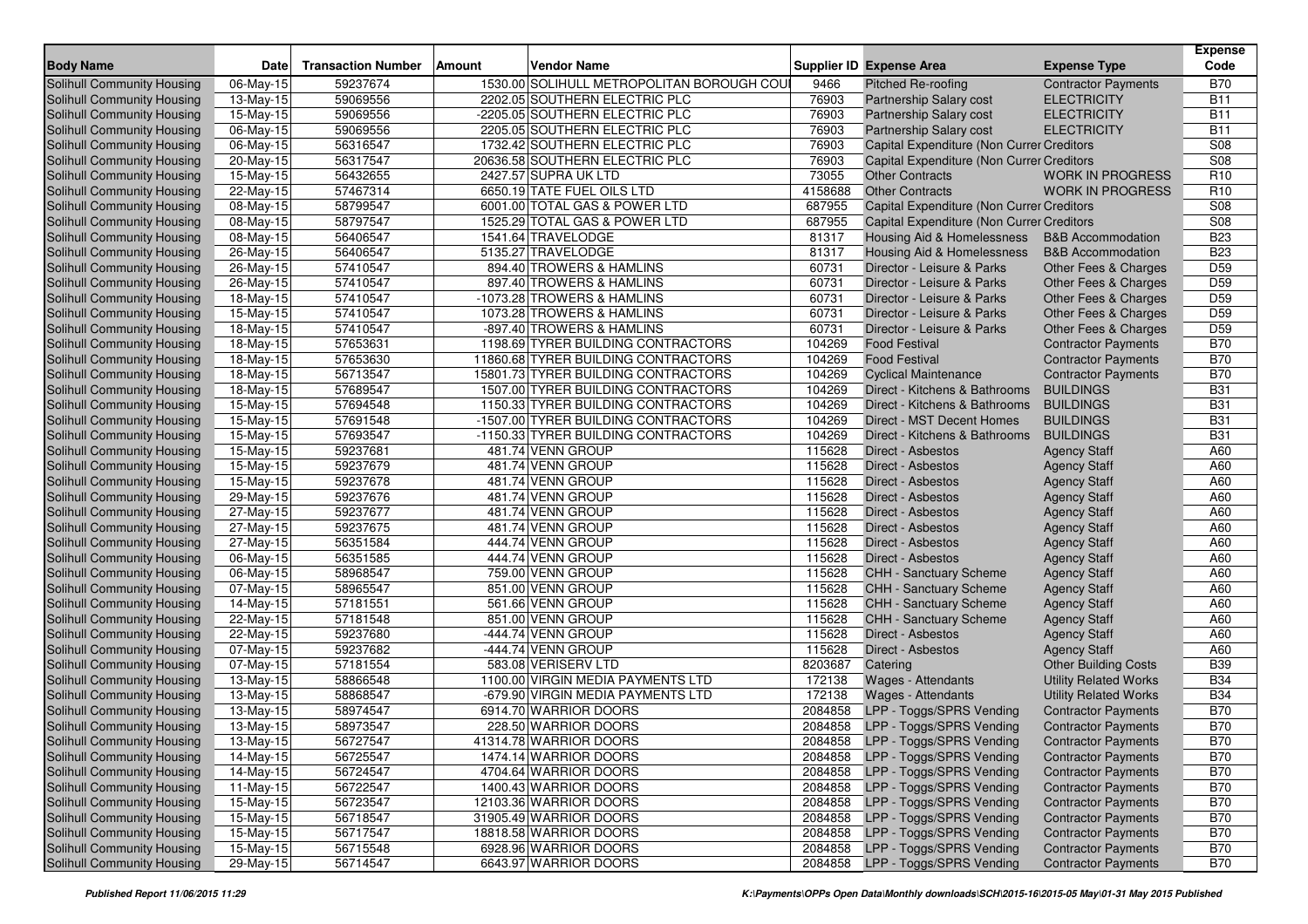| <b>Body Name</b>                  | <b>Date</b>            | <b>Transaction Number</b> | <b>Amount</b> | <b>Vendor Name</b>                        |         | <b>Supplier ID Expense Area</b>                       | <b>Expense Type</b>                       | <b>Expense</b><br>Code |
|-----------------------------------|------------------------|---------------------------|---------------|-------------------------------------------|---------|-------------------------------------------------------|-------------------------------------------|------------------------|
| Solihull Community Housing        | 29-May-15              | 57225547                  |               | -350.00 WARRIOR DOORS                     | 2084858 | <b>CRED - Accumulated Absences INLAND REVENUE</b>     |                                           | S02                    |
| Solihull Community Housing        | 29-May-15              | 56743547                  |               | -1599.05 WARRIOR DOORS                    | 2084858 | LPP - Toggs/SPRS Vending                              | <b>Contractor Payments</b>                | <b>B70</b>             |
| <b>Solihull Community Housing</b> | 29-May-15              | 56736547                  |               | -41314.78 WARRIOR DOORS                   | 2084858 | LPP - Toggs/SPRS Vending                              | <b>Contractor Payments</b>                | <b>B70</b>             |
| <b>Solihull Community Housing</b> | 29-May-15              | 56738547                  |               | -9409.29 WARRIOR DOORS                    | 2084858 | LPP - Toggs/SPRS Vending                              | <b>Contractor Payments</b>                | <b>B70</b>             |
| Solihull Community Housing        | 29-May-15              | 56739547                  |               | -1474.14 WARRIOR DOORS                    | 2084858 | LPP - Toggs/SPRS Vending                              | <b>Contractor Payments</b>                | <b>B70</b>             |
| Solihull Community Housing        | 06-May-15              | 56741547                  |               | -8652.32 WARRIOR DOORS                    | 2084858 | LPP - Toggs/SPRS Vending                              | <b>Contractor Payments</b>                | <b>B70</b>             |
| Solihull Community Housing        | 06-May-15              | 56747547                  |               | -12103.36 WARRIOR DOORS                   | 2084858 | LPP - Toggs/SPRS Vending                              | <b>Contractor Payments</b>                | <b>B70</b>             |
| Solihull Community Housing        | 26-May-15              | 56749547                  |               | -6643.97 WARRIOR DOORS                    | 2084858 | LPP - Toggs/SPRS Vending                              | <b>Contractor Payments</b>                | <b>B70</b>             |
| Solihull Community Housing        | 26-May-15              | 56751547                  |               | -6928.96 WARRIOR DOORS                    | 2084858 | LPP - Toggs/SPRS Vending                              | <b>Contractor Payments</b>                | <b>B70</b>             |
| Solihull Community Housing        | 13-May-15              | 58975547                  |               | -1599.05 WARRIOR DOORS                    | 2084858 | LPP - Toggs/SPRS Vending                              | <b>Contractor Payments</b>                | <b>B70</b>             |
| Solihull Community Housing        | 13-May-15              | 57829547                  |               | 213.10 WEST MIDLANDS EMPLOYERS            | 3443741 | Anti-Social Behaviour Team                            | <b>FOSTER PARENTS</b>                     | D <sub>50</sub>        |
| Solihull Community Housing        | 29-May-15              | 56351587                  |               | 391.82 WIRELESS INNOVATION LTD            | 2404686 | Partnership Salary cost                               | <b>PRINTING</b>                           | D40                    |
| Solihull Community Housing        | 29-May-15              | 56351586                  |               | 320.92 WIRELESS INNOVATION LTD            | 2404686 | <b>Partnership Salary cost</b>                        | <b>PRINTING</b>                           | D40                    |
| Solihull Community Housing        | 13-May-15              | 57653563                  |               | 466.64 WOODHULL ROOFING LTD               | 221070  | <b>CHH - Sanctuary Scheme</b>                         | <b>External Structures</b>                | <b>B33</b>             |
| Solihull Community Housing        | 22-May-15              | 57653573                  |               | 225.73 WOODHULL ROOFING LTD               | 221070  | <b>CHH - Sanctuary Scheme</b>                         | <b>External Structures</b>                | <b>B33</b>             |
| Solihull Community Housing        | 22-May-15              | 57653571                  |               | 255.08 WOODHULL ROOFING LTD               | 221070  | <b>CHH - Sanctuary Scheme</b>                         | <b>External Structures</b>                | <b>B33</b>             |
| Solihull Community Housing        | 26-May-15              | 57653570                  |               | 234.02 WOODHULL ROOFING LTD               | 221070  | <b>CHH - Sanctuary Scheme</b>                         | <b>External Structures</b>                | <b>B33</b>             |
| Solihull Community Housing        | 26-May-15              | 57653572                  |               | 691.00 WOODHULL ROOFING LTD               | 221070  | <b>CHH - Sanctuary Scheme</b>                         | <b>External Structures</b>                | <b>B33</b>             |
| Solihull Community Housing        | 11-May-15              | 57653567                  |               | 638.87 WOODHULL ROOFING LTD               | 221070  | <b>CHH - Sanctuary Scheme</b>                         | <b>External Structures</b>                | <b>B33</b>             |
| Solihull Community Housing        | $11-May-15$            | 57653566                  |               | 280.46 WOODHULL ROOFING LTD               | 221070  | <b>CHH - Sanctuary Scheme</b>                         | <b>External Structures</b>                | <b>B33</b>             |
| Solihull Community Housing        | 11-May-15              | 57653565                  |               | 235.64 WOODHULL ROOFING LTD               | 221070  | CHH - Sanctuary Scheme                                | <b>External Structures</b>                | <b>B33</b>             |
| Solihull Community Housing        | $11-May-15$            | 57653564                  |               | 439.37 WOODHULL ROOFING LTD               | 221070  | <b>CHH - Sanctuary Scheme</b>                         | <b>External Structures</b>                | <b>B33</b>             |
| Solihull Community Housing        | $11-May-15$            | 57653569                  |               | 492.76 WOODHULL ROOFING LTD               | 221070  | <b>CHH - Sanctuary Scheme</b>                         | <b>External Structures</b>                | <b>B33</b>             |
| Solihull Community Housing        | 11-May-15              | 55916554                  |               | 485.52 WOODHULL ROOFING LTD               | 221070  | <b>CHH - Sanctuary Scheme</b>                         | <b>External Structures</b>                | <b>B33</b>             |
| Solihull Community Housing        | 11-May-15              | 59237685                  |               | 367.04 WORKMATES BUILDING TRADES LTD      | 2185688 | <b>Other Contracts</b>                                | <b>Agency Staff</b>                       | A60                    |
| Solihull Community Housing        | 11-May-15              | 57830547                  |               | 378.51 WORKMATES BUILDING TRADES LTD      | 2185688 | <b>Other Contracts</b>                                | <b>Agency Staff</b>                       | A60                    |
| Solihull Community Housing        | 11-May-15              | 57184547                  |               | 438.73 WORKMATES BUILDING TRADES LTD      | 2185688 | <b>Other Contracts</b>                                | <b>Agency Staff</b>                       | A60                    |
| <b>Solihull Community Housing</b> | 13-May-15              | 57183548                  |               | 436.78 WORKMATES BUILDING TRADES LTD      | 2185688 | <b>Other Contracts</b>                                | <b>Agency Staff</b>                       | A60                    |
| Solihull Community Housing        | 11-May-15              | 59237686                  |               | 518.00 WORKMATES BUILDING TRADES LTD      | 2185688 | <b>CHH - Sanctuary Scheme</b>                         | <b>Agency Staff</b>                       | A60                    |
| Solihull Community Housing        | 11-May-15              | 59237686                  |               | 536.50 WORKMATES BUILDING TRADES LTD      | 2185688 | CHH - Sanctuary Scheme                                | <b>Agency Staff</b>                       | A60                    |
| <b>Solihull Community Housing</b> | 11-May-15              | 59237686                  |               | 457.25 WORKMATES BUILDING TRADES LTD      | 2185688 | <b>CHH - Sanctuary Scheme</b>                         | <b>Agency Staff</b>                       | A60                    |
| Solihull Community Housing        | 11-May-15              | 59237686                  |               | 590.15 WORKMATES BUILDING TRADES LTD      | 2185688 | <b>CHH - Sanctuary Scheme</b>                         | <b>Agency Staff</b>                       | A60                    |
| Solihull Community Housing        | 11-May-15              | 57831547                  |               | 210.00 WORKMATES BUILDING TRADES LTD      | 2185688 | <b>CHH - Sanctuary Scheme</b>                         | <b>Agency Staff</b>                       | A60                    |
| Solihull Community Housing        | 11-May-15              | 57831547                  |               | 435.00 WORKMATES BUILDING TRADES LTD      | 2185688 | CHH - Sanctuary Scheme                                | <b>Agency Staff</b>                       | A60                    |
| Solihull Community Housing        | 11-May-15              | 57831547                  |               | 470.53 WORKMATES BUILDING TRADES LTD      | 2185688 | CHH - Sanctuary Scheme                                | <b>Agency Staff</b>                       | A60                    |
| Solihull Community Housing        | 11-May-15              | 57831547                  |               | 457.25 WORKMATES BUILDING TRADES LTD      | 2185688 | <b>CHH - Sanctuary Scheme</b>                         | <b>Agency Staff</b>                       | A60                    |
| Solihull Community Housing        | 26-May-15              | 57181555                  |               | 528.50 WORKMATES BUILDING TRADES LTD      | 2185688 | CHH - Sanctuary Scheme                                | <b>Agency Staff</b>                       | A60                    |
| Solihull Community Housing        | 15-May-15              | 57181555                  |               | 536.50 WORKMATES BUILDING TRADES LTD      | 2185688 | CHH - Sanctuary Scheme                                | <b>Agency Staff</b>                       | A60                    |
| Solihull Community Housing        | 06-May-15              | 57181555                  |               | 590.15 WORKMATES BUILDING TRADES LTD      | 2185688 | <b>CHH - Sanctuary Scheme</b>                         | <b>Agency Staff</b>                       | A60                    |
| Solihull Community Housing        | $06$ -May-15           | 57181555                  |               | 573.50 WORKMATES BUILDING TRADES LTD      | 2185688 | <b>CHH - Sanctuary Scheme</b>                         | <b>Agency Staff</b>                       | A60                    |
| Solihull Community Housing        | 14-May-15              | 57182548                  |               | 536.50 WORKMATES BUILDING TRADES LTD      | 2185688 | CHH - Sanctuary Scheme                                | <b>Agency Staff</b>                       | A60                    |
| Solihull Community Housing        | 14-May-15              | 57182548                  |               | 590.15 WORKMATES BUILDING TRADES LTD      | 2185688 | CHH - Sanctuary Scheme                                | <b>Agency Staff</b>                       | A60                    |
| Solihull Community Housing        | 14-May-15              | 57182548                  |               | 232.50 WORKMATES BUILDING TRADES LTD      | 2185688 | <b>CHH - Sanctuary Scheme</b>                         | <b>Agency Staff</b>                       | A60                    |
| Solihull Community Housing        | 14-May-15              | 57182548                  |               | 528.50 WORKMATES BUILDING TRADES LTD      | 2185688 | CHH - Sanctuary Scheme                                |                                           | A60                    |
| Solihull Community Housing        | $14$ -May-15           | 58352547                  |               | 191494.47 ZURICH MUNICIPAL                | 132687  | Director - Leisure & Parks                            | <b>Agency Staff</b><br>Employee Insurance | A92                    |
| Solihull Community Housing        | $\overline{14-May-15}$ | 58349549                  |               | 2500.00 ZURICH MUNICIPAL                  | 132687  | Director - Leisure & Parks                            | Employee Insurance                        | A92                    |
| Solihull Community Housing        | 14-May-15              | 58352547                  |               | 2832.19 ZURICH MUNICIPAL                  | 132687  | <b>Board Administration</b>                           | Employee Insurance                        | A92                    |
| Solihull Community Housing        | 14-May-15              | 58352547                  |               | 82069.06 ZURICH MUNICIPAL                 | 132687  | Business Support - MST Back O Employee Insurance      |                                           | A92                    |
| Solihull Community Housing        | 14-May-15              | 58352547                  |               | 92726.61 ZURICH MUNICIPAL                 | 132687  | CCC - Sustainability Challenge (Insurance             |                                           | C50                    |
| Solihull Community Housing        | 14-May-15              | 58352547                  |               | 2835.59 ZURICH MUNICIPAL                  | 132687  | 137-139 Warwick Rd (Social Re Insurances              |                                           | <b>B27</b>             |
| Solihull Community Housing        | 01-May-15              | 58352547                  |               | 2835.60 ZURICH MUNICIPAL                  | 132687  | <b>Masons Close</b>                                   | Insurances                                | <b>B27</b>             |
| Solihull Community Housing        |                        |                           |               | 47.01 MOSSVALE MAINTENANCE & SEALING SERY | 48908   |                                                       |                                           |                        |
|                                   | 29-May-15              | 53045451                  |               |                                           |         | Investment, Planning & Services Utility Related Works |                                           | <b>B34</b>             |